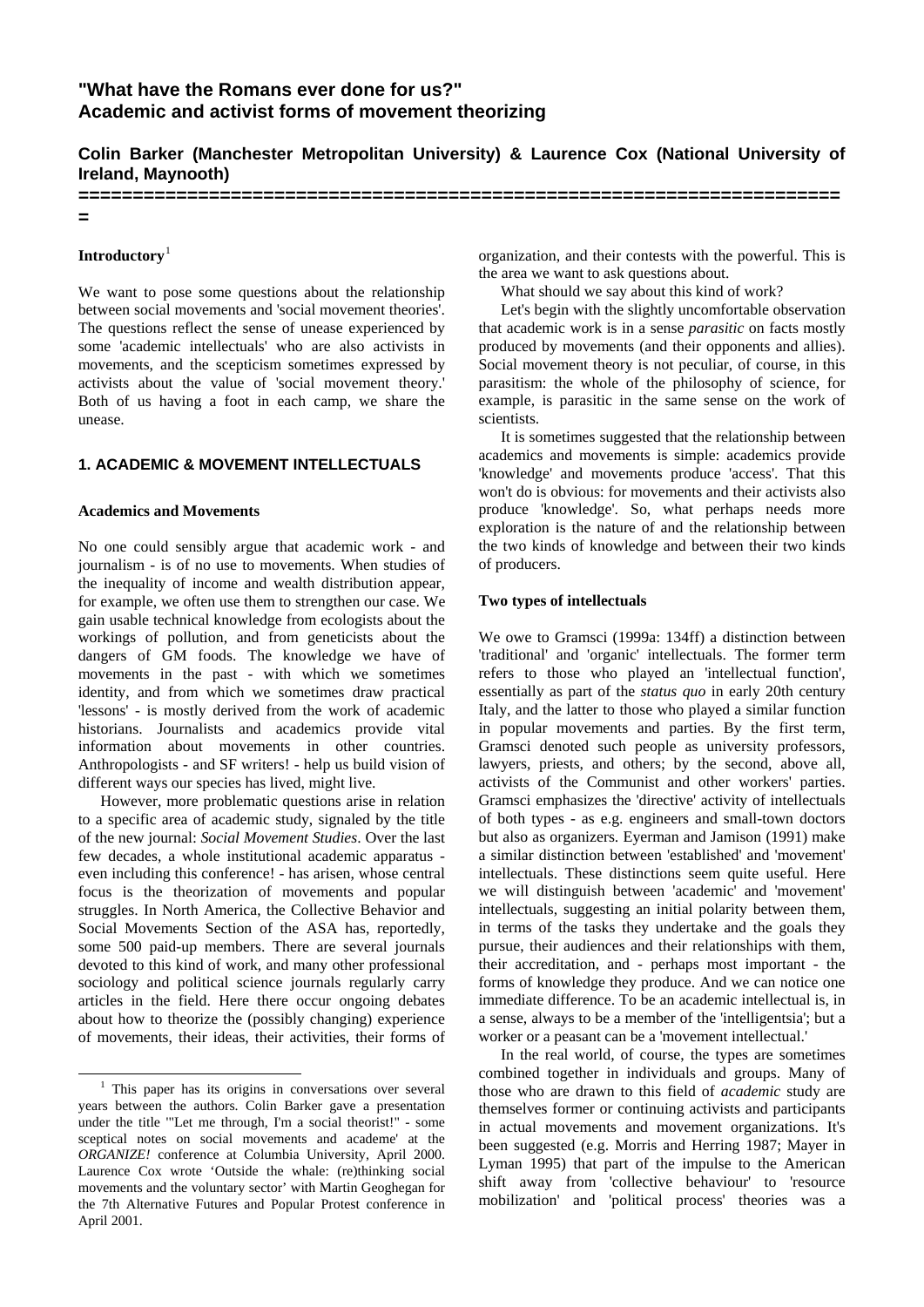response to the movements of the  $1960s$ <sup>[2](#page-1-0)</sup>. Those with feet in both camps are often aware of contradictions and tensions in their different roles. Thus Nancy Naples notes a demand placed on the authors in her collection on *Community Activism and Feminist Politics*, to 'find a balance between the passion they felt for the community action or activists they were working with and the detachment needed to present their analyses' (1998b: 7).

Nick Crossley (1999) suggests that sometimes academicism can cause problems in movements. Academics involved in movements, he notes, have their own style or *hexis* which is tacitly recognized by those who share it, and who are drawn towards each other. More to the point, that *hexis* is explicitly recognized by others who don't share it, and who find it strange and alienating. These may fear that the 'intellectuals' will turn the movement into a 'talking shop' (where *they* will be skilled and comfortable) rather than a place where things get done.

A more extreme but by no means unknown example occurs where academics' interest in movements is motivated primarily by an association with the forces of state repression. 19th century cases include individuals such as the Prussian theorist of police Lorenz von Stein (usually credited with coining the expression 'social movement') and the French police informer Gustav Le Bon (noted for his theories of 'the crowd'). More recently, Oskarsson and Peterson (2001) - in the wake of the shooting of three activists (one of whom was critically wounded) at Göteborg – came to the following practical conclusions:

\* As far as possible police should avoid direct confrontations with activists because of the risk of loss of control;

\* However, for dealing with 'packs' of activists, police should 'delegate considerable action authority to police officers in the field';

\* negotiations with activists should be used as a 'preventive strategy';

\* 'increased police training is required in order to better identify potential militant activists';

\* 'police intelligence gathering and surveillance will continue to be vital'.

These conclusions suggest one extreme opposition between academic intellectuals and movement intellectuals, which can perhaps best be summed up in the theoretical question 'which side are you on?'

Provisionally, we can distinguish several dimensions of distinction between academic intellectuals and movement intellectuals: first, what kind of knowledge do they produce? second, what's their 'relevant community'? and, third, who plays the part?

# *Forms of Knowledge*

Academic and movement intellectual work tend to demand rather different kinds of intellectual output.

So far as academic work is concerned, consider a couple of examples from leading social movement theorists. Lofland (1996:66-9) holds up as a goal ('the higher quest' to which the academic researcher should aspire) the formation of *generic propositions -* that is, propositions fitting several cases of social movement organizations, as distinct from mere *case propositions* which apply only to the case at hand. The search for generic propositions is also signaled by McAdam, Tarrow and Tilly, who seek forms of explanation involving 'the identification of causal chains consisting of mechanisms that reappear in a wide variety of settings but in different sequences and combinations, hence with different collective outcomes' (2001: 23). In both examples, the focus is on *explanation* of a normal 'scientific' type. Argument among social movement scholars, as in other areas of the social sciences, tends to focus on the nature of the explanations required.

As Geoghegan and Cox (2001) put it, academic theorizing is embedded in specific *institutional* relationships. It attempts to explain both individual facets of movement activity and to create or add to a 'field of knowledge' (such as 'social movement studies'). Therefore, it produces certain types of theorizing, whose strengths (at their best) include a broad conceptual armoury but whose weaknesses (from an activist point of view) lie in the tendency to treat what are, precisely, *movements* as static 'fields', to embed their understanding in an uncritical acceptance of the givenness of those institutions which movements often set themselves against, and to marginalize the position of the actor.

If the academic quest is for the well-formed generic proposition or the superior explanation, that is, for the theoretical concept or generalization which covers a set of seemingly dissimilar cases or processes, it is not the case that movement intellectuals have *no* interest in these. However, their *primary* interests do not lie here. Rather, generic propositions perform a subordinate function in their reasoning, not as goals in themselves but rather as merely parts of an apparatus of activist argument whose central concern lies elsewhere - in formulating 'case propositions' of a very definite and practical nature. These take the form, in essence, of *practical proposals*, i.e. propositions that '*This is what we should do*.'

Consider a couple of examples. The first concerns two treatments of the question of 'revolutionary situation' - in Lenin and in Tilly. Lenin (1966) argues that it is vitally necessary to recognize what is and what is not a revolutionary situation. And he offers a famous *generic proposition*: revolutionary situations involve the simultaneous presence of two crucial elements, the ruling class's inability to rule in the old way and the people's refusal to be ruled in the old way. If either of these is absent, says Lenin, there isn't a revolutionary situation. Lenin's definition, suitably adapted and developed, can be taken as the basis for an academic disquisition on revolutionary situations (witness Tilly 1978, 1993).

However, the *purpose* and the *meaning* of Lenin's definition cannot be separated from its context. It occurs in a pamphlet with the decidedly non-academic title, *Left-Wing Communism : An Infantile Disorder*. Lenin's is intervening in a practical argument within the newly formed Communist International, to argue that [a] the situation in 1920 is no longer as immediately revolutionary as it had been in 1919, [b] communists must know the difference between revolutionary and non-

<span id="page-1-0"></span><sup>&</sup>lt;sup>2</sup> Rule (1989: 145) declares the shift 'something as close as social science is apt to come to an authentic theoretical revolution.'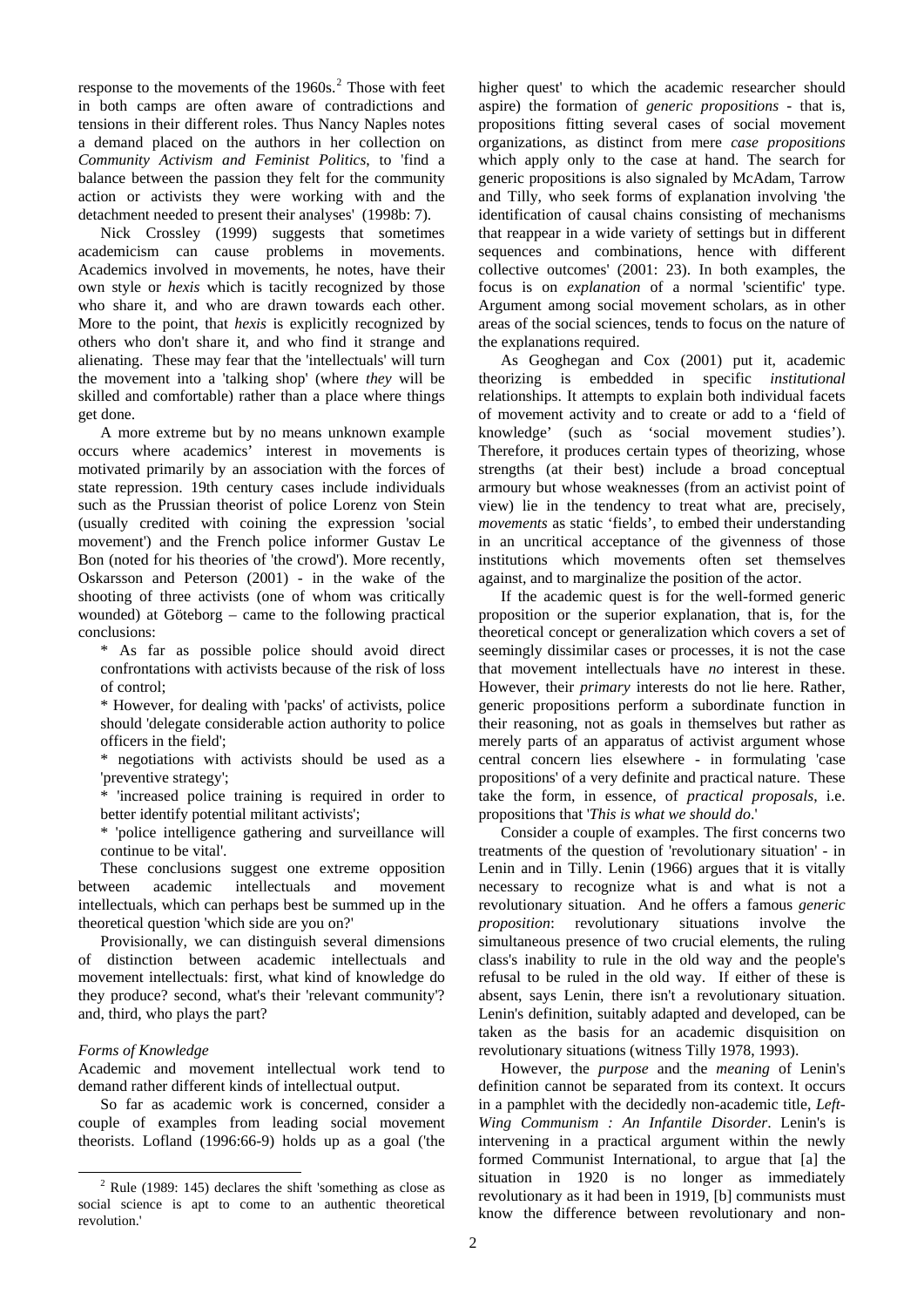revolutionary situations, since each requires different kinds of organization and activity and [c] communists in the new situation need to learn how to form united fronts with reformists. The *generic* proposition is subordinate to the practical case proposition, which is concerned with 'what is to be done,' in this concrete circumstance.<sup>[3](#page-2-0)</sup>

The second example also involves the relation of theory and practice. Discussing 'mechanisms and processes', McAdam, Tarrow and Tilly (2001) propose that mechanisms 'concatenate into processes', which represent larger-scale objects for theoretical comparison. As it happens, Lukacs (2000), in his last 'Leninist' text), addresses related issues about theorization of processes. Only his case is, essentially, that processes 'concatenate' into what he terms 'moments of decision.' Lukacs's argument is not, of course, with contemporary American academic theorists, but with two representatives of what might be termed 'Second International Marxism', whose view of the historical process is rather inevitabilistic and 'processual'. The issue between them is how to explain the failure of the 1919 Hungarian revolution, in which the young Lukacs had been a committed participant. His opponents account for the defeat in terms of a set of 'processes' which were somehow beyond human intervention. For Lukacs, however, such general processes do no more than set the parameters, as it were, within which Hungarian communists could and had to work; indeed, these generated a variety of immediate 'moments of decision' when the actions of the Hungarian Communist Party leadership proved decisive.

<span id="page-2-3"></span><span id="page-2-2"></span>In essence, Lukacs's opponents argued that the Hungarian Revolution was lost due to factors beyond human control; Lukacs's riposte is, 'No, comrades, we blew it!' Had the Hungarian CP leadership been better equipped theoretically, they would not have made the mistakes they did, and the outcome would have been - for good or ill - different<sup>[4](#page-2-1)</sup>. Now, to return to McAdam, Tarrow and Tilly, they never seem to provide a basis for saying, 'They blew it....' (or, of course, 'They got it right, for the following reasons'). They do get close, sometimes, but seem to stop inquiring just as the issue comes near to a head. They note, for example, following McAdam (1999), that the Civil Rights Movement 'socially appropriated' the Black church network, but talk about social appropriation as a 'mechanism' rather than a more or less deliberate *activity*. They record that the Communist Party in the Philippines effectively abstained from taking any active position during the 1980s revolution against Marcos, and even note that the Party had the capacity, had it intervened, to make a decided difference to what happened, but they do not further explore this interesting

<span id="page-2-4"></span> $\overline{a}$ 

abstention.<sup>[5](#page-2-2)</sup> In short, they largely avoid concrete political judgment. They do not offer grounds for saying, 'That was a practical mistake,' or '(Ideally), had we been there, we would have spoken or acted thus....'

### *Contemplative and activist theorizing*

All of this betokens a certain 'distance' between much social movement theory and actual social movement practice. To rephrase Marx's comments in the *Theses on Feuerbach* (1845), social movement theory is essentially contemplative in nature, at least with respect to its subject. $6$  Social movements, that is, are engaged with as objects of study to be observed, described and explained; not as active processes that people engage with, experience and transform.

The results of this are also recorded by McAdam:

Reflecting the influence of ... broad structural theories, most recent empirical work has tended to focus on the role of system-level factors in either facilitating or constraining movement activity. Consequently, we know comparatively little about the lived experience of activism and the everyday strategic concerns of movement groups. (1996: 339)

It's not at all clear that the 'new structuralism' proposed by McAdam and his colleagues, any more than the 'old', can overcome this limitation on its own knowledge. What we are arguing is that, at some point in its theoretical development, academic social movement theory must hit up against some such limit to its understanding of its object, because - perhaps because of its 'extra-knowledge' concerns and commitments - it denies itself the role of 'active subject'.<sup>[7](#page-2-4)</sup>

 Its authors do of course actively pursue a range of eminently practical objectives via the production of social movement theory: they seek appointments and promotions, achieve publication and funding, gain academic and (sometimes) public status and recognition, and no doubt succeed in meeting a wide variety of essentially private needs in the process. But their orientation to their *subject* is not that of practitioners – and this is marked even by comparison with e.g. other political scientists and social policy specialists, who take up the role of advisor (to states, but occasionally to movements) with a far greater frequency.

 Some (European) sociologists claim that their research methodologies get them beyond the position of the academically structured well-formed proposition, in that they explore movements' own self-understandings with movement members. See for example the work of Touraine and Melucci. However, these authors' work is marked, still, by a disjuncture between the forms of knowledge they produce and those produced by movement intellectuals. For at a certain point in their development, they cease to be 'critical'. They refuse, beyond a given limit, to make an intervention in the movement of a practical kind: to answer such questions as 'what should we do?' They can produce a sense of some contradictions and tensions within a movement's own current thought and practice, but not the means to resolve these. This research is thus marked by a kind of political abstentionism, which is very marked in the case of Touraine and his colleagues in Poland (Touraine 1983).

1

<span id="page-2-0"></span><sup>&</sup>lt;sup>3</sup> Indeed, Lenin is sometimes rather careless in his offering of generic propositions, for they are not the centre of his attention. Rather, they serve only as part of his always practical argument for adopting a specific strategic position. 4

<span id="page-2-1"></span><sup>&</sup>lt;sup>4</sup> For a more recent example of this approach, see Eamonn McCann's *War and an Irish town* (1974, 1993). The first edition chronicles the process whereby activists in and around the Civil Rights movement 'blew it', or more exactly were rolled over by the twin forces of the British state and the Provisionals. The foreword to the second edition offers a response in terms of what might have worked at the time.

<sup>5</sup> Similarly, while academic discussions of the Communist Parties in Italy and France tends to register how they did their best to bring matters under control, activist commentary tends to suggest that *because* the parties had turned out to be counterrevolutionary it was important, either to build a different kind of party, or to focus on non-party forms of struggle.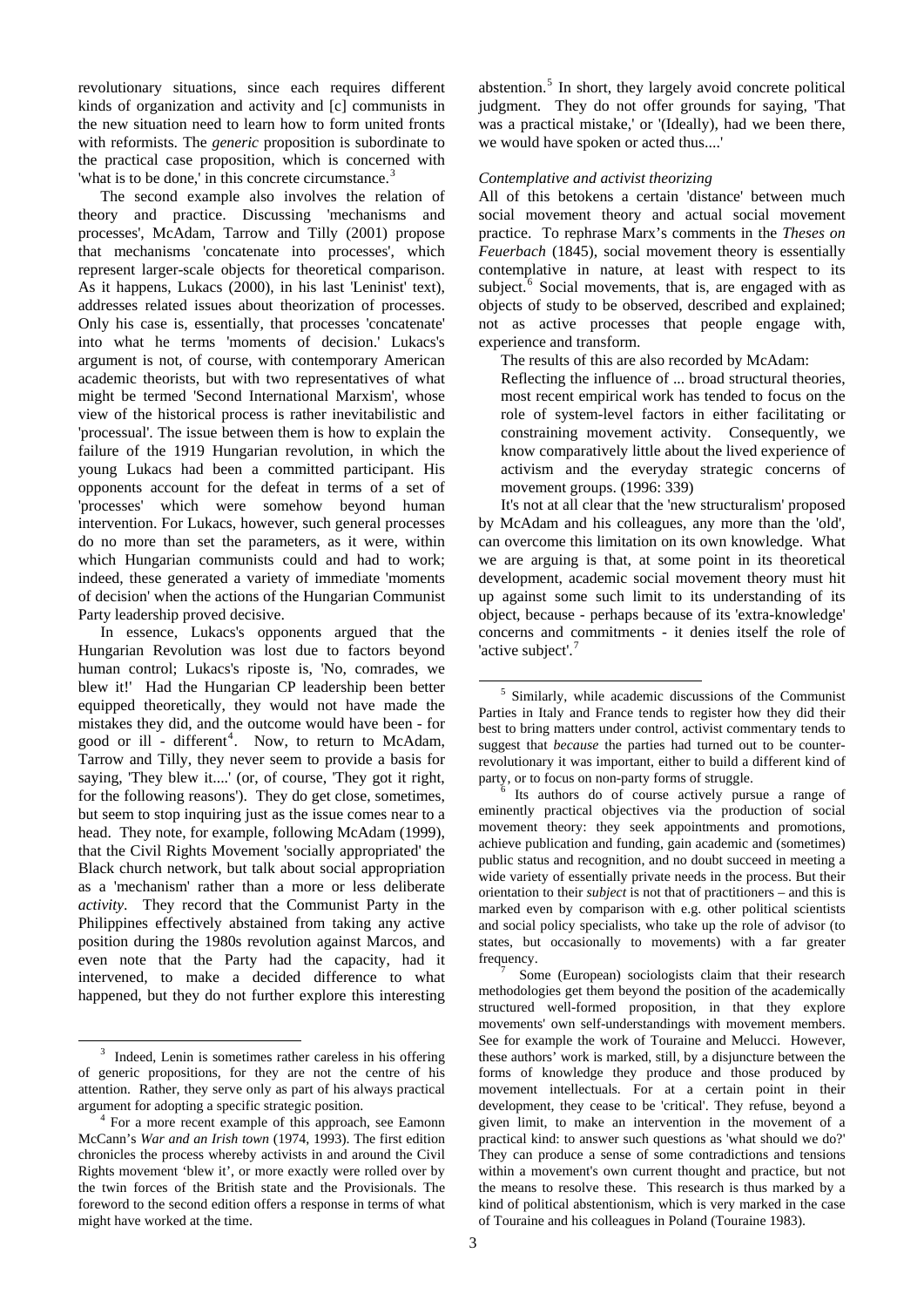By comparison, the kind of knowledge produced by movement intellectuals tends to address different kinds of questions. In the terms of the *Theses on Feuerbach*, these questions are guided by their active engagement – not only with relation to movements, but also with relation to the social world within which those movements move, and which they seek to transform.

Thus, activists' theorizing is not necessarily dominated by the theorization of activism, and is not restricted to an alternative 'social movements theory'. Rather, their specific theorizations of movements proceed from a broader theoretical context with relation to the social world as a whole, and changes in one understanding are usually reflected in changes in the other. Taking the example of Irish working-class community activism, Geoghegan and Cox (2001) note that activist theorizing starts from specific *structural* relationships – of class and poverty, gender and violence, ethnicity and exclusion – and attempts to change these relationships through agency (which necessarily involves an implicit or explicit theorizing element). This theorizing attempts to explain *both* how the structures that activists grapple with work *and* how 'best practice' activism can change it. The famous 'structure / agency' problematic of sociology does not operate in the same way for agents who are challenging structures.

Activist thinking produces a particular kind of theorization *of movements*, which gives primacy to processes of self-understanding and attempts to start from the actor's perspective, while logically stressing fluidity and process (since actors in movements seek above all to *move*, not to carry on playing the same parts for the rest of their lives!) Its potential weaknesses include a tendency to reproduce accepted wisdom, to be embedded in unreflected cultural constructs, and a limited conceptual armoury – but one which is perhaps used more fluently and flexibly than the 'elaborated code' of academia.

Two kinds of argument are looked for in the theoretical contributions of movement intellectuals. The first is the ideological and moral justification of the movement, the promotion and elaboration of its ideas and their defence against attack. Here it is not only the content of ideas, but also their rhetorical form which is significant, for much of the ideological work of movements consists of ripostes to critics and answers to the doubtful. Indeed, much of the actual development and clarification of movement ideologies often occurs in dialogical exchanges with opponents and potential allies (Steinberg 1999). The linguistic and literary forms - and the settings - in which movement ideas are expressed are much more varied than is the case with academic ideas. They range from books and pamphlets to newspapers, leaflets and posters, from sermons and speeches to slogans and songs on demonstrations, from formal orations to informal conversations, and so on. Appropriateness of form depends much more on the actual and varied speech

<span id="page-3-0"></span> $\overline{a}$ 

settings. The underlying purpose of ideological justification is *practical*: it is an inherent aspect of movement mobilization and organization.

Second, movement intellectuals produce another kind of essentially *practical* idea: the strategic and tactical proposal. This is a complex proposition which links together a reading of the nature of the present situation (including its relevant history) with an action plan (including a risk-assessment etc) for the movement in the immediate future. It speaks to a 'we' with which the movement intellectual claims an immediate identification. That 'we' may be a formally defined 'movement' or 'party', or may be framed as 'ordinary people,' 'workers,' 'the Catholic community', 'Blacks', etc. Such propositions take a typical form: *Given the overall situation, and our purposes and resources within it, this is how we should act.* The argumentation for such proposals may indeed include a whole raft of what Lofland terms 'generic propositions' of different kinds: lessons drawn from previous movement experiences as well as pieces of folk wisdom and moral homily (e.g., 'when the going gets tough only the tough keep going'). The strategic proposal seeks to grasp a sufficient account of the totality of a current situation, in order to guide action, rather than to capture a single aspect of the situation in a form where it can be compared with similar aspects in different situations. Its persuasive force depends on its capacity to combine an explanatory account of the complexities and contradictions of the recent past and present with a proposal for active intervention in the immediate future. So generic propositions are useful, but only as more or less casual supports for practical arguments. $8,9$  $8,9$  $8,9$ 

To push the contrast between types of knowledge towards a limit, let us propose that social movement scholars produce knowledge *about* movements, but movement intellectuals produce knowledge *for* and *within* movements. And the *practical* aspect of movement intellectualism connects it much more obviously with the function of 'leadership.'

This distinction is related to Gramsci's distinction between traditional and organic intellectual activity. The scholar acts as a traditional intellectual, carrying out directive and theoretical activity on behalf of alreadyexisting, and already-powerful, social classes and groups. Their directive activity is entailed in the administration and development of an education system which is a central mechanism in reproducing class inequality and in legitimating the social order. The contemplative orientation of social movement scholars is thus that

-

<span id="page-3-1"></span>One practical benchmark for the ultimately 'academic' or 'movement' nature of research might be found in the social relations it is geared towards: peer reviewed papers, presentations at disciplinary conferences and the search for accreditation – or discussion papers, distribution at activist gettogethers or within movement organizations and workshops in movement contexts.

<sup>8</sup> Sometimes the argumentation can involve quite long causal chains. Consider, say, Gramsci's discussion of the contradictory nature of everyday consciousness, a set of propositions which provide some of the architecture of his argument for a particular kind of communist party involved in a struggle for hegemony within wider movements. But the basic principle still applies. 9

<sup>&</sup>lt;sup>9</sup> We might distinguish between 'strategic' and 'tactical' proposals in terms of their temporal orientation. As an example of the 'strategic' type, consider Marx's argument, in the aftermath of the 1848 revolutions, that it may be ten or twenty years before European workers will have the capacity to move towards power. A 'tactical' proposal could be simply the utterance 'Charge!'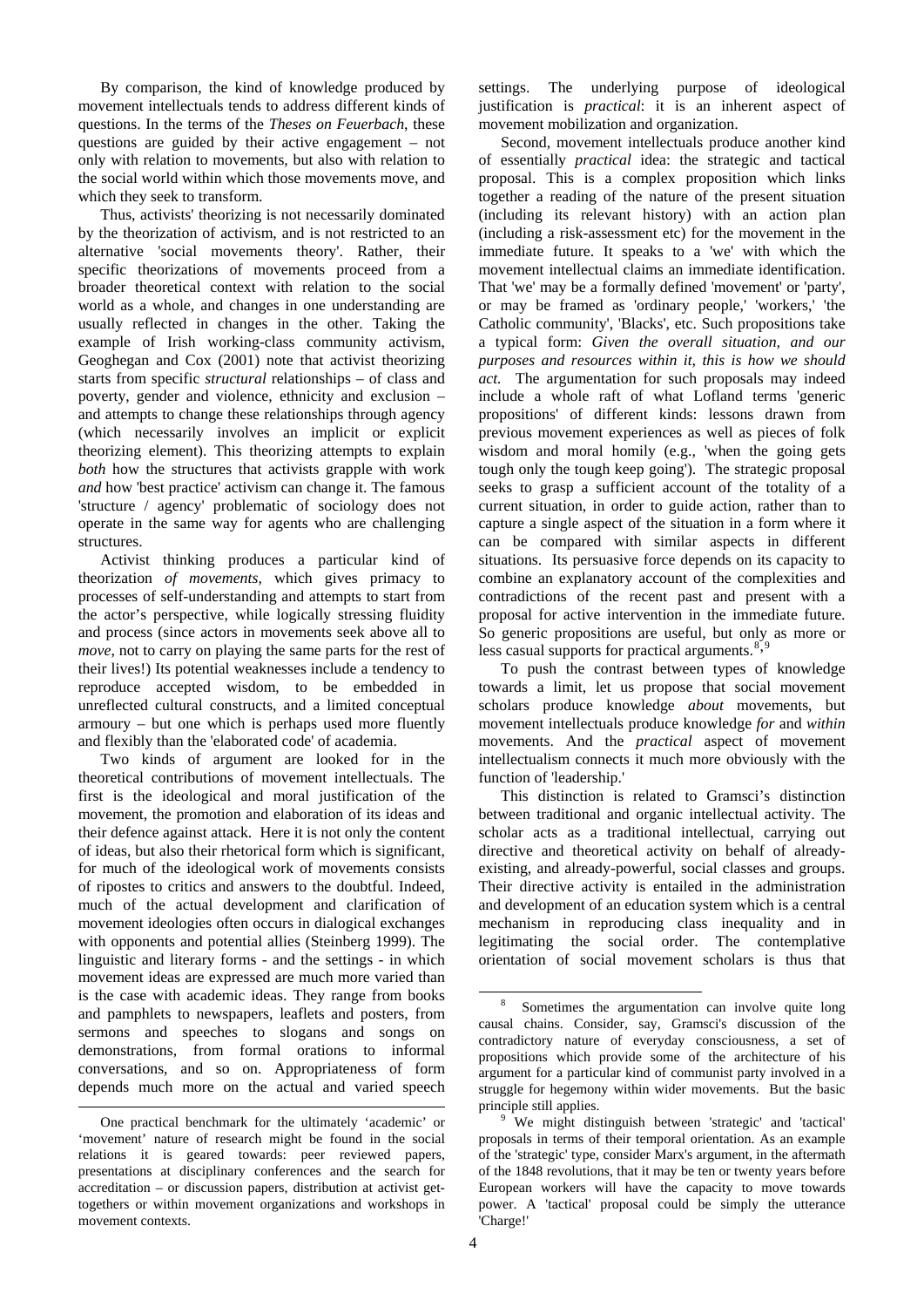entailed by routine teaching, routine marking, and routine research – one essentially similar whatever the content of their specialization. Since the primary purpose is to reinforce the given, modes of description and explanation are quite sufficient in practice.

The activist, by contrast, *qua* organic intellectual, carries out directive and theoretical activity on behalf of subordinate classes and groups. These classes do not control institutions, resources and symbols in the same way as dominant groups. Though they are constantly creating such forms of self-expression and struggle, these forms are constantly being combated and colonized by the dominant. Organic intellectuals therefore find themselves constantly creating – not *ex nihilo*, but from social materials typically controlled or contested from above. Since the primary purpose is to create what is not yet in existence (hence, once again, *movement*), their modes of theorizing are those geared to engagement, conflict, and (importantly) discovery.

#### *What's the relevant community?*

For the academic intellectual, including the social movement scholar, the primary 'community' that validates her or his work *qua academic* is that composed of other academics, who form their own hierarchies of reward and respect, and their own criteria of success. Bluntly, getting past a PhD committee, an academic interview panel or the editors of the *American Sociological Review* is a different enterprise from gaining the ear of a strike committee or a campaign to save ancient trees from logging. Indeed, the former involves a kind of *sucking up* which is largely missing in the latter. For, in return for suitable intellectual performance, the academic world dispenses something which is largely missing from the world of the movement intellectual: material advantage. (The fact that the level of material advantage is on a different scale from that obtaining in, say, the world of finance or law does not make it unimportant; and it is of course attached to very significant symbolic advantages.) Criteria of academic success include such significant intangibles as 'citation' in other academics' work. Once achieved, status has a relatively high degree of permanence: PhDs and (the better) academic posts stick to the possessor for life; a successful book or article may still be cited thirty years later.

Another way of putting this is to say that there are important pressures at work in academia which constrain intellectual independence: the need to achieve a permanent post or senior lectureship (and so impress superiors), the pressures of research assessment exercises and performance-related funding (which involve a number of forms of 'horizontal pressure'), the increasing proletarianization of academic work, and so on.

<span id="page-4-1"></span><span id="page-4-0"></span>The community that validates movement intellectuals is different: it is the movements themselves. To become in any meaningful sense a movement intellectual, one must be treated by significant others in the movement as playing that part, that is, as someone it's worth listening to, with whom it's worth conversing about the movement's past, present and future, its problems and tasks, its perspectives, its ideas and its practices. The movement intellectual's audience - those who effectively credential an individual or group aspiring to this role - is the network

of movement activists, and it is through their actual practice that the movement intellectual's ideas are, to the degree they are accepted, tested.

The rewards for success are mostly intangible, though nonetheless valued: laughter, applause and the approval of fellow-activists are heady gifts. In a way that is far less true in academic life, some movement intellectuals may never achieve any kind of public prominence: it is not uncommon for individuals and groups to perform vital 'backstage' intellectual work (as strategists and tacticians, as 'bridge leaders' and mobilizers, as the anonymous designers of posters and slogans, etc) without ever gaining any kind of personal recognition. Moreover, while there is an important sense in which movement intellectuals are 'credentialed,' their credentials are awarded by the relevant movement, and in a manner which is in principle far less fixed and stable than is the case in academic life. The role of 'movement intellectual' has to be won and won again as a much more uncertain qualification. For the settings in which movements act and argue and the strategic and tactical problems movements they face, and in which movement intellectuals make their contributions, are such as to demand constant rethinking and innovation.

### *Who plays the part?*

The making of an academic intellectual is a complex enterprise, involving the imbibing of formal education and a whole set of 'manners'. The academic must learn to write within a narrow range of literary styles, and to make plentiful reference to work by other academics (as well, in our field, as *some* reference to the work of movement actors). To become an academic is to adopt a middle-class professional *hexis*, a way of speaking, writing, a mode of dress etc., as well as a set of formal ideas. There is not much, in this respect, that differentiates 'social movement scholars' from academic intellectuals in other fields.<sup>[10](#page-4-0)</sup>

Paths to becoming a movement intellectual are rather different. They vary according to the movement in question and the circumstances of its development. In the Civil Rights Movement in the US, for example, some of the most prominent 'public intellectuals' were church ministers (most famously Martin Luther King Jr.); the predominant sexism of the time excluded women from prominent public leadership roles, although (as Robnett 1997 has documented) both Black and White women from varieties of backgrounds played critical intellectual roles (as 'bridge leaders') in the movement's development. King held a Harvard PhD in Divinity, but Fannie Lou Hamer came from a sharecropping background. In some circumstances, a lack of formal educational qualifications may be a positive advantage: Lech Walesa's idiosyncratic speaking style added to his popularity among Polish workers in 1980, for he 'sounded like one of us. $11$ 

 <sup>10</sup> We know of no systematic studies. It *may* be, on the one hand, that career paths in this field are a little more open to, say, women or members of ethnic minorities than in some older 'disciplines'. On the other hand, social movements studies *may* be more white, masculine and middle-class than the rest of sociology, thanks to its overlap with the more conservative

discipline of political science.<br><sup>11</sup> At the same time, Walesa's own view of the academic intellectuals is open to question: his swift cooption of a visiting delegation from the Warsaw intelligentsia into the strike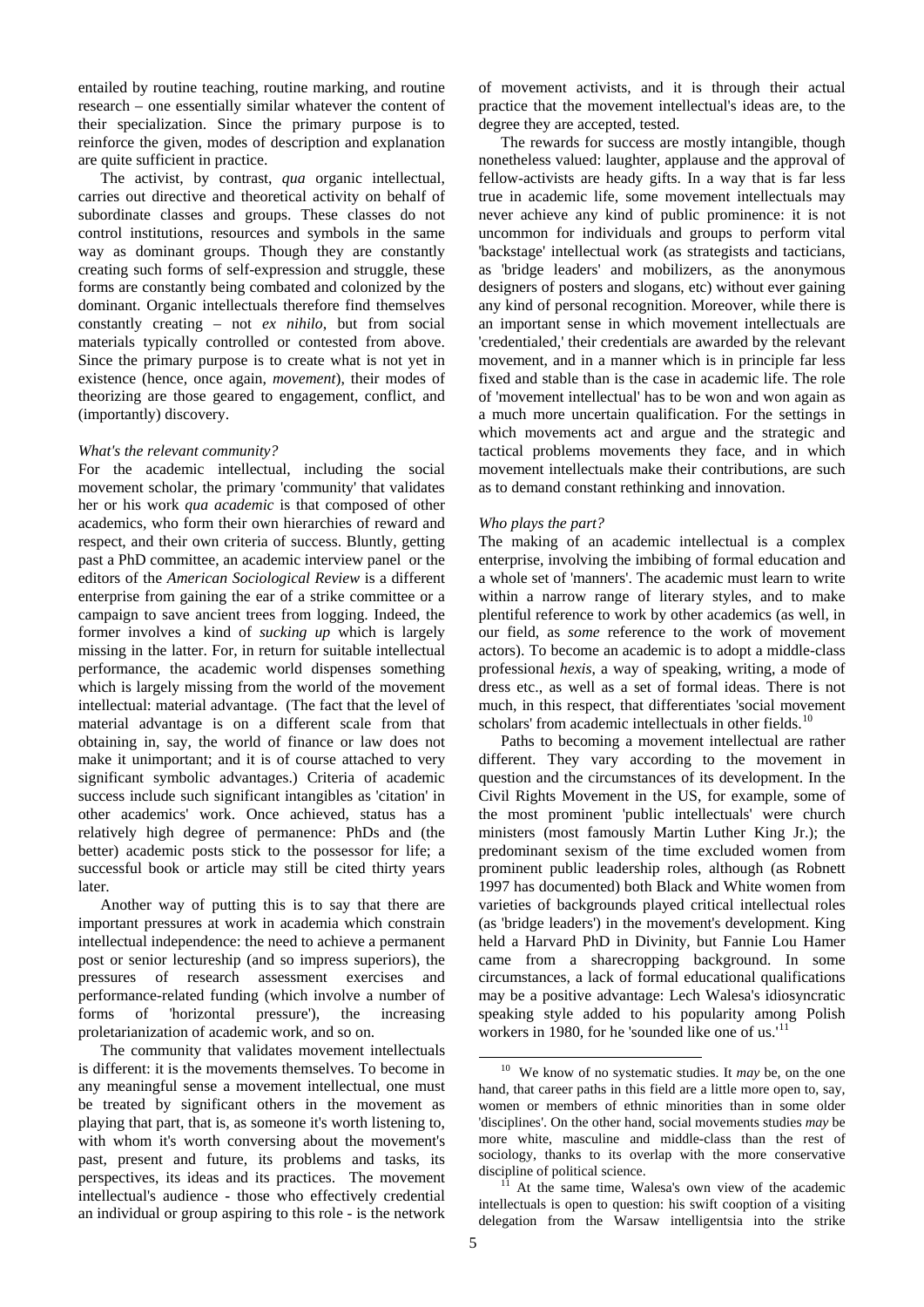As to how people become movement intellectuals, acquire the necessary skills and confidence, present themselves, and become accepted in the role, we can only offer some scattered suggestions. Gaining the 'right to speak' may derive from a claim to represent a specific 'community' or organization, from demonstrated commitment to a cause, from being accredited by the media or from authorship of a well-known book, etc. Nancy Naples (1998a) discusses the *mentoring* of potential leaders, with 'old hands' proposing them as speakers, encouraging them to put themselves forward for particular positions, introducing them to informal networks of activists, apprenticing them, giving them 'the real story' behind given conflicts, interpreting statements for them and so forth. The birth of new movement organizations may provide opportunities for individuals who were excluded from leadership in older ones: Ella Baker played foundational role in SNCC after battling against the practical sexism of the Baptist ministers who headed the SCLC; militant shop stewards may play powerful roles in 'unofficial' union movements in opposition to existing union bureaucracies.

The range of skills required is varied, and they are commonly learned and exercised in varieties of social contexts: planning group actions; poster-making workshops, mass meetings, party newspapers, strikes, knocking on doors to canvas support. Movement intellectuals may have to prove their credentials by such activities as riding bicycles rather than driving cars, refusing to cross picket lines or to eat meat, being available for picketing and leafleting, being prominent in situations of confrontation, dressing in particular ways, making financial contributions, adopting definite speech styles, and so on. Family life and sexual practices can 'decredential' would-be movement intellectuals. All these matters may be - more obviously than in academia themselves regularly topics for debate within movements, often in connection with movement debates about structures and forms of 'good practice.'

Although there is a sense in which we can see academic intellectuals forming 'schools of thought,' the chief focus falls on *individuals* and their career achievements. However, in movements, while the 'intellectual function' (Gramsci) may be played by a notable individual, it is commonly played by an activist group, a 'cadre organization' (Piven and Cloward 1977). If we ask, who gets 'cited' as the source of a movement argument or idea, it is commonly not so much named persons like 'Dave Spart' or 'Moon Blossom' or 'Naomi Klein' as movement organizations like 'SNCC', 'Earth First!,' 'the SWP,' or movement media like *Green Anarchist* or 'the *Manifesto* group' or even 'the antiglobalization movement' etc. Such groups possess and develop their own internal structures and divisions of labour, and their activist members regularly engage in ongoing discussions about the form and content of the ideas they should argue for within the wider movement, about the most effective means of their presentation (what Snow and Benford term 'framing'), and about appropriate

forms of activity. Such groups typically engage in mutual monitoring of the movement's responses to itself as a means of checking its own performance. Movements in turn validate such groups' collective outputs of ideas and their shared practice, rather than simply their individual performances; at the same time, of course, the individual performances of group members reflect on the general credit of the group.

# **Relating activist and academic theorizing**

The relationship between activist and academic theorizing is not simply that of a static contrast. As social processes, they are closely intertwined, in processes of colonization and resistance which operate in both directions. 'Theory', in the sense of the symbolic languages generated by these processes, is then affected in important ways both by the primary social locations of activist and academic theorizing and by the processes of (conflictual) dialogue which occur between them.

# *Processes of colonization and resistance*

Marx's observation that the means of intellectual production are normally in the hands of the ruling class has an important corollary: that social movements from below (as opposed to, say, 'class war from above') often need to conquer or produce their own means of intellectual production. Social movement *actors*, for their part, have to 'create a new language' (Marx 1852), another way of thinking which is more or less adequate to their new way of acting. Activist theorizing, then, is in important ways a process of cognitive liberation.

The starting point is often the practical critique of 'common sense'. All activists are familiar with the various ways everyday cultures and languages work to delegitimize their activity: comments parodied in the Irish activist joke, 'If youse were in Russia youse'd be fucked into the Liffey!' Their critiques of these are not simply external: activists, except where they grow up able to draw on oppositional cultures, also have to 'emancipate themselves from mental slavery', to quote Bob Marley.<sup>[12](#page-5-0)</sup>

For many activists, for example, it is a turning-point to be at the receiving end of police aggression and to discover that an institution they have been brought up to see as underwriting their safety and the moral order is in fact prone to violence against 'ordinary people' (as they may still see themselves), pursuing what they understand to be eminently moral (and often altruistic) pursuits. (This has been documented extensively in relation to riots (Drury 1996, Reicher 1996, Waddington 1996): police violence breaches the moral order *not* in relation to those who already oppose the police, but in relation to people who do not expect it.)

Gramsci (1997; 1999b: 118–264) can be read as presenting us with a model of common sense which is essentially historical: an 'archaeology of knowledge' which mixes both 'the most archaic forms of superstition' with

-

<span id="page-5-0"></span> $\overline{a}$ leadership in Gdansk in August 1980 (Staniszkis 1981, Kowalik 1983) betokened perhaps an overly deferential attitude to 'intelligentsia experts'.

<sup>12</sup> Obviously enough, even oppositional cultures have histories of their own, and are subject to processes of defeat and decay (for example, into particularism and traditionalism) as well as continuity and development. The process sketched here is thus important beyond the small numbers of individuals who may need to go through the entire process in the first person.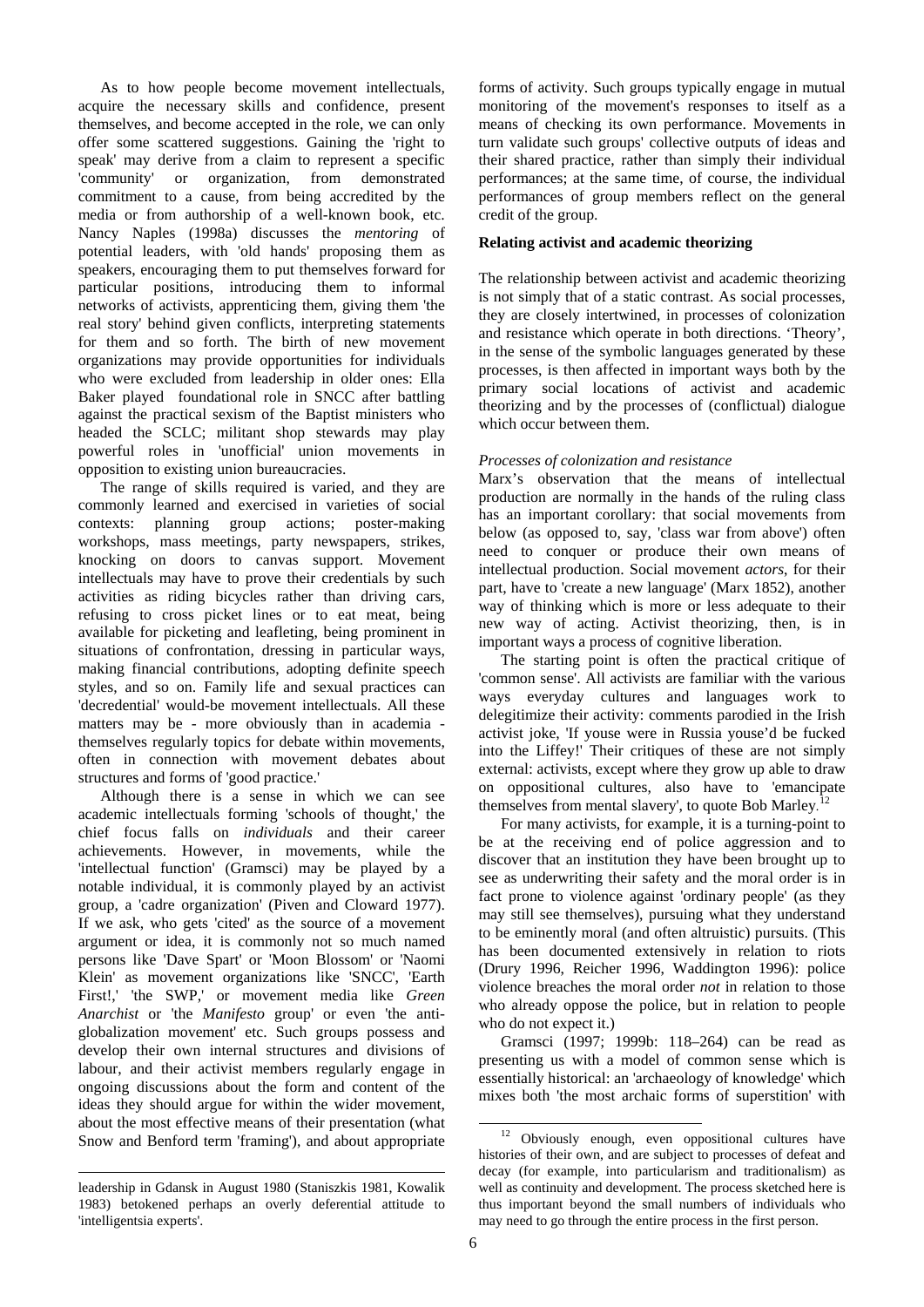'the latest discoveries of scientific knowledge'. If so, then activism would simply be a case of the development of the individual – or the class – paralleling that of the species as a whole, and eventually winding up in possession of Marx's 'highpoint of philosophical development'.

But of course the process of 'enlightenment' is not as linear as that – which is after all where Marx's critique of Feuerbach starts. When budding activists start to think their way out of 'common sense', or to break what Blake described as 'mind-forg'd manacles', there is often an interest in forms of generalized understanding that might offer clarity, justification and a broader vision to underpin their activity.

In these circumstances, Marxism may present itself as the summum of activist theory, a paramilitary organization may present itself as the peak of practical radicalism, or a new religious movement may present itself as the locus of all true knowledge. Along with these, university knowledge – perhaps particularly in peripheral societies – can also be of interest, not least because it can offer a practical and economic resolution to the problems people are struggling with, as well as an intellectual and emotional one.

Activist theorizing can thus present itself as a process of throwing off the contemplative 'muck of ages' gathered by traditional intellectuals within universities, or perhaps more exactly its creative reworking, its cultivating for other purposes (as with Marx and Gramsci themselves).<sup>1</sup>

It can also, however, find itself subject to a 'brain drain', in which people associated with movements 'migrate' to universities. This process is no doubt very different as between different movements and activists (class, for example, makes a major difference), and the nature of the migration varies: attempting to fit in to the new culture, making careers out of public critiques of excomrades, turning activist knowledge to academic uses, or (more positively) finding a 'day job' that enables particular kinds of activism to continue, or becoming a 'sympathetic expert'. We could then turn our initial question around and ask, 'What have activists brought to academia?'

### *What have we ever done for the Romans?*

Arguably activist theory has been a major creative forces within the academy. To take a series of well-known examples: cultural studies and social history, area studies of various kinds and environmental studies, and arguably sociology itself, all owe major debts to activist theorizing and activist theories. In some cases, such as cultural studies or environmental studies, it is not too much to say that they owe their existence to the adult education movement or the ecology movement respectively. (We will come to Marxism and feminism shortly).

<span id="page-6-1"></span>If our arguments about to the essentially *creative* role of organic intellectuals are accepted, it is perhaps clear why activist theorizing should have played this kind of role. Taken out of its original pragmatic context and turned to contemplative uses, however, this theory is rapidly recolonized and becomes a source of new, 'sexy'

 $\overline{a}$ 

courses and research subjects whose purpose is to attract students, funding and status.

#### *Anti-capitalism between movement and reading list*

Three recent borderline cases can highlight something of the ambiguities involved in this process. Naomi Klein's *No Logo* has become a major international bestseller, getting dedicated promotions in major chains of booksellers (an ironic fate for a book whose theme is the damage caused by transnational corporations). It is also increasingly used as an accessible introductory text in sociology courses.

Klein is herself a syndicated journalist working for the largest Canadian newspaper and reporting on the anticorporate movement in the US. The core of the material, then, is generated by movement activism. The sections of her book dedicated to suggesting solutions, however, are by far the weakest – and stand out as particularly thin by comparison with the dramatic problems and movements she has documented.

This makes sense given her location between movement and mainstream media – but also perhaps explains the book's attractiveness to lecturers desperate to keep the attention of bored undergraduates. It is, one could say, sufficiently political in its subject matter to be interesting (to speak to students as active human beings), but not so political in its structure as to be unusable as a basis for examinations and essay-writing.<sup>1</sup>

A second example is Amory Starr's *Naming the Enemy*, a much less mainstream text in that Starr is straddling the gap between movement and academia without passing the 'Go' of the media. Not only is the content much less readable, but the publishing house (Zed) is a smaller one dedicated to radical academic texts and theoretically-minded activists (an area important to our discussion).

Arguably Starr pursues a double purpose in *Naming the Enemy*. On the one hand, she attempts to use her activist knowledge and background as a resource to achieve recognition within academia – and the fact that her book is the first work by a sociologist on the 'antiglobalization movement' is likely to stand her in good stead in this process. On the other hand, and more interestingly, she also uses the apparatus of academic research to argue for particular positions *within* the movement and against others.<sup>[15](#page-6-2)</sup> However, we have yet to see any evidence of success in this. (Perhaps the book's strong defence of fundamentalist responses to globalization may explain something of the silence that has settled over it since September  $11<sup>th</sup>$ .) Nevertheless, it is worth signaling *both* that some academics do try to break out of the 'contemplative' mode *and* that they are not necessarily very successful in doing so.

1

<span id="page-6-2"></span><span id="page-6-0"></span><sup>&</sup>lt;sup>13</sup> Geoghegan and Cox (2001) describe this process from the viewpoint of activists looking for resources in academia, getting 'caught' and looking for ways of breaking out.

<sup>&</sup>lt;sup>14</sup> Klein herself, to give her her due, has been willing to speak at events such as the World Social Forum in Porto Alegre, and arguably brings a certain degree of publicity to the movement in doing so, in that she is now herself a celebrity thanks to her reporting on it. Whether these relationships are entirely healthy is another question; see Gitlin (1980) for an analysis of how movement celebrity can go badly wrong. 15 Joachim Raschke (1990) attempted a similar intervention

within the factional conflicts of *die Grünen*.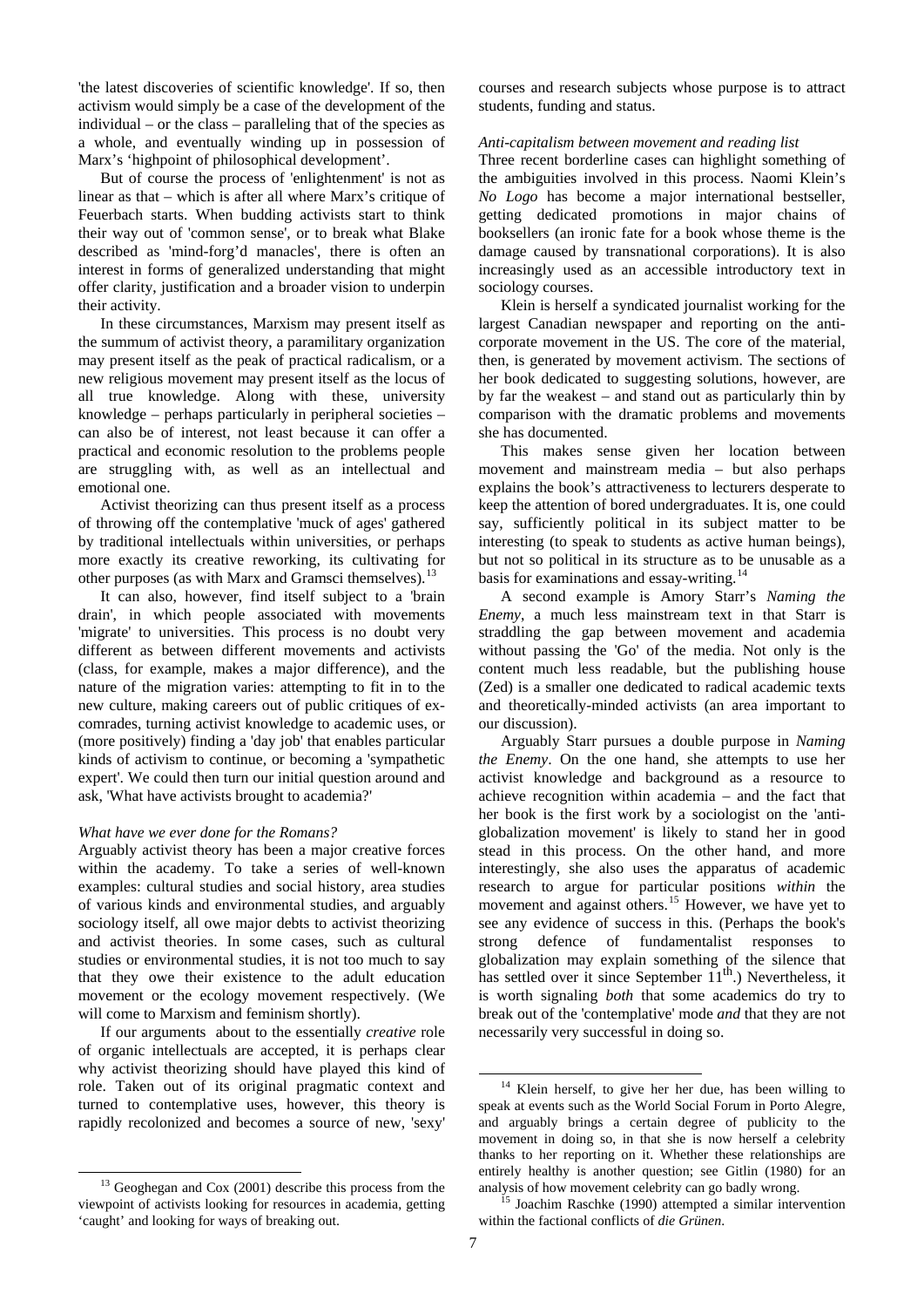Finally, Michael Hardt and Toni Negri's *Empire* marks a particularly complex practical relationship. Negri is orignally a left-wing academic who fell foul of the post-1968 witchhunts of 'terrorist sympathizers' carried out by the Italian state, a process which led hundreds if not thousands of Italians to seek exile abroad (Ruggiero 1999). Negri continued academic work in Paris, but returned to Italy – and jail - a few years ago to highlight the plight of less well-known exiles.

Coming as it did after the protests in Seattle, the book has attracted widespread attention (much of it critical) in academia and the media, but also among activists. Its curiosity from an activist point of view, however, is the explicitly 'hands-off' role it assigns to activists: 'the multitude', according to Hardt and Negri, will take care of matters, despite their purported inability to communicate with one another or build solidarity (see Cox 2001 for a more detailed critique). In other words, the analysis of structure is in some ways radical – in line with the traditions of Italian autonomy – but as a guide to practical action the book is almost empty.[16](#page-7-0)

Klein, Starr and Hardt / Negri illustrate the complex *interactions* between activist and academic theorizing, and the tensions between their different purposes. These tensions appear above all in the *shape* of the theory – its active or contemplative form – rather than in its subject matter or ostensible political 'side'. Indeed, it could perhaps be said that the practice of the authors mentioned as individuals is at odds with their theorizing, to their credit as human beings and activists, if not as theorists. This is perhaps not surprising in a period of movement 'upturn', in which practice can be expected to outstrip theory. But what does it imply for theorizing itself?

# *The shadow lives of 'theory'*

Let's return for a minute to the migration of movement activists to academia, and their creative contributions. Arguably two of the most creative contributions to the humanities and social sciences in recent decades have been those made by 'Marxism' and 'feminism'. Both of these are, in their origins, theories from and for movements.

'Marxism' represents a particular crystallization of the theorizing processes of the workers' movement. From the late  $19<sup>th</sup>$  century it has formed one of the most important languages within which – and against which – movement debates have been framed (not only in left parties and trade unions, but also for example in the ecological and women's movements). Its most famous 'names' are those of revolutionary activists, heavily involved in the various Internationals and suffering exile (Marx, Lenin, Lukács), political murder (Luxemburg, Trotsky) or imprisonment (Gramsci).

'Feminism', similarly, represents a long-drawn-out process of theorization, which by the late  $19<sup>th</sup>$  century had acquired some stability as a body of knowledge linked with 'the first-wave women's movement', and which shares with Marxism the experience of a creative revival in the West associated with the social movements of the late 1960s and subsequently. It also shares something else with Marxism in this period, which is that of a migration into the academy. In part this is a reflection of movement success – the creation of departments of sociology and schools of women's studies undoubtedly reflects a need on the part of the university to respond to (and benefit from) perceived changes within society. It is also, however, a reflection of movement *weakness*.

This weakness is most obvious in the question of 'who controls' the institutions of Marxist and feminist theorizing. Both schools possess movement-controlled institutions, but the proportion of this theorizing which takes place within academic-controlled institutions, for primarily academic purposes and more or less according to academic rules, is striking.

As theories migrate, they come to operate according to very different rules and purposes. This is obvious, for example, in the question of *which* theorists are quoted and for what purposes. Within Marxism, the practical radicals of the 1920s (with the partial exception of a largely misunderstood Gramsci) are abandoned in favour of the isolationists of the Frankfurt School. On a subtler level, Marxism and feminism tend to lose their aspect as theories of *movement organization* within the academic context, and to act simply as explanatory theories of *social structure*: theories of patriarchy and capitalism which often induce despair in students. While stressing the systematic nature of these structures, as activists also do in order to encourage more radical action, their academic versions lose precisely this focus on active opposition and wind up as forces for demobilization.

Activist theorizing, then, produces a strange reflection – 'as in a camera obscura' (Marx and Engels 1846: 47) – of itself in academia. On the face of it, the language is often almost identical. But the things that are *said* in that language, and the kinds of conversations that take place, are very alien to its usage 'at home'.

# *The 'new social movements' debate*

The 'new social movements' debate offers another illustration of this transformation of theory. In the 1960s and the 1970s, movement activists on the left struggled to engage with and understand a range of apparently connected phenomena: most obviously the rise of a 'new Left' which was critical both of Stalinism and of Social Democracy from a variety of anti-authoritarian standpoints; the increasingly obvious co-optation of the latter within the institutions of Cold War politics and their practical opposition to revolutionary movements (at least within the West); the growing significance of 'new social actors' – rural blacks in the United States, migrant workers in Italy, students in most Western countries; and the development of a range of movements and campaigns that were not easily captured by the institutional and intellectual frameworks of the Old Left – notably movements against nuclear power, women's movements, urban squatters and movements against nuclear weapons.

A significant body of literature was written in and around these movements, of varying quality and with varying political goals: in the 1960s its point was often an alignment with the revolutionary moment of '1968' against orthodox denials of its political potential; by the early 1980s the point was often to support the development of Green parties or the 'greening' of the left wing of social

<span id="page-7-0"></span><sup>&</sup>lt;sup>16</sup> It also incidentally illustrates why Hardt and Negri may believe that people cannot communicate with one another….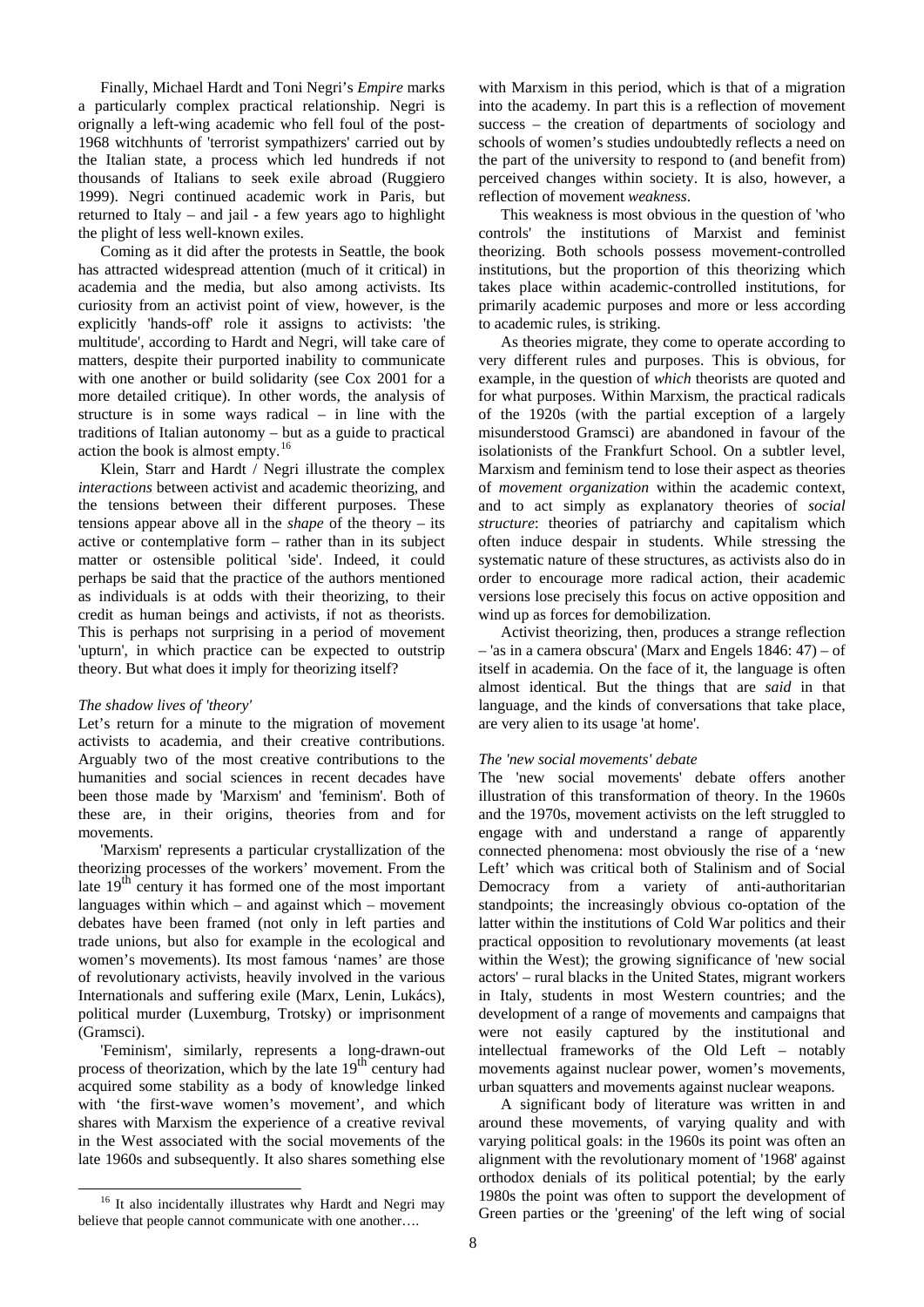democratic and orthodox communist parties. In the course of the 1980s and 1990s, 'social movement theory' – itself often written in relation to some of the same movements – started to become aware of this literature, which (having lost its political significance with the increasing 'mainstreaming' of Green parties) now became worth recuperating.

Two important things happened to the theory at this point (Geoghegan and Cox 2001), both of them characteristic of what Alvin Gouldner (1971) describes as a 'scholastic' approach to theory, in other words one geared to the structural requirements of teaching, textbooks and literature reviews. Firstly, a contrast was constructed between 'new social movement theory' and 'resource mobilization theory', in the process homogenizing the former considerably (and often restricting it to suitably 'academic' authors such as Touraine and Melucci). This contrast, repeated *ad nauseam* in introductions to edited collections and 'overviews of the literature', was usually proposed as a debate between generic propositions à la Lofland: 'resource mobilization theorists argue that…' while 'new social movements theorists argue that….'

Secondly, the 'field' of social movements theory was expanded considerably (on a practical level, this enabled its construction as an 'international' field, since RMT was held to be 'American' and NSMT to be 'European') by the construction of a synthesis on the basis of the belated recognition that the two theories were in fact talking about different things. As Cohen (1985) put it, NSMT offered a 'why' and RMT a 'how'.

What was obscured most decisively in this process was the key political issue around which the literature had originally been constructed: the *failure* of social democracy to bring about revolutionary change in postwar western Europe, and the alignment of orthodox communism with the repression of revolution in Paris just as much as in Prague.

Where this 'historical background' – as it had significantly become from the viewpoint of academic theorizing – was recognized, it was used to say that NSM was a critique of 'Marxism' - thereby accepting the Stalinist claim to be the true guardians of Marxist authenticity, much as 'post-structuralists', reacting against the Althusserian legacy of PCF theology, often phrase their critiques as critiques of 'Marxism' *tout court*.

In the process, the banal but nevertheless significant point that by the 1970s the PCF was increasingly isolated within Marxism was conveniently forgotten. When teaching students, it is of course far easier to say 'Marxists said this, but new social movements theorists (or poststructuralists) said that', providing the illusion of an intellectual debate, than to recognize that what was originally at stake was initially a debate *between Marxists* over practical questions. For example: did 1968 represent a revolutionary moment in Paris or Prague? was it important to be present in student movements or should all energies should go into factory work? were movements against nuclear power a diversion from real issues or a significant new form of struggle? and did green parties represent a worthwhile strategy for expressing and radicalizing a range of struggles or a means for their cooptation.

To recognize this history would mean not only going into far greater depth in the history of ideas than one could expect of undergraduates – or political scientists! – it would also mean dethroning of purely cognitive analysis and recognizing that these theoretical struggles were organized not in terms of the clash of generic propositions but of conflicts over practical choices facing activists and movements.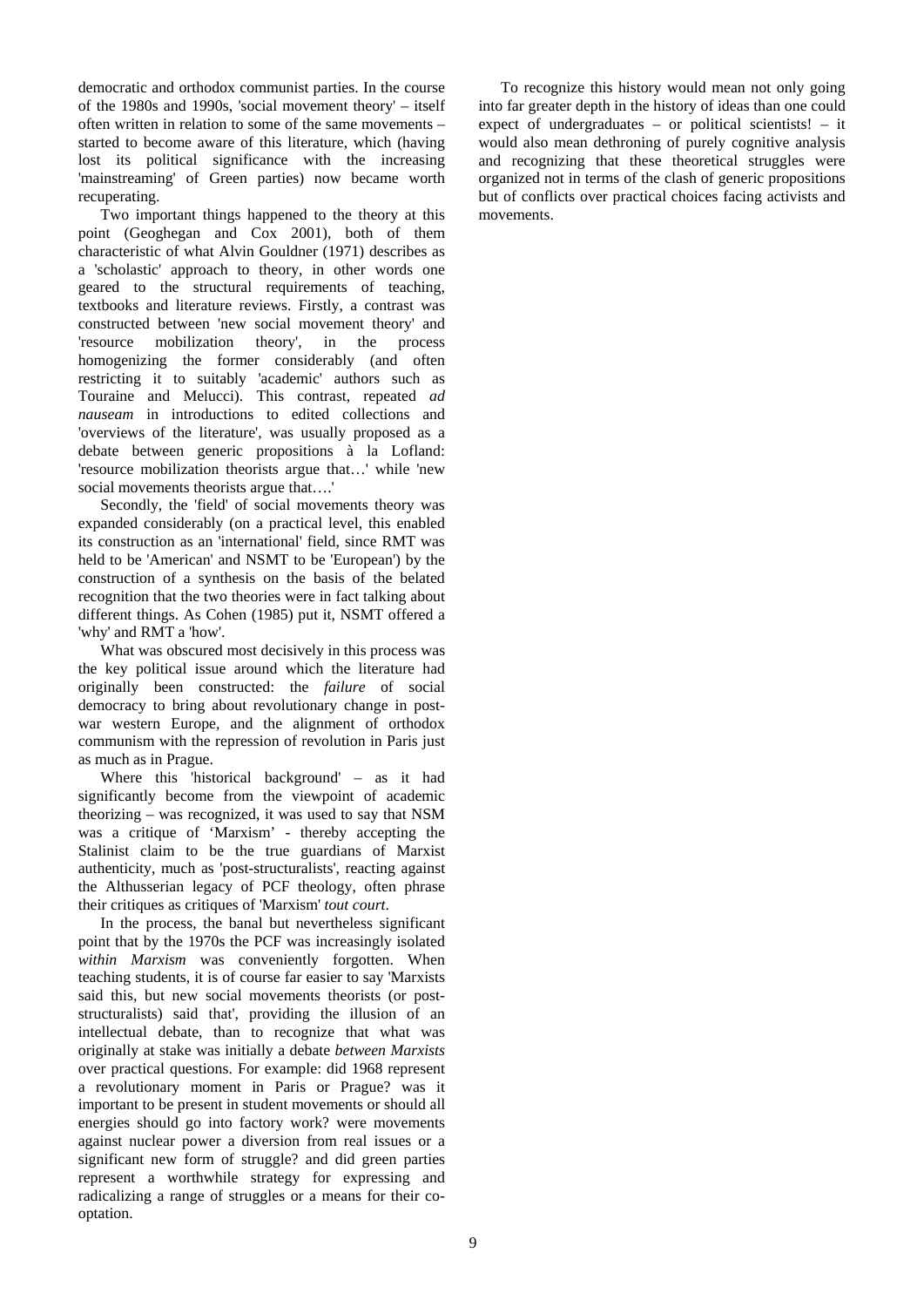## **2. ACTIVIST THEORIZING**

Having sketched out some of the contrasts and relationships between academic and activist forms of movement theorizing in the first part of this paper, we now want to look more closely at activist theorizing on its own terms. What is it? How does it relate to its social context? Why is it 'theory'?

#### **The dimensions of activist theory**

Eyerman and Jamison (1991) famously offer an analysis of social movements in terms of 'cognitive praxis' . An integral aspect of social movements, in other words, is the combination of skills and intentions which mark them as truly human. In Marx's words:

What distinguishes the worst architect from the best of bees is that the architect builds the cell in in his mind before he constructs it in wax…. (Marx 1867: 283-4)

This is, however, not unique to social movements. Eyerman and Jamison argue, with examples from environmental movements, that activist theorizing falls into three categories: a cosmological dimension, consisting of worldview, historical meaning, emancipatory goals, etc.; a technological dimension, consisting of specific movement relationships to technological and technical activity; and an organizational dimension, consisting of the structural and communicative forms that movement activity takes (66-70).

These concepts ultimately derive from what they describe as 'ahistorical, or transcendental' concepts in Habermas' sociology of knowledge, which they claim to have 'transformed ... into historical terms ... specifiable interests or types of knowledge that particular movements could be seen to have articulated' (68). But have they been successful in this?

### *Are all movements divided in three parts?*

Two out of their three dimensions are in a sense 'necessary' aspects of social movements. First, movements as social institutions necessarily involve some form of *organizational dimension*, whether theorized as a separate skill (see Cox 1998) or thoroughly embedded in existing cultural forms. Second, if we are right to say that reflexive intentionality, thinking about what you are doing, is in some way characteristic of human activity (however badly or indirectly it may be carried out), then presumably some kind of *cosmological dimension* is also present.

'Common worldview assumptions' may not be stated explicitly, but any social science notion of 'rationality' (Weber 1984) implies that at some level we can usefully describe actors as holding implicit assumptions about the nature of the world that they operate within. Certainly it is a normal part of activist life to argue about how the world works: to point to assumptions about e.g. 'ordinary people', 'the media', 'the police', 'our members' or whatever as a foundation for claims about what we should do. Some level of cognitive praxis related to the 'cosmological', then, is certainly present in the experience of activism, even though it is often manifested in *disagreements* about the nature of the 'cosmos' activists operate in.

But what of the technological dimension?

Eyerman and Jamison have no difficulty showing its relevance for environmental movements, which of course routinely involve critiques of technological projects, to such an extent that movement activists often become 'alternative experts' as well as calling on mainstream scientists to lend their voices; such movements also often involve proposals for 'alternative technology'. What of the other movements they discuss?

In relation to nineteenth-century workers' movements, they have to rephrase what they actually mean by 'technological', thus:

the problem was not technology itself so much as the organizing principle of technology… As Thompson put it, 'What was at issue was not so much the machine as the profit-motive'. (83)

In other words, although there was critical thought about the *uses* and *control* of technology, it is stretching a point to describe the early workers' movement as having a separate dimension of technological cognitive praxis.

When they come to describe the Civil Rights Movement in the US, the phrase becomes even more metaphorical:

The technical dimension of the civil rights movement's cognitive praxis consists of the specific objects of opposition and, even more importantly, the tactics, the techniques of protest, by which those objects were opposed. (123)

It is at best forcing a point to equate interest in alternative technology, critique of the profit motive, and training in non-violent direct action as equally 'technological' – particularly when this is *contrasted* to e.g. the 'cosmological' dimension. Environmentalists' critiques of technology are often inextricably linked with their 'cosmological' analysis of what is wrong with the current industrial system and what an alternative society would be like (for a classic example, see Croall and Sempler 1978). Similarly, the 'cosmology' of the workers' movement and the critique of the profit motive can hardly be separated. Unsurprisingly perhaps, Geoghegan's (2000) research on Irish working-class community politics found it difficult to operationalize Eyerman and Jamison's 'technological' dimension on their own terms.

#### *Cosmology and organization*

Returning to the other two dimensions – cosmology and organization – are these necessarily and always separated from each other? The short answer is no, in that movements often seek to embed the one within the other: to create a 'beloved community' of activists, or to carry out 'a revolution within the revolution'<sup>[17](#page-9-0)</sup>.

In other movements again, the relationship between ends and means is a matter for significant contention, and one which (in for example *die Grünen*, or the workers' movement in the early  $20<sup>th</sup>$  century) may itself be a central structuring principle for movement divisions. To take a

<span id="page-9-0"></span>*Does not compute, captain!* 

 $17$  For the activists Geoghegan (2000) talked to, the way in which they organize couldn't be separated from an informed critique of the institutions they opposed. By contrast, there is a sharp gap in environmental movements between 'how to lock on' and 'the importance for biodiversity of this particular SSI', in terms both of the structure of knowledge (crudely, bottom-up versus top-down) and of audience (activists versus the public).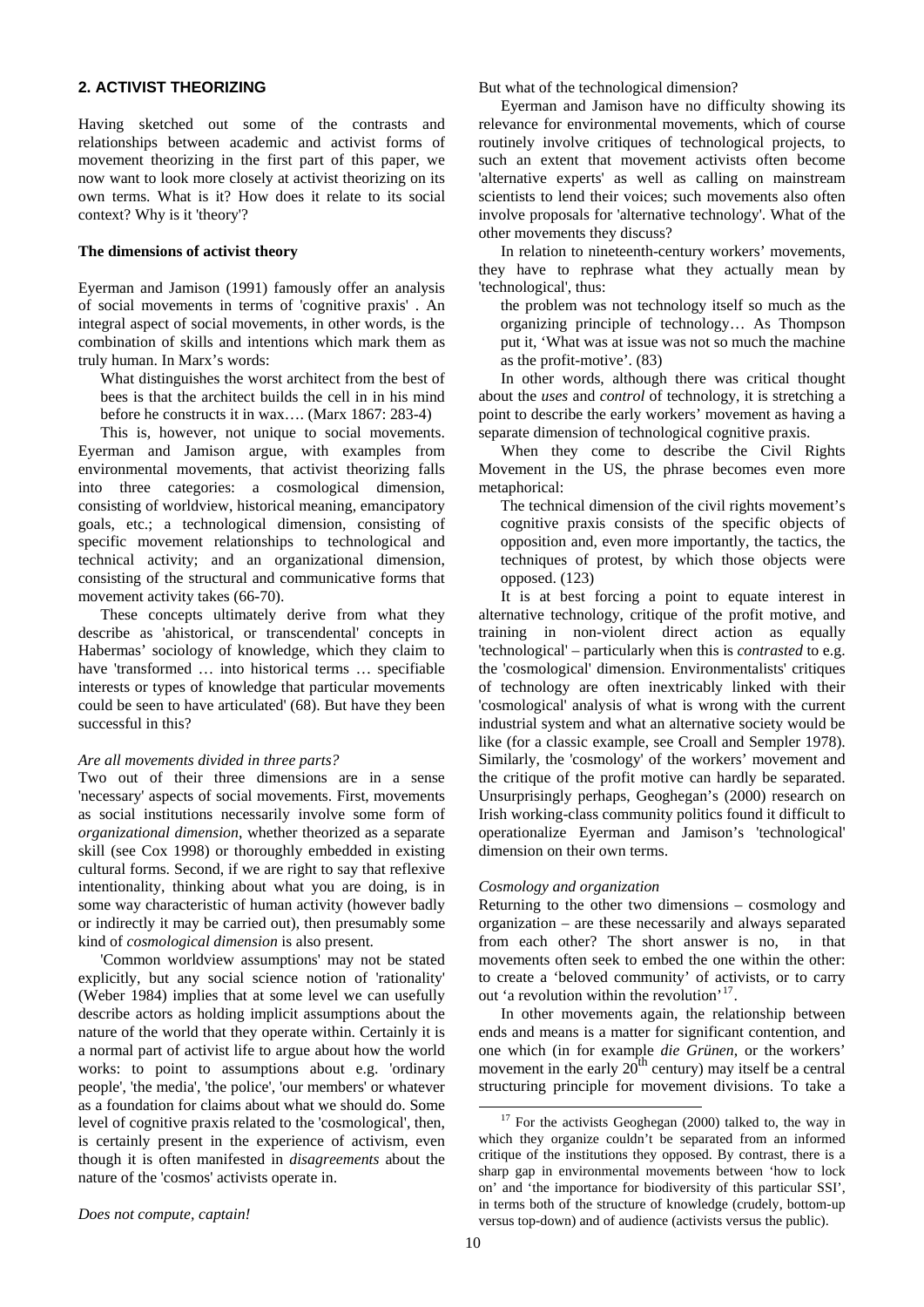classic example, while the 'Kautskyite' line in German Social Democracy may have represented a divorce between a cosmological 'theory' and an organizational 'practice', both Bernstein and Rosa Luxemburg sought, in very different ways, to create a more coherent unity.

*Contra* the Michels – Weber assumption of an essential conflict between ends and means, we might suggest that the *abstraction* of a cosmological and moral dimension from other elements of movement activity is related to the situation of a movement seeking to co-opt (or be co-opted by) the state. In such a situation, a sharp division may occur between an increasingly instrumental technology of 'organization' and the appeal to the 'mediation' of the state – whether by an appeal to 'enlightened despots' or 'the public'.

There is then an extent to which Eyerman and Jamison's compartmentalization reproduces – to take an example not entirely at random – much of the postwar history of European Social Democracy, with its attempt to juggle internal 'machine politics' with the 'media gurus' deemed necessary to attract the floating voter.

In more active movements, rather than 'cosmology' *determining* 'action', people often *radicalize* their understanding of how the world works through the process of conflict with adversaries and the attempt to convince the unconvinced; the 'programme' similarly is something which is often *implicit* in the choice of particular battles over others, the formation of particular alliances, and the creation of alternative social relations – what Fantasia (1988) has memorably called 'cultures of solidarity'.

To abstract the 'cosmological' is of course also to present movements in the form in which they can be most easily appropriated by 'traditional' intellectuals of all kinds – not only the academic discussion of e.g. the 'philosophy' of the ecology movement, but also the policy-maker's cooptation of a 'green agenda' when environmentalists push strongly enough.

The boundaries between Eyerman and Jamison's 'dimensions of cognitive praxis', then, are themselves as 'ahistorical and transcendental' as Habermas, albeit attractive from a particular 'contemplative', 'traditional' position which is interested in categorizing movement behaviour. Real-life thought, however, is a complex process of struggle which does not always sit neatly within these separate boxes.

# *Are movements themselves separate?*

<span id="page-10-1"></span><span id="page-10-0"></span>There is perhaps also a deeper criticism to be made: that it is itself a historical and sociological question whether it makes sense to distinguish a separate dimension of the cognitive praxis of *movements* from the rest of life. Lichterman (1996), contrasting the largely white and middle-class US Greens with black and Latina anti-toxics campaigners, noted that the former in effect constituted and understood themselves as an intentional community', alienated from their own social background and in conflict with important aspects of its assumptions. By contrast, the latter understood themselves as part of broader ethnic (and class) communities: they did not, that is, necessarily separate the thought processes involved in 'being activists' from those involved in e.g. 'being black'.

Similarly, Irish working-class community organizers may refuse the term 'activist' as referring to something *alien* to the everyday life and culture of the communities they see themselves as part of – while nevertheless being involved in processes of discussion, disagreement, conflict and education within those communities. In these cases, people are involved in a struggle over the meaning of everyday culture, and may set limits on the extent to which movement discourses are allowed to develop independently.

# **What kinds of jobs does activist theory do?**

In order to begin answering this question, we consider three examples: an anarchist website, a couple of studies of strikes, and materials from the history of SNCC.

# *(a) The Anarchist FAQ*

The Anarchist FAQ (2000) is a specific document of 'activist theory'. An FAQ is a list of 'frequently-asked questions', often developed for newcomers to an Internet newsgroup or mailing list by more experienced participants. It is a tool for the transfer of skills and understanding, of a kind which Berger and Luckmann (1967) identify as fundamental to the successful creation of a social institution.

The Anarchist FAQ, in fact, goes rather beyond this. Its primary location is not a newsgroup but a website <www.anarchistfaq.org>, and printed versions are sold by anarchist groups and distributed by anarchist publishing networks. Rather than introduce people to a mailing list, it introduces people to anarchism. The document itself is produced (it is in constant development) by a number of reasonably well-known anarchist activists.

In its production and distribution, then, it is activist theorizing rather than academic, and this also holds true for its reception: academic discussions of anarchism (including those by anarchist activists) tend to prefer to focus on 'dead classics' or the more abstract-minded activists such as Murray Bookchin or Hakim Bey; by contrast, the Anarchist FAQ is quoted in discussions on newsgroups and mailing lists unrelated to anarchism or academia[18](#page-10-0), in the context of essentially *political* arguments about anarchism.

We have taken the Anarchist FAQ as a site which assembles in one place a range of issues which are very familiar to activists and which are also addressed differently in a host of literature produced by other styles of thinking and activism.

### *What do activists do when they theorize?*

In fact, the answer is 'lots of things, many of them simultaneously.<sup>[19](#page-10-1)</sup>

Firstly, there is a very explicit original purpose; according to the intro the document mushroomed from the need to argue that 'anarcho-capitalists' ('libertarians' in the American sense of the word) are not true anarchists at all, and that anarchism necessarily involves a rejection of

<sup>&</sup>lt;sup>18</sup> Thanks are due to Anna Mazzoldi for this information.

<sup>&</sup>lt;sup>19</sup> The analysis below is restricted to the first section of the FAQ, which runs to 107 pp. and is printed as a separate book.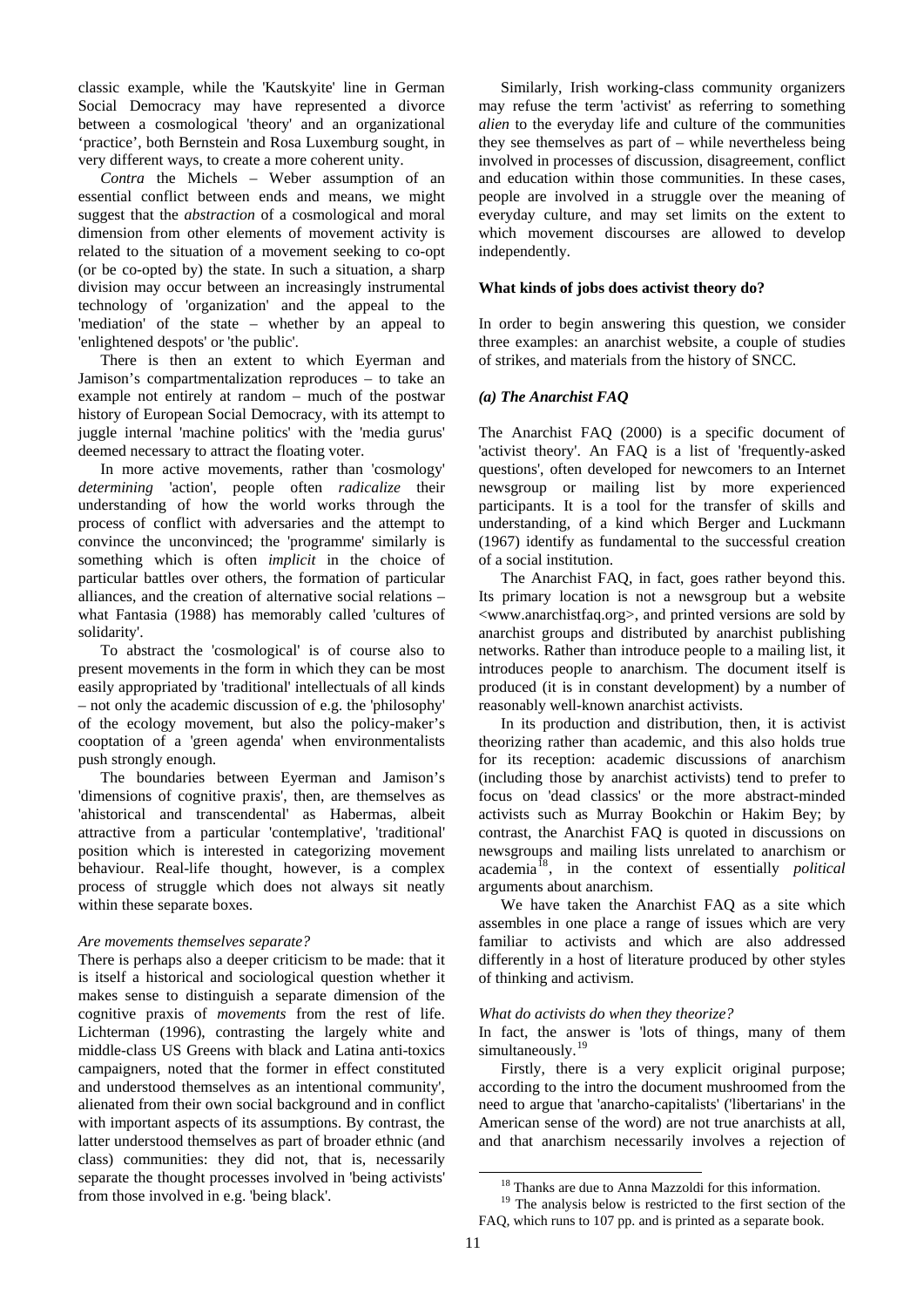capitalism. Here is then a struggle over movement boundaries, located primarily on the Internet, where these two kinds of 'anarchists' are most likely to conflict (since anarcho-capitalists are unlikely to be found in the same struggles as anti-capitalist anarchists).

A second kind of purpose is evidently to distinguish anarchists from Marxists, in particular Trotskyists, who in Britain and Ireland at least are often the closest 'competitors' for anarchist activists – both sharing an orientation towards radical struggle, but competing for members and the attention of other activists, conflicting over the direction of campaigns (in e.g. arguments over the role of the state and violence), and so on. These, then, are conflicts which are in a sense internal to movements (and the FAQ argues that both Marxism and anarchism are to be understood in the context of working-class opposition to capitalism).

This involves a rather different kind of argument and material: not to argue that Marxists are not really on the left, but more along the lines of 'where have Marxists and anarchists come into conflict?', with much discussion of Kronstadt, Makhno, Spain, etc. From the way this is presented, it makes most sense as training material for newcomers: a sense of a history of opposition, longstanding grievances, reasons why Marxists shouldn't be trusted, etc. Interestingly, it is not primarily posed as a *cosmological* argument; in fact the section of the FAQ devoted to analyzing the theoretical disputes is still in progress. The arguments are those designed to convince radically-minded activists to throw in their lot with anarchists rather than Trotskyists, rather than to convince postgraduates to align themselves with anarchist theory.

A third kind of purpose is to provide material for arguing in favour of anarchism in general, with people who are neither self-identified 'anarchists' nor necessarily activists of any kind: this consists of responses to common objections (e.g. human nature, the need for leaders etc.), put in the form of short, 'ready-to-use' arguments.

Lastly, a fourth kind of purpose is to give people a sense of the differences *within* the anarchist tradition (or, we might say, the 'legitimate' anarchist tradition, given the first purpose), and simultaneously to encourage people who think of themselves as anarchists to locate themselves within that tradition. This is achieved not so much by rejecting e.g. individualist anarchism in favour of social anarchism (the authors' own position) as by showing that social anarchists can agree with the educational, projectbuilding side of individual anarchism while also including revolutionary elements. A similar operation is carried out with 'cultural anarchism'.

### *Activist theorizing as dialogue*

So here, within a single bit of activist theorizing, are four separate purposes. They do not split neatly into the cosmological', the 'technological' and the 'organizational', but in fact routinely combine these within a single passage. All are *dialogical* – they are all geared towards *conversations* – and they are all *active* – these are all conversations with a purpose.

<span id="page-11-0"></span>Some of the material in the FAQ is oriented towards 'movement insiders', whether as newcomers (the history of conflict with Marxists) or those already involved (the different branches of 'legitimate' anarchism); some are meant as fodder for arguments with 'movement opponents' (arguments against anarcho-capitalism) or with the uncommitted (arguments about the viability of anarchist societies etc.).

These are of course not neatly separated, but rather run through the whole document, as different kinds of rhetoric drawn on at different times for different purposes. However – and here the scholastic separation of different forms of 'cognitive praxis' breaks down – in practice most activists find themselves needing to do most of these at one point or another. Within any given campaign, there is a work of persuading the uncommitted to take sides, which is often linked to countering the arguments made by opponents. There is also a process of conflict over the direction of a movement, which involves countering 'internal opponents' at the same time as trying to sway other activists with looser factional or organizational commitments.

#### *Positions and practice*

Most importantly, as Thompson (1977) observed, all of this has to be *done* by real people, and it is no surprise that activists who are trying to argue on so many different fronts simultaneously feel a need to clarify their own basic position (the strands within legitimate anarchism) while retaining an ability to draw on other positions when the situation demands it. The process of dialogue is not simply one between isolated individuals, but is one that goes on within activists' own heads (and lives!), as they move from being uncommitted (or indeed actively hostile) to taking part, making choices and working out where they themselves stand – in a constant process of movement dialogue.

Forms of theorizing such as the Anarchist FAQ represent *one* aspect of this process. Necessarily, the FAQ covers general arguments rather than concrete ones. Some of the sharpest arguments at present within campaigns in Britain and Ireland are about who is permitted to participate in decisional bodies planning events, whether decision-making should be monopolized, who should be included or excluded at meetings, etc. These present another side of the 'anarchists versus Trotskyists' argument, presented now in terms of the situationallydetermined question 'What is to be done here and now?' rather than the more general question 'What are good ways of doing things?'**[20](#page-11-0)**

Activists themselves have to respond to both kinds of questions. On the one hand, they draw on general ideas of best practice, historical precedents, organizational principles, the relationship between ends and means etc., to think how they should respond to immediate questions. On the other hand, their sense of what the present situation demands often stands in tension with the general ideas that they officially give allegiance to.

Movement histories often prefer 'top-down' versions of events, in which the 'anarchist line', 'feminists', 'Marxist organizations' etc. are presented as the crucial actors. Arguably, though, this is to put the cart before the horse. Over time, people *become* anarchists, feminists or Marxists *because* they give particular kinds of answer to

<sup>&</sup>lt;sup>20</sup> Another contemporary situational example of this conflict appears in arguments over the 'Black Bloc'.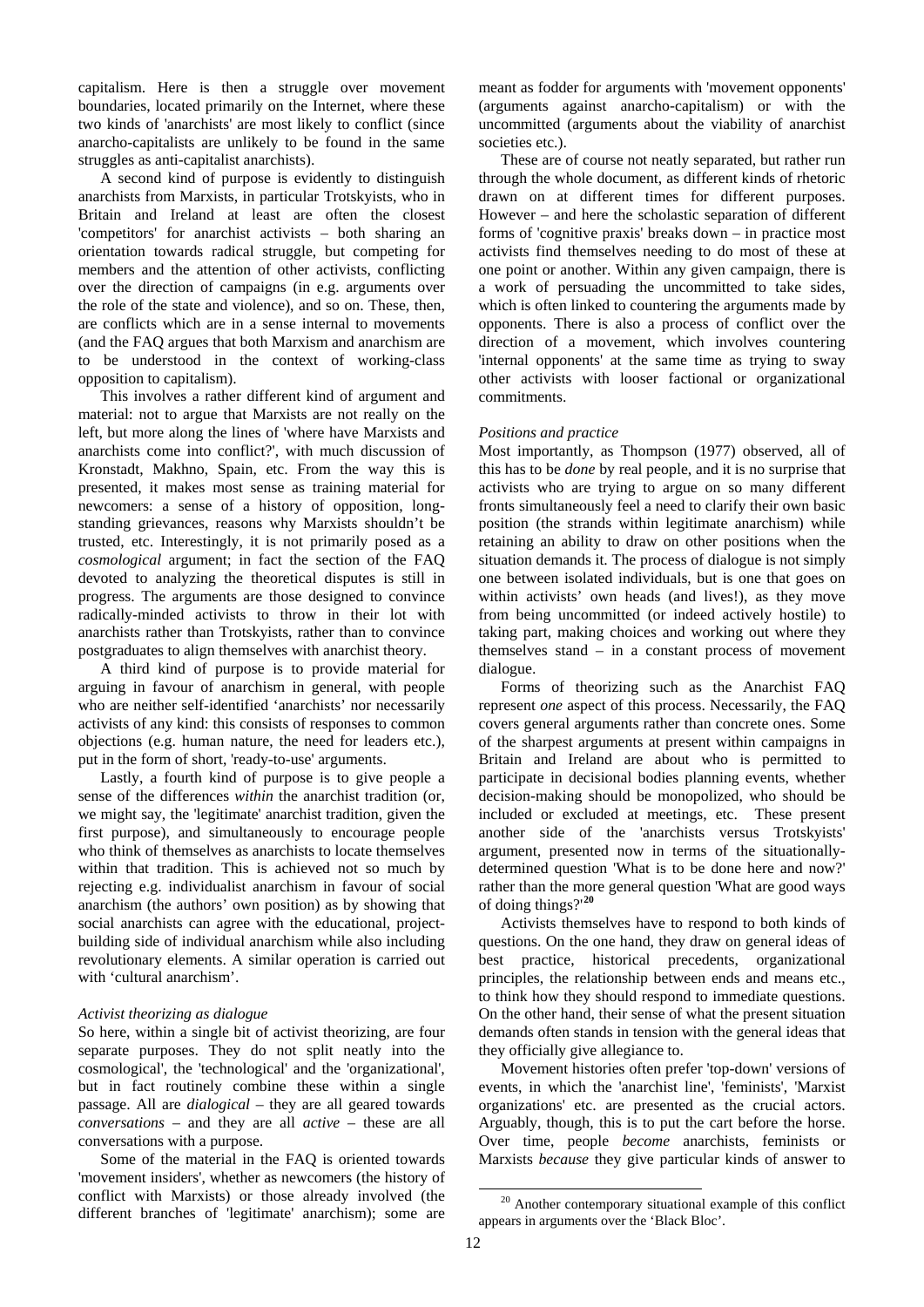the question 'What is to be done?', and find themselves agreeing with some activists' suggestions and disagreeing with others.

This is particularly important to understanding two central processes in social movements. Firstly, movements *mobilize* people who were not necessarily previously active. Of course those people do not come to activism with a blank slate – they may be from Christian or trade union backgrounds, republican families or liberal universities, and these facts are certainly important in their response. But it is a mistake to think that people simply impose their previous understandings on the situation they encounter as activists. They may draw on them as a resource, but inevitably those understandings will be lacking in answers for at least some of the problems that activism presents them with, and more importantly they may not be carriers of a 'how-to' knowledge of practical skills.

Secondly, social movements often *radicalize* people who were previously content with a view of the world designed for situations of relative quiescence. When people are by and large accepting of the world and their place in it, what they need are stories that justify this and tools that enable them to survive without making concerted challenges to the world and their previous ideas. When people find themselves confronted with structures and institutions that they see as immediately and actively hostile to them, these stories and tools become less than useful. This is a well-known aspect of movement experience, worth exploring in slightly more depth.

# *(b) Striking stories*

Fantasia (1988) and Dix (1999) offer detailed narratives of what happens when workers decide to change things in the workplace. We draw on these to suggest the need to shift attention away from the 'general' level of theorizing to the more concrete problems activists face situationally, when they have to decide what to do. Both studies show what Klandermans (1992) terms 'consciousness raising during episodes of collective action'.

From Fantasia's three studies of American strikes we look at a moment in a wildcat strike in a New Jersey foundry. Dix examines a single day during a three-month civil servants' strike in Leeds. The situations vary enormously, but they share something in common.

Most participants are not expecting the scale and the nature of the conflict they encounter. Their inherited knowledge is useful, but does not tell them 'what is to be done' in the specific situations they find themselves in. Rather, they have to argue about this, fumble their way forward, listen to different proposals – and then make their minds up. 'What should we do?' is anything but an easy question to answer in the circumstances of social movement struggles.

Fantasia describes the ten to fifteen minutes before the decision to strike:

The break-room atmosphere was noticeably sullen during lunch in the finishing department … there seemed to be a general feeling of resignation. But during the lunch break the maintenance department workers apparently had discussed the possibility of a walkout … a finishing department welder … was

moving from work station to work station, motioning and shouting, 'Shut it down'… [T]here was definite hesitation on the part of many at this initial stage of the action. A walkout was clearly 'illegal' according to the union contract, and the men faced certain dismissal if they were unsuccessful. (82–3)

He goes on to discuss the way workers moved physically so as to align themselves with those walking out, to stay close to their machines or to adopt positions of partial commitment, along with the theoretical activity carried out not only by the committed workers but also by the foreman. Thus those committed to the strike plan engaged 'in almost desperate coaxing and pleading to [partially committed] workers, as well as heated explanations of the issue going on … to show those who were 'hanging back' that they could challenge the company and that the group was strong enough to express its defiance' (84–5). Meanwhile the foreman 'was dealing with different groups differently at this point in an effort to dissuade the more hesitant, isolate the more committed, and prevent unity' (83).

Dix (1999) shows different groups within the union arguing for different strategies, two weeks into a strike: the Deputy Secretary General, the Section Executive Committee, members of the Socialist Workers' Party, a member of the Broad Left 84 faction, three separate branch offices – and over 100 active strikers! She describes the different and shifting answers offered to the question 'What is to be done?' in this context:

The SEC were in the driving seat and we were passengers. We were happy to be passengers until it became clear that the SEC plan to save the strike did not involve the majority of the rank and file…. The Stockport office however took our plans further…. We decided to jump on their bandwagon… A different 'what is to be done?' meanwhile was taking shape on the opposite side of the strike office… (4–5)

She illustrates the workings of this in concrete practice: The SEC, to ensure that key activists missed the lobby [of the Deputy Secretary General], so containing its size and impact, had deliberately delayed this meeting…. It appeared that the role of the rank and file in this matter was over. Until, that is, the SEC inadvertently threw the reins back to the rank and file activists…. A smaller lobby raged on outside section office as the SEC debated with Churchard [the DSG] over the fate of the strike. This was followed by an occupation of section office when Churchard failed to show for the audience with Leeds, culminating in approximately 30 strikers marching the union 'leader' across town, back to the pub where more strikers lay in wait. Here, a top union official was made to answer to his members, a lonely man surrounded by over 100 tired, angry strikers cramped into a smoke filled room. Churchard was made to make a dramatic U-turn. The strike had been saved…. (2–3)

In both examples, we see 'leadership' – and thus intellectual activity - almost being tossed from hand to hand and mouth to mouth. Different people and groups offer different answers to the question 'what is to be done?', involving different interpretations of the situation, attempts to create different kinds of interaction, attempts to assert different kinds of organizational reality, etc.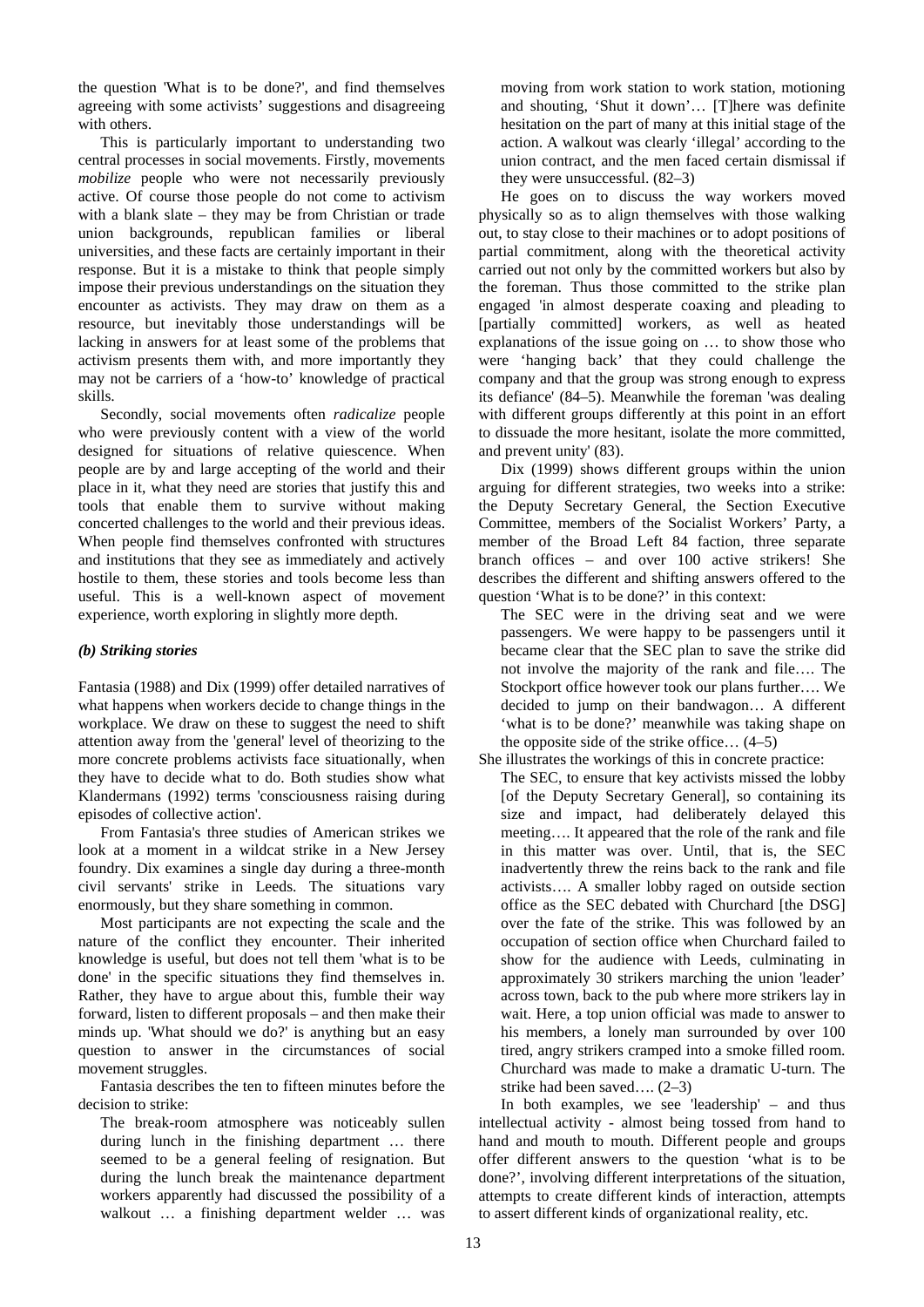Nor are these fixed – while some actors remain committed to a particular 'line' throughout, others change their position as the story progresses, create new alliances, talk in different ways in different contexts, etc. What determines the outcomes in each case is not abstract principles, but the way in which participants draw on these, more or less convincingly, to win others to agreement, propose counter-possibilities, go one step beyond, follow hesitantly, etc. The intellectual interplay is furious, engaged and creative.

Within social movement studies, our impression is that there are few systematic accounts of the ways that activists actually develop ideas.<sup>[21](#page-13-0)</sup> We turn to the history of SNCC to explore this question a little further.

#### *(c) The case of SNCC: a 'borning organization?'*

SNCC, the Student Nonviolent Coordinating Committee, was born out of a wave of sit-ins organized by black American college students across the South during the early months of 1960. Bernice Johnson Reagon (cit Payne 1995) called the US civil rights movement the 'borning movement' of the 1960s, and Payne suggests that SNCC itself was 'the borning organization' of the same period. Out of it came, first, attempts at new models of activism, leadership and organization, which themselves influenced the practice and thinking of the early student movement (notably SDS), the anti-war movement, the women's movement, and others. Later in its development, SNCC also played a major part in giving birth to the idea of 'black power'. Within SNCC, too, one of the first position papers announcing the birth of 'second-wave feminism' was written. It is thus doubly possible to trace the roots of 'identity politics' within SNCC. Although never a very large organization, SNCC's history represents a critical hinge in the development of radicalism after 1960, and in that sense we are still living in its wake. SNCC thus certainly conforms to Eyerman and Jamison's idea that movements themselves engage in 'cognitive praxis', and contribute largely to the remaking of ideas across the whole of society, including the academic sphere. $^{22}$  $^{22}$  $^{22}$ 

However, that 'external' emphasis tells us little about the theoretical problems that SNCC activists themselves faced, and how they attempted to solve them. Rather than attempt a history of SNCC here, we pick out a number of illustrative themes. $23$ 

 $\overline{a}$ 

### *A philosophy of activism*

The students and former students who were attracted to SNCC in its early years were drawn by its *perspective on activism*, especially as enunciated by Ella Baker (and, Payne 1995 adds, Septima Clark). Baker had been working for Martin Luther King's Southern Christian Leadership Conference (SCLC), and persuaded that body to fund publicity for the student conference in the spring of 1960 which gave birth to SNCC.

What was needed, Baker urged, was an organization involving 'the development of people who are interested not in being leaders as much as in developing leadership not in being requests as move to the contract of a smooth practice among other people<sup>1[24](#page-13-3)</sup> [20]. Baker's ideas about practice stressed the need to involve others in developing their own ideas about the struggle, its forms and its goals. Payne offers a brief characterization of what he terms the 'community-organizing tradition': 'the developmental perspective, an emphasis on building relationships, respect for collective leadership, for bottom-up change, the expansive sense of how democracy ought to operate in everyday life, the emphasis on building for the long haul, the anti-bureaucratic ethos, the preference for addressing local issues' (Payne 1995: 364). This tradition was thus distinguished from other models which, for example, sought to mobilize people behind an already developed programme of activities, which substituted an organization's own activities for those of the oppressed, or which engaged chiefly in propaganda. The approach demanded a high degree of patient discussion with people who were often fearful and doubtful of their own capacities, entailed a notion that people involved in steering their own struggles could develop their powers and self-confidence, and thus required a fundamentally facilitative style of leadership.

SNCC's adoption and development of these ideas would make it distinctive within the civil rights movement as a whole, both in terms of the activities it undertook and the form of organization it adopted. Their application would push SNCC in specific directions, open up new lines of conflict within the civil rights movement as a whole, and set up a whole series of practical-theoretical problems for SNCC itself.

Such a perspective is not adopted in abstraction from existing practices and social relations. Baker herself developed her ideas partly in contra-distinction to her experiences with the practices of the 'top-down' SCLC (see also Robnett 1997). From the start, SNCC distinguished itself and its methods from other models of activism within the movement. James Lawson called the student sit-ins of 1960 'a judgment upon middle-class conventional, half-way efforts to deal with radical social evil', criticizing the NAACP in particular for its 'fund raising and court action rather than developing our greatest resource, a people no longer the victims of racial evil who can act in a disciplined manner to implement the constitution' [23]. SNCC thus adopted 'community organizing' in a self-aware theorization both of itself and also of other bodies against whom it measured itself, and

-

<span id="page-13-0"></span><sup>&</sup>lt;sup>21</sup> Are there studies which explicitly focus on the question of how activists theorize in the course of their struggles? The only work we can immediately think of that comes at all close to this are Marc Steinberg's studies of early 19th-century weavers and spinners' struggles (e.g. Steinberg 1999) and Robin Wagner-Pacifici's (2000) studies of, of all things, the FBI faced with 'standoff' crises like Waco.<br><sup>22</sup> As we suggested above, without the movements of the

<span id="page-13-1"></span><sup>1960</sup>s it is doubtful that academic study programmes would include such disciplinary fields as 'Black Studies' or 'Women's

<span id="page-13-3"></span><span id="page-13-2"></span>Studies'. 23 The key source used here is Clayborne Carson, 1995, *In Struggle. SNCC and the Black Awakening of the 1960s*, Cambridge, Mass: Harvard University Press, 2nd edition. Page references to this work within this section of the paper are denoted by square brackets. Other sources are indicated in curved brackets.

<sup>&</sup>lt;sup>24</sup> This, she suggested in a sideswipe at King and the SCLC, would protect activists against the disillusionment that comes 'when the prophetic leader turns out to have heavy feet of clay.'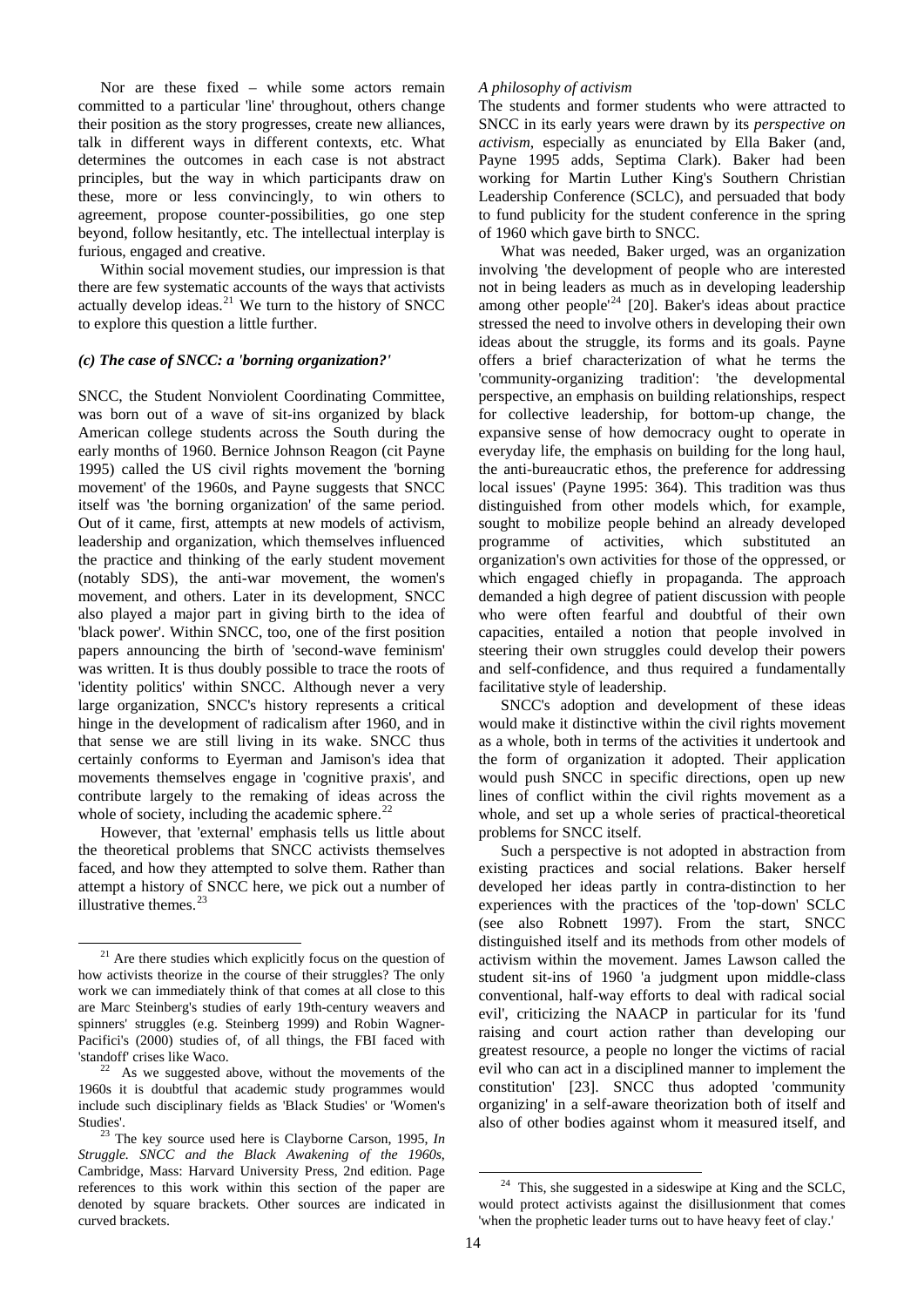with whom it was involved in complex combinations of collaboration and conflict.

SNCC's 'theory of practice' was partly shaped by its view of the basic nature of the problem facing black people in the deep South, that they were denied not simply 'rights' but the self-enhancing attributes of full citizenship.<sup>[25](#page-14-0)</sup> As Polletta (1994) suggests, SNCC's aims could be encompassed neither by the (essentially liberal) idea of securing integration, nor by the notions of 'prefigurative' politics: 'SNCC workers saw their goal .... as organizing and securing recognition for disenfranchized, 'unqualified' southern blacks as legitimate political leaders. Such a recognition, they believed, would compel a fundamental alteration of national and local politics by toppling institutionalized understanding of legitimate black leadership' (1994: 88). That implied a goal of assisting poor local black communities to *empower* themselves by engaging in self-organized forms of collective struggle. Activists as well as those they encouraged to mobilize could be expected to make gains in dignity and self-respect as well as in rights and material advantages.[26](#page-14-1)

Thus the style and goals of SNCC's activism were predicated both on a specific reading of American society and its problems, and on a search for a collective actor (initially, poor southern black communities) whose practical agency should be fundamental to solving them. This philosophy of activism, itself at once a critique of other way of organizing and a model to be followed, would be put to severe practical tests over the next years, as activists explored its possibilities and also its limits.

### *An organizational form*

Inspired by this theory of practice, SNCC adopted a particular organizational character. On paper, it remained for a time a campus-based student body founded in the sitin movement of 1960, but in practice it became what Piven and Cloward (1977) term a 'cadre organization' composed of full-time organizers, working on very low pay, who fanned out in small groups across the deep South and involved themselves in mobilizing local struggles. While the student movement proper had gone into decline, SNCC was transforming itself into a body composed largely of former students who were now full-time field secretaries functioning as spearheads of militant anti-racist struggle in the deep South, and developing its own autonomous ways of recruiting personnel, acting, thinking and organizing [31-50].

After its October 1960 conference - smaller than that in the spring, but composed more of 'hard-core activists' - SNCC took on a clearer organizational shape, establishing a delegate-based Coordinating Committee (CC) but at the same time insisting that local groups would remain autonomous. From the start, SNCC was marked by a resistance to the forms of hierarchical control that marked other civil rights organizations, insisting that SNCC could speak for the movement 'in a cautious manner in which it is made quite clear that SNCC does not control local groups' [30].

 As Robnett (1977) suggests, SNCC's activist philosophy and organizational form had an important sideeffect. While it provided less space for 'big leaders', it opened a larger organizational space for the development of 'bridge leaders'<sup>[27](#page-14-2)</sup> - including women who were rather excluded from formal leadership roles by the predominant sexism of the SCLC (see also Johnson 2001). It was Baker and Clark, black women activists, who provided much of the early theorization of SNCC's perspectives, and women organizers played a much more prominent part in SNCC's activity and debates than, for example, in the minister-led SCLC.

Implementing Baker's ideas entailed the development of an autonomous and increasingly self-directed leadership organization, developing its own theoretical practice in dialogue with southern blacks and at some distance from the cultural pressures of student politics. Its form permitted the promotion and development of 'movement intellectuals' drawn from social categories whom other forms excluded. Its relative independence would give it a capacity for swift learning and flexibility of response, but also a capacity to crumble quickly.

*Changing leadership rhetorics, finding an activist identity*  SNCC would then, proceeding through the fire of the black liberation movement of the 1960s, test out its ideas in practice, and several times reshape itself and its practice. In that process of development, leadership would pass from one grouping to another.

In the first phase of development, an already relatively experienced grouping of students from Nashville played the leading role. They insisted on SNCC's adoption of nonviolent direct action as a method, establishing rules for the conduct of such action. This group tended to develop a religiously-based rhetoric to account both for their actions and their goals.[28](#page-14-3) Later in 1960 the Nashville group's influence waned, and SNCC speakers deployed a more secular and more political tone, though without any reduction in radicalism or in the stress on nonviolent direct action. It took some time, in any case, for the fledgling organization to find its wings, and to establish its own direction.

SNCC volunteers went to join a student protest in Rock Hill and get themselves jailed, they joined in the CORE-initiated Freedom Rides on Greyhound buses, and began to involve themselves in voter registration drives in Mississippi and elsewhere. Nominally, policy was still

-

<span id="page-14-2"></span><span id="page-14-0"></span>l  $^{25}$  Robnett (1997) notes the kinship between these ideas and those of the radical educationist, Paolo Freire.

<span id="page-14-3"></span><span id="page-14-1"></span><sup>&</sup>lt;sup>26</sup> The movement should liberate not only those it addressed, but also its own activists. As Marion Barry of SNCC explained, '(I was) not a free man... not a man at all... only part of a man... I felt that in order to become a whole man I must be an American citizen as anybody else' [21]. See also Robnett (1997) for discussion of the complex implications of male SNCC activists' search for manhood.

 $27$  'Bridge leaders' were the vital connecting links between national movement organizations and their grassroots constituents, giving voice to the latter's needs, mobilizing and motivating them through close interpersonal work, promoting the radical tactics national leaders could or did not. 28 Diane Nash saw the desegregation movement as 'applied

religion'; James Lewis, a ministerial student, saw King as 'a Moses, using organized religion and the emotionalism within the Negro church as an instrument... towards freedom'; Lawson suggested their purpose was to force white southerners to face their 'sin'. [21-3]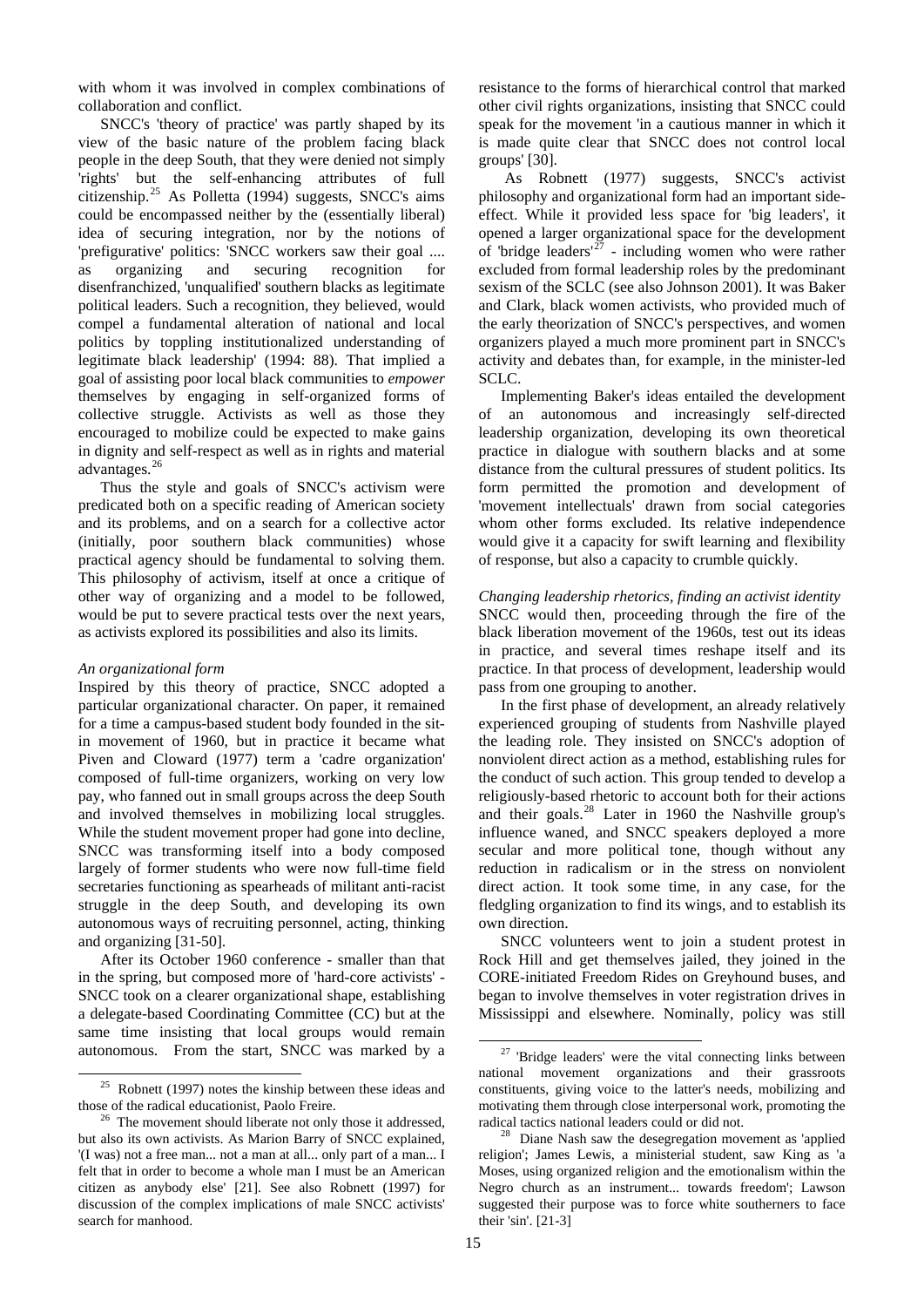being made by the CC, but in practice it was being determined on the ground through the actions of the field staff. Their activities were drawing them together into a new sense of group identity, founded on mutual respect and trust among the developing layer of professional militants who organized together, got beaten up together, went to jail together, sang and joked there together, and who both gained victories and suffered setbacks together.[29](#page-15-0) Their collective stance against the federal government became more radical, as they simultaneously charged it with hypocrisy and became aware that, as a determined minority, they could sometimes throw it into crisis [37-8].

### *An argument about strategy*

It was this increasingly cohesive group which faced its first significant argument over strategy. One wing, which had been central to the student protests and Freedom Rides, urged continuation of direct action protest tactics. The direct action group, possibly, was influenced by its own experience to date. The second group was drawn increasingly to the idea of pursuing voter registration in the deep South. One of its key spokespeople was Bob Moses, who - before he had even joined SNCC formally went to Mississippi and there met Amzie Moore of the local NAACP. Moore got Moses to promise to return to Mississippi to help with a voter registration drive [25-7]. This meeting signaled the start of a turn towards the black struggle in Mississippi that would shape SNCC's future. Almost imperceptibly, initiative and innovation was being generated by new recruits, and by activists outside SNCC's own ranks.

The direct action group was concerned that SNCC might be 'bought off' by federal government and by private foundation moneys, which were offered for voter registration work. Moses's grouping, by contrast, was taking note of what people on the ground were telling them about the importance of their issue. This second group saw an opportunity to 'transform small-scale nonviolent protest activities into a massive political struggle for racial advancement', and to win funds that might otherwise go to older and more moderate civil rights bodies [39]. The proponents of voting work were, says Carson, 'more articulate and had more of certain kinds of contact', and they had in any case already begun to take up voting registration work in Mississippi [40-1].

The argument might have been the occasion for a split within SNCC. In practice, however, the issue was resolved through two parallel developments. Ella Baker made what was, for her, an unusually deliberate intervention in the debate, suggesting that SNCC form two wings, each pursuing one aspect of a shared strategy; and James Forman was appointed as an executive secretary who managed both to gain both sides' confidence, and to put fund-raising on a more secure footing. For the time being, SNCC had found a workable organizational form, and the issue that divided the two groups rather faded away in the light of further experience. 'The direct action proponents... discovered in McComb that their nonviolent tactics were not always effective and sometimes ruinous when used against a determined white establishment. They also discovered that voter registration in the deep South offered as much of a test of militancy and courage as did direct action protests.' As SNCC member Reginald Robinson put it: 'if you went into Mississippi and talked about voter registration they're going to hit you on the side of the head and that's as direct as you can get' [50].

The argument over strategy involved a complex of practical-intellectual issues: the risk of cooptation by federal and funding agencies on the one hand, as against a sense of opportunities for making advances in conjunction with local communities on the other; the organization's readiness to explore new tactics proposed by sections of the movement outside its own immediate ranks; the relative capacity of different groupings to formulate and persuasively articulate their arguments; the degree to which differences within SNCC could be argued without a falling out between proponents of different positions. SNCC was still finding its way forward, and the essentially experimental resolution of its debate both depended on and permitted a further development of mutuality and trust among the participants in the discussions. However, if that mutual trust, among activists fired by very moral commitments, were to break down, then strategic debates could - indeed, later would - take a very different turn.

## *Learning by Doing - and its possible limits*

As it happened, the initial voter registration experiment in McComb, Mississippi, largely failed, but the experience taught the young activists, in Bob Moses's words, 'something of what it took to run a voter registration campaign in Mississippi. We knew some of the obstacles we would have to face; we had some general idea of what had to be done to get such a campaign started.. And we began to set about doing this' [50]. Their largely defeated effort at intervention in McComb taught them better how to appreciate the difficulties faced by local blacks, the strength (and brutality) of their opponents, and some sense of the kinds of tactics by which the worst difficulties might be overcome. That learning process continued over the next period. SNCC activists were meeting and having to deal with fear among those they sought to mobilize: Charles Sherrod reported black people who would cross the street to avoid contact with SNCC organizers. Their objective included removing 'mental block in the minds of those who wanted to move but were unable for fear that we were not who we said we were' [57]. They were learning that they had to talk patiently to people on their porches in rural areas, in poolrooms and bars as well as churches in the towns, and thus they needed to get to know the social structures and inner class and other tensions of black communities as a condition of doing their work.

The acquisition of skills and judgment, about how to relate to those they were seeking to mobilize but also how to relate to each other, about what might 'work' and what didn't, about how to relate means and ends effectively, was achieved through a reflexive method of 'learning by

<span id="page-15-0"></span> <sup>29</sup> Charles Sherrod said about imprisonment: 'You get ideas in jail, You talk with other young people you've never seen. Right away we recognize each other. People like yourself, getting out of the past. We're up all night, sharing creativity, planning action. You learn the truth in prison, you learn wholeness. You find out the difference between being alive and being dead.' [33]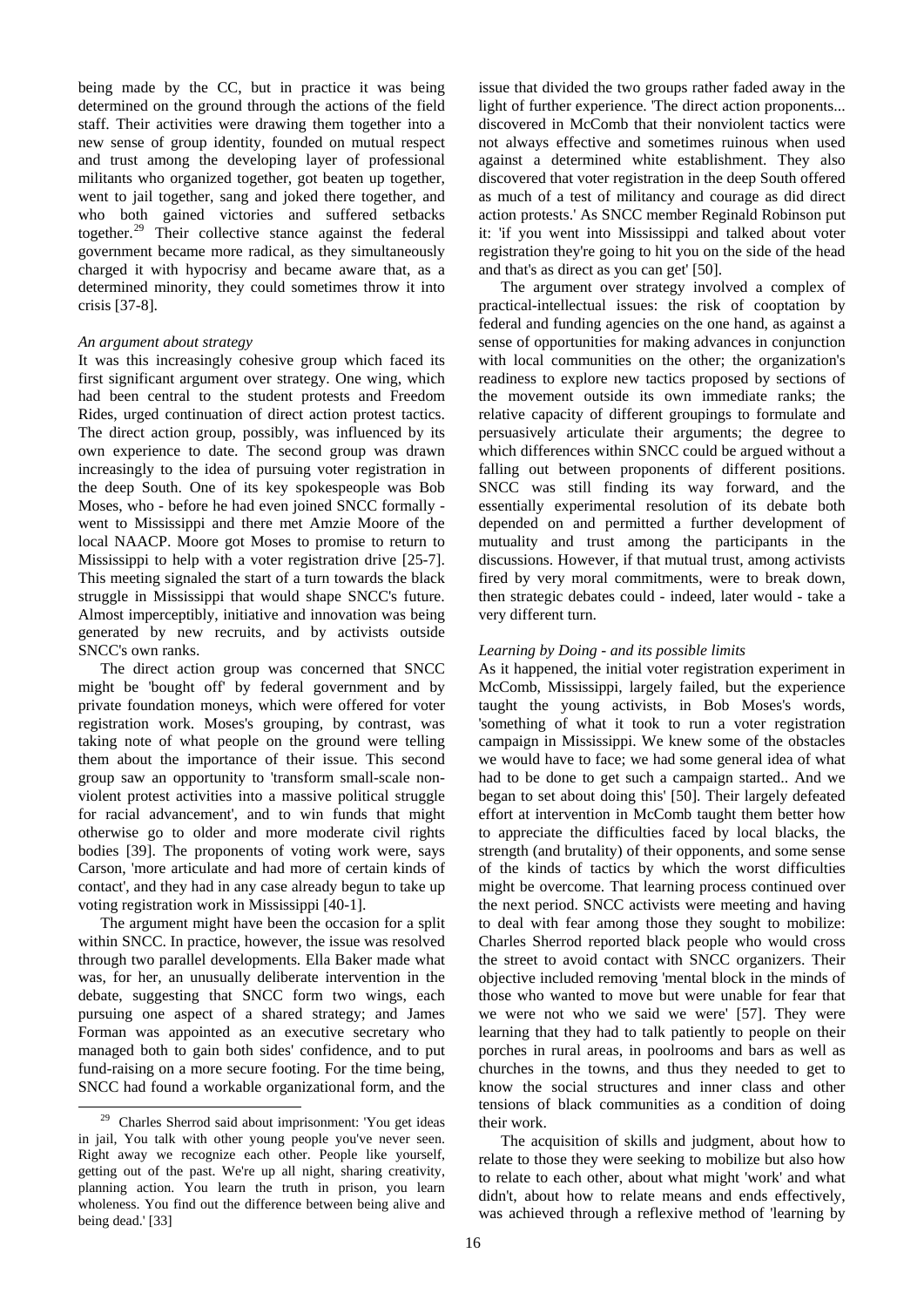doing' very characteristic of the 'craft' of organizing. James Forman later recalled:

So long as we were working on voter registration and public accommodations, there was a broad consensus under which everyone could move. It seemed important then just to do, to act, as a means of overcoming the lethargy and hopelessness of so many black people. Also, we had no adequate models for what we were doing, for how we should proceed. Rather than set up rigid definitions of goals and tactics, it seemed best then to experiment and learn and experiment some more and draw conclusions from the process.' (Forman 1973: 238, cit Carson [54])

SNCC began to develop, by sharing and reflecting on its activists' experiences, a kind of 'cook book' of accumulated tactical lessons - of the practical kinds of theorizing that regularly mark movement intellectual activity. They developed a set of half-formalized 'standard operating procedures' of the kind that, as Wagner-Pacifici (2000: 149) notes, are commonly 'the calling cards of organizations'.

Looking back, with the benefit of hindsight, Forman also noted that, on their return from McComb for discussions, SNCC activists were marked by a lack of discipline and political sophistication, notably in their refusal of any need for a programme of political education [50]. They were radicalized by their experiences - they now described themselves as 'revolutionary,' were more open to socialists who offered genuine aid and were exerting an ideological pull on white radical students [51- 4]. But few, as yet, saw any need for a general revolutionary ideology. They relied on the intense struggles in which they were involved to provide them with the necessary insights to continue their work. Thus their learning pattern was very different from, say, campus students coming to radical politics through exposure to general revolutionary ideas: they were, rather, testing and forming their ideas against the harsh realities of the Mississippi freedom struggle, learning about their collective abilities and about southern blacks of all classes. There's a case to be made that their 'refusal of political education' (rather like the 'refusal of strategy' that Breines attributes to the American New Left in the same decade<sup>[30](#page-16-0)</sup>) would, later, contribute to SNCC's difficulties. Polletta (1984: 103-4) suggests that SNCC tended to adopt a 'mystified, unitary notion of the black community' in ways that skated over some important questions about class divisions within actual black communities. Would a political education programme in SNCC have weakened this populist tendency in its members' thinking? It all depends, surely, what *kind* of programme, who prepared and delivered it, and how.... SNCC was building relationships with the (predominantly white) student New Left, but that New Left was very uncritical and adulatory about SNCC (Carson 177-9) and thus unlikely to provide useful sources of sympathetic criticism.

Movements, and their constituent organizations, often meet particular opportunities for theoretical development when they face new conditions, and especially setbacks. McAdam (1999) and others have pointed to the civil rights movement's experiences in Albany, Georgia between 1961 and 1962 as just such a learning experience. SNCC organizers laid much of the groundwork for the Albany Movement, talking to local people and organizing small protests at the train station where numbers of students were arrested, then launching their first mass meeting in a church, followed by a mass rally in support of the arrested students. Working now in a significant urban setting, they now had to face new issues, not least concerning their relationships with other civil rights organizations. King came to Albany and led a prayer march to City Hall, where he was arrested Having first said that, like SNCC members, he would stay in jail, King allowed himself to be released on bail as part of a truce negotiated with the city authorities. The whole movement lost momentum as city officials stalled on the implementation of agreements. Efforts to revive the demonstrations achieved little but arrests and jail terms.

Police Chief Pritchett was very ready to use official force to stop the demonstrations, but did so with politely controlled overt violence.<sup>[31](#page-16-1)</sup> A SNCC worker, Bill Hansen, commented, 'We were naive enough to think we could fill up the jails.... We ran out people before [Pritchett] ran out of jails' [61]. The Albany experience proved a serious setback for the whole civil rights movement. It showed that, by itself, a readiness to suffer through nonviolent direct action, even on a mass scale, was not sufficient to ensure federal intervention. The SCLC, as McAdam (1999) has shown, learned the lesson well, and applied it by going for a mass campaign the following year in Birmingham, Alabama, where public exhibitions of police brutality compelled the Kennedy administration to intervene. Birmingham was a turning point in the national struggle for civil rights, but SNCC was not involved in the Birmingham events, and they seem to have learned less strategically from Albany. Julian Bond of SNCC proudly claimed that when SNCC left an area, it left behind 'a community movement with local leadership, not a new branch of SNCC' [62]. After Albany, SNCC workers became more hostile towards King, calling him 'De Lawd' [63]. They distinguished the way they worked from the SCLC, who had come into Albany and taken charge, dispensing patronage and the like. As Carson comments, however, while SNCC's methods endeared them to local blacks, they also 'reflected the tenuousness of SNCC's role in the expanding protest movement' [64]. In an important sense, SNCC partly flunked a test that King's SCLC rather more triumphantly passed after Albany, in that it was slower to learn 'something new' from significant events.<sup>[32](#page-16-2)</sup>

-

<span id="page-16-1"></span>*Learning from setbacks?*

<span id="page-16-2"></span><span id="page-16-0"></span> $\overline{a}$ <sup>30</sup> See Barker (2001); on a not dissimilar theme, also Epstein 1991.

 $31$  Coretta King described Pritchett's tactics: 'He would allow the protestors to demonstrate up to a point. Then he would say, "Now we're going to break this up. If you don't disperse, you'll be arrested." Often they would refuse to disperse, and would drop on their knees and pray. Chief Pritchett would bow his head with them while they prayed. Then of course, he would arrest them and the people would go to jail singing.' (cit Bloom 1987:

Shanin (1986) suggests the test of 'learning something new' to the thinkers (of left and right alike) who grappled with the implications of the 1905 Russian Revolution.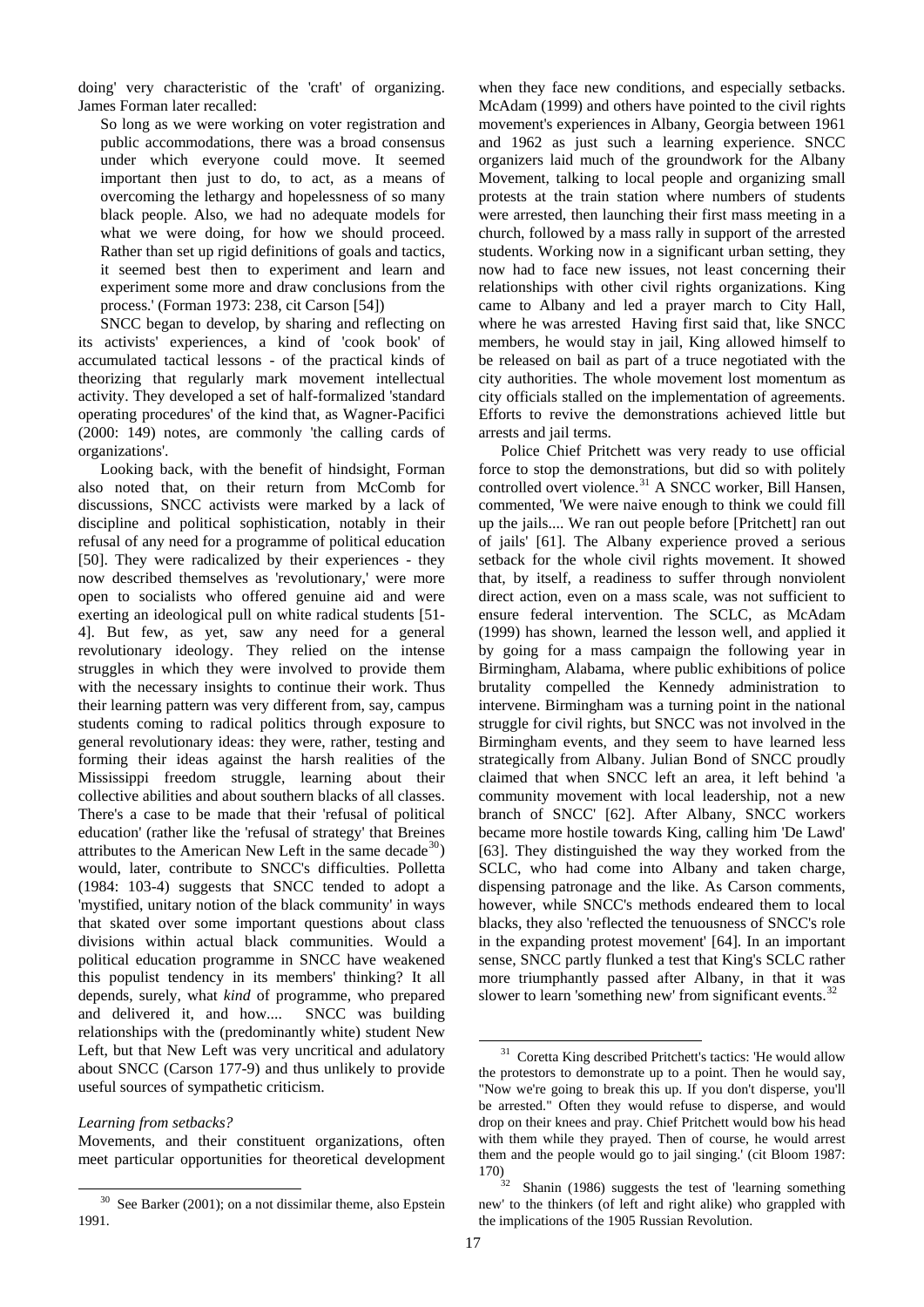## *Needing to re-think*

The years 1962-3 saw SNCC consolidating and developing its work. It established permanent projects in many southern communities, gaining the support and trust of local black residents. Still possessing its characteristics of openness, informality and impetuousness, its contacts with poor southern blacks had developed in SNCC workers a new sense of commitment and social responsibility. At its national office, in Atlanta, James Forman ran a small-scale but effective office operation, organizing aid for the local field secretaries and spreading SNCC's publicity operation to reach hundreds of thousands of supporters. However, if SNCC's primary role was as a stimulus for mass protest in the deep South, efforts to register voters were 'cruelly unsuccessful' (Polletta 1984: 93). Local campaigns met with constant harassment and intimidation. Increasingly SNCC activists were recognizing that sporadic, local, small-scale nonviolent protests, accompanied by lengthy jail terms for members and active supporters, were not going to succeed by themselves. They needed to think more widely, and to become some kind of political organization [69, 79]. Local events impelled them in this direction. The Leflore County (Mississippi) supervisors stopped supplies of food to poor blacks from the federal program, and SNCC organized a food drive involving its northern affiliates. Faced with extensive violence in Greenwood, they called in civil rights workers from outside to demonstrate in the city. Both these tactical innovations involved a shift away from local self-reliance and leadership [79-81]. Bob Moses and other SNCC members were coming to recognize that they must find ways of pressurizing the federal government to intervene in their support [81]. (In their own way, they were learning the lessons King had drawn from Albany.) Moses was also concluding that SNCC must modify and expand its goals: it was necessary, he argued, to begin a struggle for education in southern communities *now*, and to begin fighting not simply for the right to register as a voter under existing legislation but for 'one man one vote.' It took no large step for them to begin to see the necessity of economic goals as well. SNCC's experience on the ground was pushing it to move beyond the limits of the conventional civil rights agenda.

<span id="page-17-0"></span>As SNCC workers, faced with the slowness of their progress on the ground, became clearer that federal intervention was a vital requirement for success, they became ever more critical of what they saw as the Kennedy administration's 'hypocrisy' and lack of moral commitment to the civil rights cause. SNCC adopted more combative tactics, for example organizing sit-ins at the Justice Department in Washington. John Lewis's hardhitting draft speech at the 1963 march on Washington was censored in order to keep the Archbishop of Washington on the podium [93-5]. At the same time, though increasingly disillusioned with official white liberalism, SNCC's activist leaders were not yet ready to offer a coherent alternative worldview distilled from their practical experiences in the southern struggle [83-8]. SNCC's character was changing. What had been an organization of nonviolent activists seeking to appeal to 'the nation's conscience' was now developing into 'a cadre of organizers seeking to mobilize blacks to coerce the federal government into using its power to achieve civil

rights goals' [95] - an evolution paralleled in part by thinking in King's SCLC (McAdam 1999).

Up to now, Bob Moses's strategy had involved relying chiefly on local black organizers, but recognizing that existing methods were not sufficiently successful<sup>[33](#page-17-0)</sup>, he proposed that, in the summer of 1964, SNCC organize a massive invasion of Mississippi by northern white student volunteers. The proposal, when was taken up by a wider coalition of organizations, became 'Freedom Summer' [96; see also McAdam 1988].

# *Disappointments and radicalization*

The intention behind 'Freedom Summer' was to force a confrontation between the Mississippi state authorities and the federal government, and thus to prevent the open intimidation and violence that had stymied civil rights work. Moses explained his plan as 'an annealing process. Only when metal has been brought to white heat, can it be shaped and molded. This is what we intend to do to the South and the country, bring them to white heat and then remold them' [98]. The organizers knew that there would be violence, and there was thus an element of 'cynicism' in the project [114]. (A former white student who did not join Freedom Summer told us, 'We all knew that some white students were going to have to die.') Indeed, even before the project was fully underway, three student volunteers (James Chaney, Andrew Goodman and Michael Schwerner, one black and two white) were murdered near Philadelphia, Mississippi.

From the start, the Freedom Summer proposal met with opposition within SNCC. Some black members complained that whites tended to take over leadership roles, and that their involvement would reinforce traditional patterns of racial dependence. SNCC had become a magnet for a radicalizing layer of white students, who formed some 20 per cent of its staff by the fall of 1963. While the radical historian Howard Zinn (1965) saw this development in highly positive tones, others saw something darker occurring: there were racial outbursts at SNCC meetings, foreshadowing later developments [100-1]. Although efforts were made to recruit black volunteers for the summer project, the need for participants to pay their own way meant that Freedom Summer was dominated by white middle-class students. From the start, there were tensions between the white volunteers, whose experience of actual conditions in the South was minimal, and their black teachers and leaders [112-4].

Parallel with the involvement of student volunteers, SNCC promoted two other projects: a quite successful system of 'freedom schools' in black communities, and the promotion of the Mississippi Freedom Democratic Party (MFDP), set up to challenge the Democratic party's racist machine. Freedom Summer did not succeed directly, in that no open confrontation between state and federal government ensued, though the project achieved wide news coverage. SNCC still hoped to make gains through the MFDP challenge at the Democratic Party convention in Atlantic City, but this failed when moderate civil rights leaders agreed to a 'compromise' which excluded the black

<sup>&</sup>lt;sup>33</sup> The Voter Education Project withdrew funding from the Mississippi projects, because of their low success rate.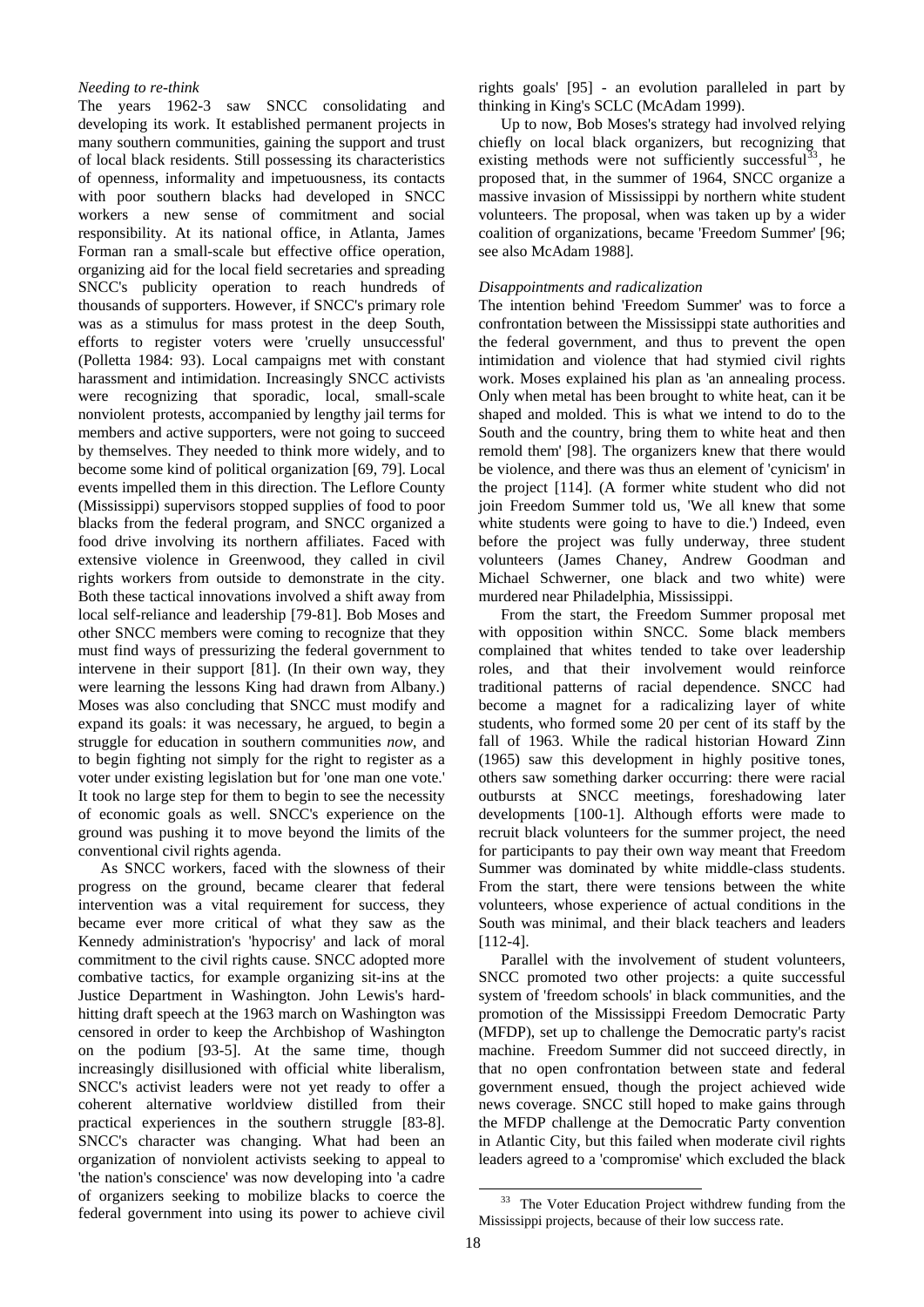delegates from Mississippi. SNCC veterans, especially, were embittered and disappointed. Stokely Carmichael commented that the whole experience showed 'not merely that the national conscience was generally unreliable but that, very specifically, black people in Mississippi and throughout this country could not rely on their so-called allies. Many labor, liberal and civil rights leaders deserted the MFDP because of closer ties to the national Democratic party' [128].

Freedom Summer had involved very ambitious projects that strained SNCC's human resources and relationships. The shift away from the slow bottom-up practice of 1962-3 to a large-scale attempted intervention into the national political agenda was in no way automatic: Moses' proposal had won support because it connected with numbers of activists' own experience of failure and frustration. Its relative failure sharpened SNCC's criticism of liberal America, pushing its workers to seek new kinds of solutions.

Bitter experience can radicalize activists. But the general lessons they learn from it depend on theoretical developments which are not, directly, the outcome of their hardwon knowledge. Turning points in struggle, even when potentially favourable, can disorient as much as they can inspire creative new thought.

# *Opportunity and crisis*

The years following Freedom Summer witnessed a heightening radicalization of movements in the United States. Black protest in the cities grew in intensity, peaking in the Detroit insurgency of the summer of 1967. Impulses from the civil rights movement, and especially from SNCC, lay behind the rise of the student movement that flared across the campuses from the fall of  $1964$ .<sup>[34](#page-18-0)</sup> The student revolt rapidly provided the impetus behind a rising movement opposing the American war in Vietnam, a movement whose spread into the active armed services themselves contributed hugely to the biggest shock the American military machine has ever experienced. Interwoven with that history was an immense revival of the women's liberation movement, which itself inspired the gay and lesbian movement in the 1970s.

One might have expected that the later 1960s, when the 'cycle of protest' (Tarrow 1998) rose to its greatest peaks, would provide a setting where SNCC's young radical activists' organization and influence would flourish and expand. Yet SNCC's history after Freedom Summer is better characterized as one of slow inner collapse. The 'opportunities' beloved of structural theories are not, it seems, sufficient: a suitable combination of ideas and practice is required to seize them.

# *Losing their way*

At meetings in the fall of 1964, SNCC met to evaluate its organization and its future tasks. The existing organization needed to be reshaped. A position paper in November 1964 (probably by Bob Moses) described SNCC as a boat afloat on the ocean needing repair: to stay afloat they must repair it, to repair it they must stay afloat. One staff

member commented that they had never decided if they wanted to be agitators, demonstrators, or organizers - 'and we can't fool ourselves into believing that we can be all three because we can't do it effectively' [142]. Payne's summary of the host of new questions that thrust themselves upon SNCC over the next couple of years if anything under-estimates their difficulties:

SNCC was trying to resolve a staggering number of questions, many of them products of the organization's disillusionment with American society. What did 'integration' mean, and was the country worth integrating into? How would it be possible to accommodate both the need of individual members for freedom of conscience and action and the need of the organization for discipline? What was the proper role of whites in the context of increasing race consciousness among Blacks? How is it possible to provide leadership without being manipulative? Is it possible to be both moral and politically effective? How could the organization speak to economic inequalities, rural and urban? If neither the federal government nor liberals could be trusted, where were the movement's allies? Could allies or models be found in the Third World? How should the organization respond to the anger in the urban ghettoes and the periodic violent uprisings it generated? What are the limits on what local leadership can accomplish? Should existing social structures be reformed or new ones created? What was to be the role of women in the movement? What should be the movement's position on Vietnam? (Payne 1995: 366)

Those attending meetings in the fall of 1964 were tired - like people returning from wars, said Cleveland Sellers [138]; many were angry, suspicious, losing their perspective and their humour, and even their former trust for co-workers. The former mutual confidence and commitment was never recovered. Discussion of a Forman-Moses proposal, for a Black Belt Program to succeed Freedom Summer, was dominated by fractious procedural arguments about who had initiated the idea and what their motives were. Its proponents retreated: Forman never fully set forth a rationale for his actions, and Moses was reluctant to exercise open leadership [138-40]. Arguments dragged on, and at later meetings very contentious decisions (the replacement of the chair, and the exclusion of whites) were taken by a weary vote of those still remaining in meetings in the early hours of the morning. As the atmosphere of generalized mistrust grew, the possibility for SNCC to make creative advances shrank. 'Time and again, the substance of ideas could not be discussed because of a climate of suspicion and emotional strain, that the organization was unable to implement any new projects of even effectively maintain old ones. The climate would become progressively more debilitating.' While Forman reminded them of their initial character as 'a 'band of brothers, a circle of trust', the emotional bonds among them were weakening [146]. There emerged a situation of 'rigid, politicized factions, each quick to suspect the worst of the other factions.' This occurred in a context where SNCC 'was trying to reassess its entire program, respond to the morale problems caused by disillusion with liberal America and by the lingering

<span id="page-18-0"></span> <sup>34</sup> The first speaker from the police car roof during the sitdown in Sproul Plaza at the Berkeley campus was Mario Savio, who had only recently returned from Freedom Summer.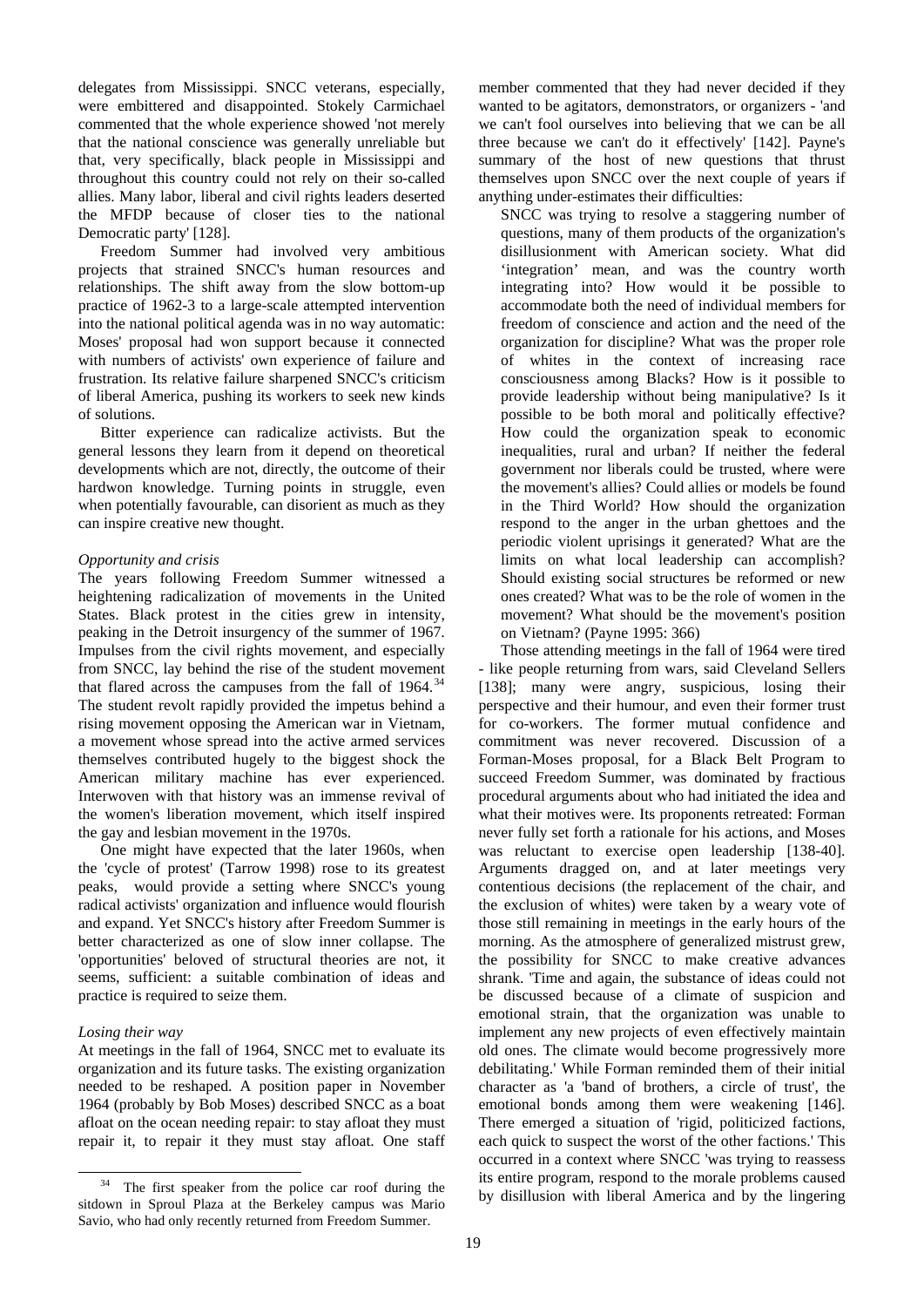resentments over whether there should ever have even been a Summer Project' (Payne 1995: 368-9).

For many SNCC workers, the core of their motivation for involvement lay in their membership of a very loosely structured community of activists, built round the activist philosophy of building popular confidence in struggle. SNCC's identity had been based, not on material rewards (SNCC workers received only ten dollars a week) or even political effectiveness, but on its life as a 'morally consistent activist community' [154]. Payne cites Bob Moses's important suggestion that its roots in the lives of local people had kept SNCC from going off on tangents; those roots provided a form of discipline, for they made activists behave in a manner acceptable within the moral code of rural and small-town communities of Mississippi (Payne 1995: 372-3). But after 1964, these relationships began to rip apart.

Within southern black communities, local leaders began assuming control over local movements - as SNCC had always assumed it wanted - except that those emergent local leaders were often parochial and pragmatic. SNCC workers were becoming aware that local people were often motivated by apparently less idealist but concrete material issues like paved streets and better jobs [154-5]. Quite often, Payne reports, there were charges of 'selling out', but it had anyway become more difficult to define what the movement was trying to achieve. 'Skipping the cases of outright dishonesty, some of what was called selling out in 1968 would have been called progress had it happened in 1963.... What was selling-out from one perspective was just moving on from another, becoming a part of the structure so that one could change it even more.' (Payne 1995: 358). Federally funded welfare bodies were appearing on the scene in Mississippi, with a different ethos from SNCC's freedom schools and other projects:

The original intention... was that [educational] centers would be connected with movement activity and imbued with movement values - a spirit of volunteerism, recognition of the need of the poor to represent themselves, minimal hierarchy, respect for the ability of the untrained to be trained, concern with teaching people how the issues that touch them are impinged upon by wider social issues. What they got under MAP [a federally supported programme] was an educational program dominated at best by a traditional-social-welfare mentality. Let's-have-someexperts-do-something-for-poor-people.

Reform, one might say, brought its own problems, creating 'a more morally ambiguous climate' surrounding many of SNCC's projects, and a sense in which cooptation and demoralization went together: 'It simply became harder to know what to believe in or whom to trust. Had it not been for the demoralization, it might have been more difficult for outside elites to coopt so much of the movement's energies.' (Payne 1995: 347, 360-1)

<span id="page-19-0"></span>While some SNCC members stayed with their projects, dissociating from SNCC, others responded to the sense of displacement by 'floating', searching for more meaningful roles while 'high on freedom', in turn causing others to demand more discipline within SNCC [154]. Internal disputes became more frequent. Cleveland Sellers opposed what he saw as a flamboyant faction of 'stars,...

philosophers, existentialists, anarchists, floaters and freedom-high niggers,' who brought a disruptive element of what he saw as a fake intellectualism into planning meetings [155-6].

Later in the 1960s, the slogan 'the personal is political' would be coined. It could be usefully reversed: in radical movements, the political is often very personal. To lose a set of moral bearings and the confidence these induce is deeply disorienting. The strains of political engagement with shifting practical problems and working understandings demand, from those who would lead, both a coherent understanding of the changing ground and an attention to activists' own needs, along with a capacity to draw together the multiple and contradictory threads of hope and disappointment, altering alliances and organizational tensions into some convincing new trajectory that will maintain consent and continued participation. Many movement bodies founder under such conditions, as their activists 'burn out' (Cox 1997).

### *The collapse of existing practice and theory*

SNCC attempted, not least under the inspiration of the growing black revolt in the cities, to re-orient its activities to urban projects. But its activists were ill-prepared for the new environment. Black urban residents were more socially differentiated, they shared no common institutions comparable to the black rural churches, they were more alienated and angry and more anti-social. Mobilizing urban blacks required the definition of new issues, for many of the civil rights reforms had already been carried in the cities. Racism was as real, but its targets were less easily defined. SNCC activists soon realized that their previous victories in the deep South had exaggerated their sense of their own power to confront the entrenched, resilient institutions responsible for the social problems of urban, capitalist industrial society [168]. Few of the urban projects made much headway.

Previous assumptions now came under criticism. A group called the 'hardliners' started criticizing 'local people-itis', the notion that local people could do no wrong, that no one from outside could initiate any kind of action or assume any form of leadership [156]. Nonviolence, a previous principle, was undermined by SNCC volunteers' discovery that many militant black farmers took it for granted that they should carry guns for selfdefence, and numbers of SNCC workers followed suit  $[164]$ <sup>[35](#page-19-0)</sup> More radical critiques of the civil rights movement itself began to be voiced: ''The TRUTH is that the civil rights movement is not and never was our movement' [195]. At the December 1966 conference, a few black separatists even ridiculed Fannie Lou Hamer, the Mississippi activist who had been central to the MFDP struggle and much else, saying she was 'no longer relevant' or not at their 'level of development' [240].

SNCC entered into a growing organizational crisis. It was losing people, some of them formerly very prominent.

<sup>&</sup>lt;sup>35</sup> After violence against the 1966 march following the James Meredith shooting, King commented: ''The government has got to give me some victories if I'm gonna keep people nonviolent. I know I'm gonna stay non-violent no matter what happens. But a lot of people are getting hurt and bitter, and they can't see it that way any more' [210].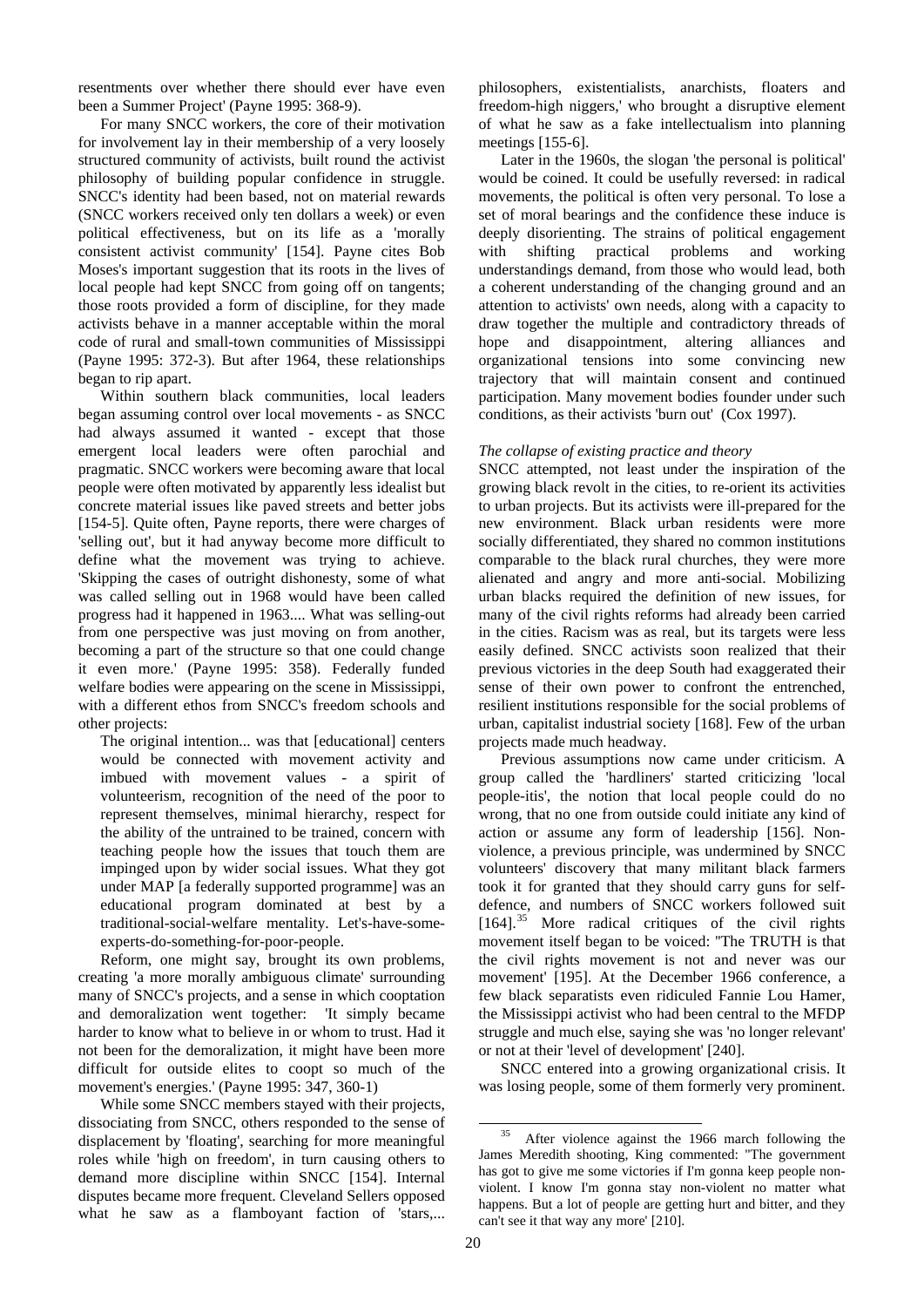There were crises of discipline and of morale. Funding became more difficult, as SNCC's northern offices floundered, as SNCC lost favour with northern liberals for the militancy of its rhetoric and as accusations of 'communism' were voiced more often in the liberal press, and as white radicals were turning their attention elsewhere, above all to the anti-war movement. The response of the leadership to movement events, both at Selma in 1965 and over the James Meredith march in 1966, suggested a tendency for SNCC's decision-making processes to break down in a crisis, as its leaders and members were pulled between a strong desire to encourage mass militancy and yet to avoid actions that would disrupt ongoing projects and interfere with the development of long-range programmes [159, 206-8].

The conditions for creative collective responses to the crisis in SNCC's orientation, and to the pressing political problems these involved, were ever less favourable. That a radical reshaping of SNCC was required was obvious, but the direction it took ultimately broke the 'Beloved Community.'

### *Black power and identity politics as responses to despair*

During the Meredith march in 1966, Stokely Carmichael publicly espoused the rhetoric of 'black power', in part as a response to the growing racial militancy of American blacks. 'Black power' was a deeply ambiguous slogan, which sounded radical and militant, but the political conclusions that might flow from it were never clearly defined, and it was open to mis-representation on the one side and to capture and use by forces far more 'moderate' than SNCC on the other [215-227; see also Shawki 1990]. Certainly SNCC was unable to shape the evolution and use of the idea. Some SNCC members noted that the stress on black power meant a diversion away from notions of 'class' that had previously inspired their activist style and political aims [217, 227, 236].

Black power was not without its critics. Harold Cruse attacked the mystifications in the notion of a unitary black community: 'When one talks bravely about developing political and economic black power one had best start clarifying which class is going to wield this power. Better yet - which class among Negroes has the most power now? And which class will benefit from black power when it arrives?' (Cruse 1984, cit Polletta 1994: 103). Bayard Rustin called the black power perspective 'simultaneously utopian and reactionary', but combined an essential strategic point - that one-tenth of the population could not liberate itself alone - with a weak and unattractive alternative, that SNCC should return to the Democratic Party fold [220].

<span id="page-20-1"></span><span id="page-20-0"></span>A more rhetorical and dogmatic style of politics went along with the turn to Black Power, and with it a more hierarchical form of organization (see also Robnett 1997). The adoption of Black Power did give sustenance to those who were moving towards ideas of black separatism within SNCC itself. The shift reflected a new pattern of recruitment. New members had joined since SNCC had begun to turn away from desegregation struggles to attempt a new focus on economic and political goals. Their ideas were more often drawn from sources outside SNCC (notably from the increasingly popular literature of third world liberation) rather than through common struggle with people in local communities. But with SNCC in strategic and ideological disarray, 'Their brash self assurance, based on their sense of rectitude rather than political accomplishments, promoted their influence among staff members who were searching for a coherent view of their changing world'  $[192]$ .<sup>[36](#page-20-0)</sup> The separatists declared that all whites were necessarily racist, that SNCC and its internal debates were 'contaminated' by the presence in its ranks of white members, and they demanded an all-black organization. Though they were probably in an overall minority, they wore their opposition down and white members were all expelled. A few months later, the Atlanta group who had been most prominent in urging this development were themselves expelled.

SNCC's 'beloved community' of activists had been transformed into a condition where, as Ella Baker sadly observed, 'They began to sort of eat on each other.' (cit Payne 1995: 367). SNCC itself, from being a distinctive group with its own style of organizing among the dispossessed, declined in resources and influence, becoming 'merely one of many organizations seeking to speak on behalf of black communities' [234]. SNCC had become, whatever its rhetoric, an ever less relevant location of theoretical leadership.

## **Throwing off the 'muck of ages'**

Having examined the weakness of Eyerman and Jamison's static theorizations of cognitive praxis, we began proposing alternative perspectives – via a dialogic perspective on the *Anarchist FAQ*, a situational reading of Fantasia and Dix's strike stories, and a historical account of SNCC. It is now time to bring these different views together, and attempt to offer some answers to the three questions posed at the start of this section: What is activist theorizing? How does it relate to its social context? Why is it 'theory'?

We want to propose an understanding of theorizing as a part of work: thought, in other words, is grounded – directly or indirectly – in activity, and forms an integral part of human agency.**[37](#page-20-1)** Returning to our earlier dichotomy between 'traditional' and 'organic' intellectual activity, within divided societies we find a tension between those forms of thought expressed by traditional intellectuals and those expressed by organic intellectuals The first forms are interwoven with the agency of alreadydominant social forces, and the second with the agency of social movements attempting to develop themselves in this already-occupied terrain.

In this perspective, movement theorizing is an aspect of the work that people do as they try to create institutions (movements) that will enable them (indirectly, through a change in the social order) to meet needs that are not currently being met. This section explores the usefulness of this metaphor for 'thinking movement theorizing', and offers possible answers to the three questions above.

## *Forces and relations of movement production*

<sup>&</sup>lt;sup>36</sup> A not dissimilar pattern can be seen in the later evolution of the student radical movement, SDS, later in the 160s, when it fell apart into a 'system of sects' (Friedman 1984-5).  $3^7$  See Young (n.d.) for related arguments.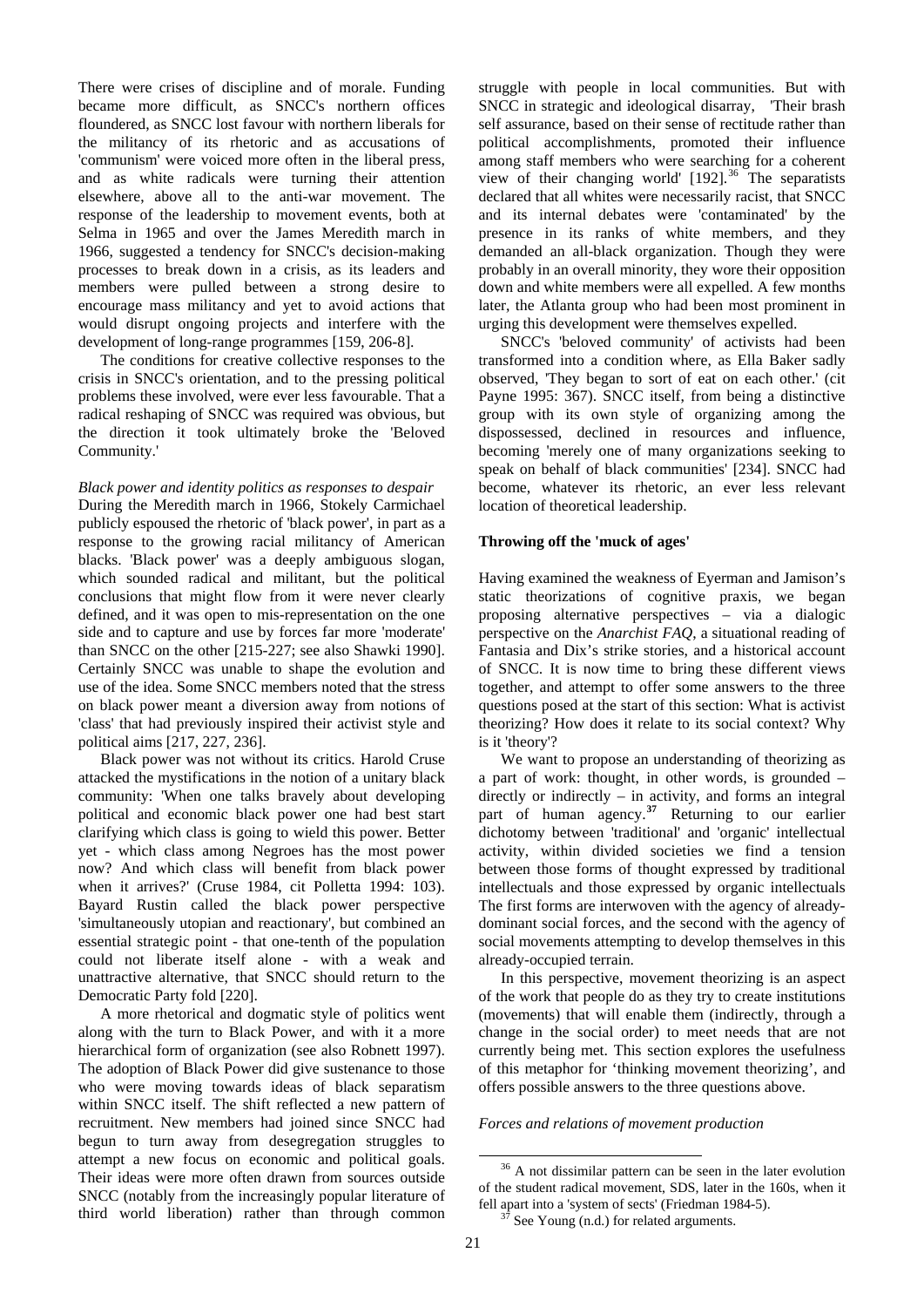Movement creative labour involves two kinds of relationship. One, equivalent to the 'forces of production' of Marx's *1859 Preface*, is the way in which movement workers interact with the equivalent of 'nature' – including other people in the society (who may be recruited into the movement), institutions which oppose the movement, forces which might be possible allies, and so on.

In this context it is reasonable to see something of the logic of technique: people attempt to discover 'what works', in demos, in strikes, in dealing with the media, in public hearings, in collecting signatures, in forming soviets, or whatever else it is. Part of this involves Tilly's (1978, 1993) 'repertoire of collective action' (which people have to create or appropriate), and part of it entails conflicts about how to *use* the repertoire of collective action (e.g. the arguments after Genova about the use of violence of various kinds, as well as – in a different key – about demonstrations versus 'dialogue', etc.)

However, this logic of technique is constantly contested from above: many people are not lucky enough to imbibe these 'forces of production' at their mother's knee, but have to 'reinvent the wheel', or painstakingly discover the new continent of movement skills. The reasons for this are varied, but include the difficulties faced by movement institutions in surviving and providing continuity in a world they do not control; the undermining of oppositional cultures, and their 'retraditionalization'; and the 'costs of defeat' on the individuals who might have passed skills on.

On the other side, the 'relations of production' might cover how movement workers cooperate with one another in the production of 'social movements' – including formal and informal structures, conflicts and alliances internal to and between movements, the languages that are drawn on to enable the co-production of even something as straightforward as a public meeting, the forms of solidarity and mutual support as well as forms of isolation and ousting, etc.

### *Base-superstructure problems*

This analysis could then be read in at least three ways. One, 'Second International Marxist', reading would be to draw a distinction between 'scientific', 'technical', 'neutral' knowledge (relating to the forces of production: the history of revolutions, media framing, conflict dynamics, military expertise etc.) and 'political', 'ideological' knowledge (concerned with the relations of production: theories of appropriate movement structures, discussion about the kinds of language which are helpful to activist thinking, 'movement moralities', etc. It is perhaps a bit obvious to say that this distinction doesn't work well in practice, not least because the 'relations of production' are usually created in political arguments about *what to do* with relation to the outside world ('forces of production').

<span id="page-21-1"></span><span id="page-21-0"></span>A second, 'base-superstructure' possibility would be to say that theorizing is unambiguously part of the relations of production. If so, it would involve not just how activists coordinate their interaction with each other, but would include the knowledge they bring to their interaction with the external world. Unfortunately, the analogy breaks down a bit at this point: because the interaction with the

social world is also a social interaction, it also entails various forms of thought. Furthermore, labour is itself a knowledge-generating activity: people learn about wood by working it, and only part of that knowledge can be codified and 'taught' in isolation from actual interaction with wood – or in terms of our analogy, forces of production necessarily include technical knowledge.

So a third reading might start from looking more closely at the indirect relationship between movement work and 'needs'.<sup>[38](#page-21-0)</sup> Movements exist, almost by definition, as part of a learning process of interaction with the outside world.

A simplified model, by way of example: people experience a need, try to meet it through 'appropriate channels' (or try to find such channels), and find that they don't get anywhere. In the process, they meet other people, and discover that this is a general situation, not just a reflection of their own inadequacies. They form an organization and try to lobby, but run up against increasingly systematic opposition. This experience brings it home to them that the problem is not simply ill-will on the part of misguided individuals, but has deeper roots. Though only an example, it illustrates the two-way nature of the learning processes involved in *movement*.

# *Movement theorizing and unofficial knowledge*

Gramsci (1991; 1999a; see Cox 1998) discusses a related situation in the course of his analysis of knowledge and the labour process. In essence, he argues that intellectual activity is double: on the one hand, the official forms of knowledge, which we are typically presented with in general and articulated form and often deeply socialized into, and on the other hand, the unofficial knowledge that we start to generate for ourselves as we struggle actively to resolve the practical problems involved in trying to meet our own needs (see Scott 1990; Wainwright 1994).<sup>[39](#page-21-1)</sup>

The term *struggle* is appropriate here: movement activists are not the Robinson Crusoes presented by individualist rationalisms, nor the beings of pure thought presented by idealist constructivisms. It might be more appropriate to think of them as people who do not always *know* what needs are driving them, but who are engaged in *finding out*, through struggle and through solidarity.

Similarly, they do not necessarily know where they are going, or who their opponents are: these two are problems that they are working on and arguing about, and to which they may give very different answers at different stages of a conflict. Finally, they do not always know who and what they are as social actors: it is in the process of exercising their social muscles, *struggling* in the power-filled and uncertain darkness of the social world, that they come to find out 'what they can be'.

# *Movement theorizing*

Such knowledge cannot be divorced from the process of movement activity. Although (by contrast with official

<sup>&</sup>lt;sup>38</sup> We don't deny that people also meet some of their needs within movements, but argue that the intrinsic rewards of movement membership are not in themselves enough to explain the existence of any given movement, though they may explain the persistence of some activists!<br><sup>39</sup> This latter knowledge, of course, often involves a

*discovery* of new needs.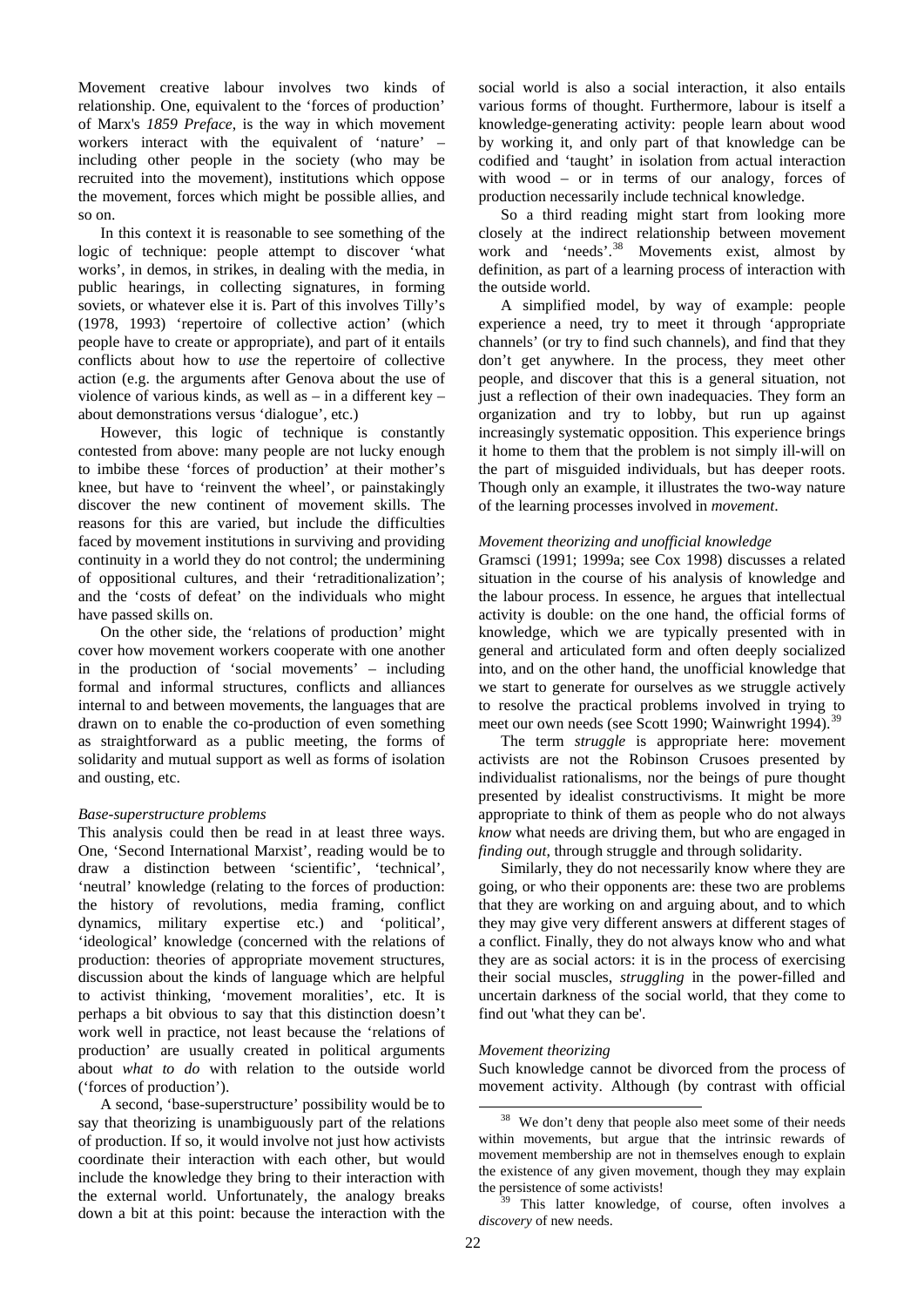theorizing) it is often concrete rather than abstracted, implicit rather than explicit, and 'bundled up'<sup>[40](#page-22-0)</sup> rather than analytic, it can be usefully understood as theoretical because it is not simply a product of 'the situation' or 'folk culture', but is rather a process of ongoing intellectual engagement, whose results (as we have shown with SNCC) shift over time.

More formally, movement theorizing consists of the processes of unofficial thought that movement activists constantly work with – geared primarily towards the practical question 'what should we do?', but including all sorts of related questions, such as 'who are we?', 'what do we want?', 'who is on our side?', 'who are they are what are they doing?', 'what can we do?'

These processes may at times be formalized into what Gramsci describes as 'a vision of the world and a rule of conduct in conformity with that', but the important thing to stress is that both of these – in his language, the 'theoretical' and the 'directive' aspects of intellectual activity – are *achievements*, and subject to constant revision as movements develop and change in interaction with opponents and allies.

Movement theorizing, then, is grounded in the process of producing 'social movements' *against* opposition. It is always to some extent knowledge-in-struggle, and its survival and development is always contested and in process of formation. Its frequently partial, unsystematic and provisional character does not make it any the less worth our attention, though it may go some way towards explaining why academic social movements theory is too often content with taking the 'cream off the top', and disregarding – or failing to notice – everything that has to happen before institutionalized social movement theorizing appears in forms that can be easily appropriated.

### **Processes of movement theorizing**

We conclude this section with some brief illustrations of this process of movement theorizing, which should go some way towards illuminating what the above discussion means in practice.

### *Folk and other forms of knowledge*

Firstly, we can note the existence of a significant level of 'folk knowledge' within activism – understandings which are circulated between activists and between generations, but which do not necessarily find any formal institutionalization.

One obvious such example is the 'repertoire of contention' itself. As Fantasia and Dix's examples show, people can create significant strikes without having any past experience of how to do so, and in some cases without being union members or coming from 'political' backgrounds. Although the role played by more politically aware strikers is significant, ordinary workers have enough 'folk knowledge' – even in previously non-union occupations – to organize strike action, and on occasion even to win.

This particular part of the 'repertoire' had to be created (see e.g. Linebaugh 1991 on the development of the 'strike' in 18<sup>th</sup> century London), but once developed it has become part of folk knowledge, capable of circulating even without official institutional supports.

Another example is the symbolic use of history. Just as union officials have often been formally trained in labour relations (for good or ill), so too activist organizations often put a significant effort into transmitting knowledge to their members about 'teaching points' in history: the Russian, Irish and Spanish revolutions are all well-known examples.

Beyond this institutionalization, however, *people remember* – family stories are transmitted, pieces of 'official history' are reread in critical ways, and significant oral histories (P. Thompson 2000) of activism circulate locally, often without ever having achieved the dignity of the printed page.

That so-and-so came from this organization, or did that in 1995, or won this campaign, or has a drink problem, are crucial pieces of the local organizing context, albeit often fragmentary and not necessarily accurate in their own terms. They circulate, though, because in some ways they *work* as tools through which activists grasp the world they work within. Much is forgotten, after all, because it is not usable in the present, or illustrates no significant point.

Finally, straightforward *urban legends* – for example, stories about the denial of US Green Cards to activists photographed on demonstrations – serve to make moral, rather than practical points: in this case, perhaps, that activism has its costs (the story is occasionally told to justify not taking part in demos), or, more positively, that there really is a 'them' as well as an 'us', and that 'we' are significant enough – and worry them sufficiently – to be photographed and excluded.

Movements have their folk knowledge, then; while bearing a variety of relationships to more institutionalized forms of movement knowledge, it is capable of surviving and being passed on outside the printed page or the party school, and being drawn on by actors who have never yet themselves become politically involved.

# *The different 'levels' of movement theorizing*

The relationship between the different levels of movement theorizing is an important question in itself, being one which varies dramatically between different movements as well as (as our SNCC example suggests) within the same organization at different periods in its own development.

On the 'bottom', movements have not only their own 'folk' varieties of movement knowledge, but all the 'muck of ages' that Marxists have had to engage with, in the shape of dominant ideologies, fears and doubts about their own abilities and the like, which weakened people's capacity for action, or simply blocked them from anything 'political'.

On the 'top', movements not only have their own most articulated forms of theorizing – the formalized ideology, the book, the 'line' – but also the forms of knowledge within 'official' intellectual activity, whose proponents are engaged in a constant process of criticizing, colonizing, and undermining movement knowledge.

<span id="page-22-0"></span> <sup>40</sup> This is a rather clumsy way of saying that movement knowledge often involves a single answer, proposal or idea which contains within it *all three* of Eyerman and Jamison's dimensions, and sometimes more.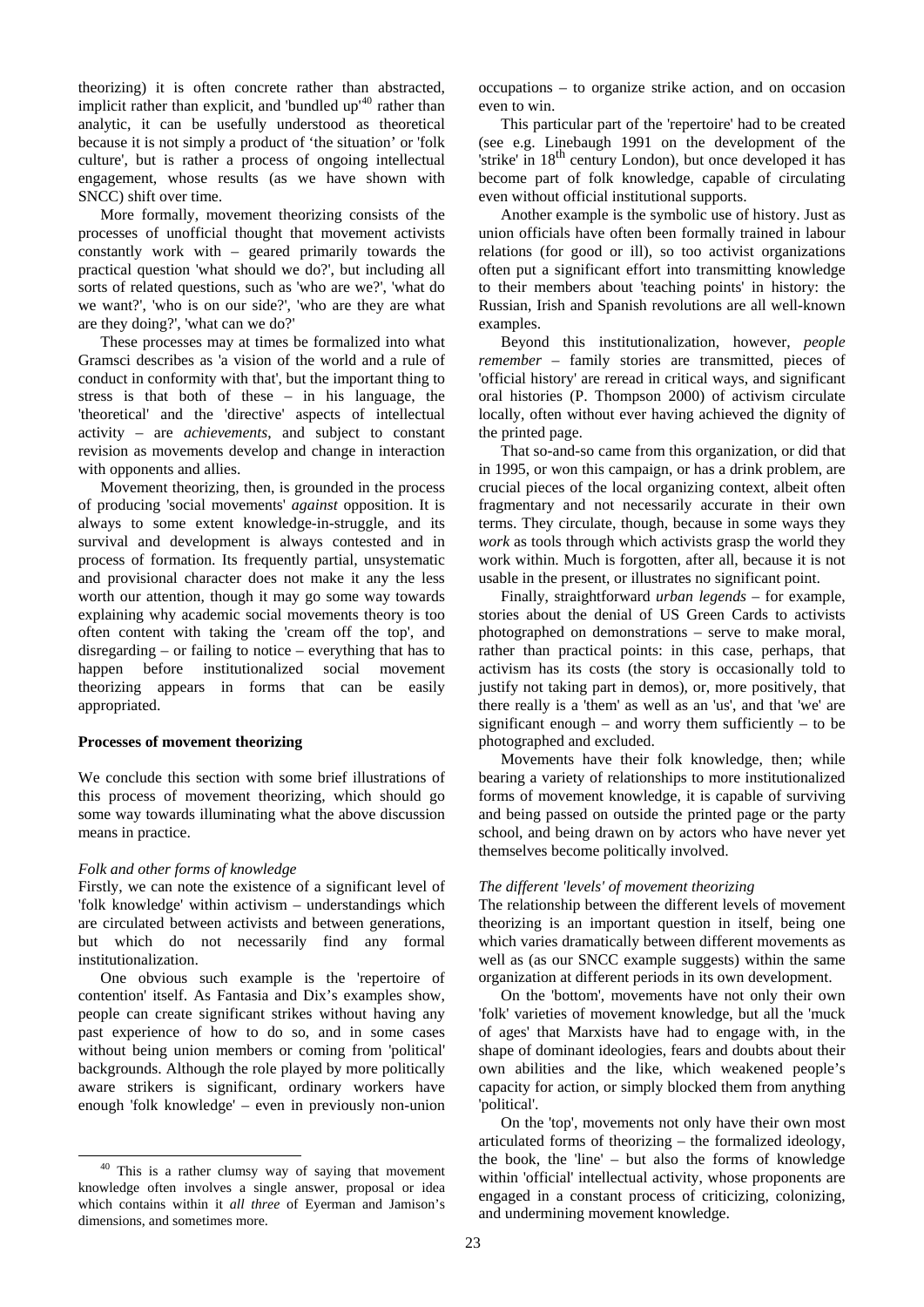A significant question has then been how to relate the two. Gramsci's model of the organic and traditional intellectuals – which argues in effect that the 'top' level of movement theorizing should be increasingly driven by processes of intellectual activity coming 'organically' out of the classes in movement, rather than by those coming 'traditionally' from opposing classes – proposes an implicit strategy for one side of the equation.

He also, though, offers a less-well-known model for thinking the other side of the equation, which is the relationship between 'movement intellectuals' and 'ordinary participants' (Gramsci 1997: 163-4; 1999a: 638- 41). Here he contrasts Catholic and communist models of movement education. In practice, he argues, the Catholic church since the Counter-Reformation represents a model of stasis: 'intellectuals' are kept within tightly policed boundaries in order to prevent their losing touch entirely with the 'simple' – who are themselves, however, to be left where they are.

In the communist model, the role of the (organic) intellectuals is to be geared towards the *development* of the 'simple': both are members of the same class, involved in the same process of political development, and distinctions of leadership between the two are seen as something temporary and to be overcome through struggle.

Both sides of this equation are brought together in what is in effect a process of 'adult education', not in the sense of university professionals teaching 'ordinary people', but in the sense of adult *self*-education, within which who learns what from whom is something that may shift over time (Mayo 1999).

It is possible, then, to show that movement activists themselves have theories of movement theorizing, which share with our account the sense of dialogue and development and a refusal to recognize academic theory as the only good.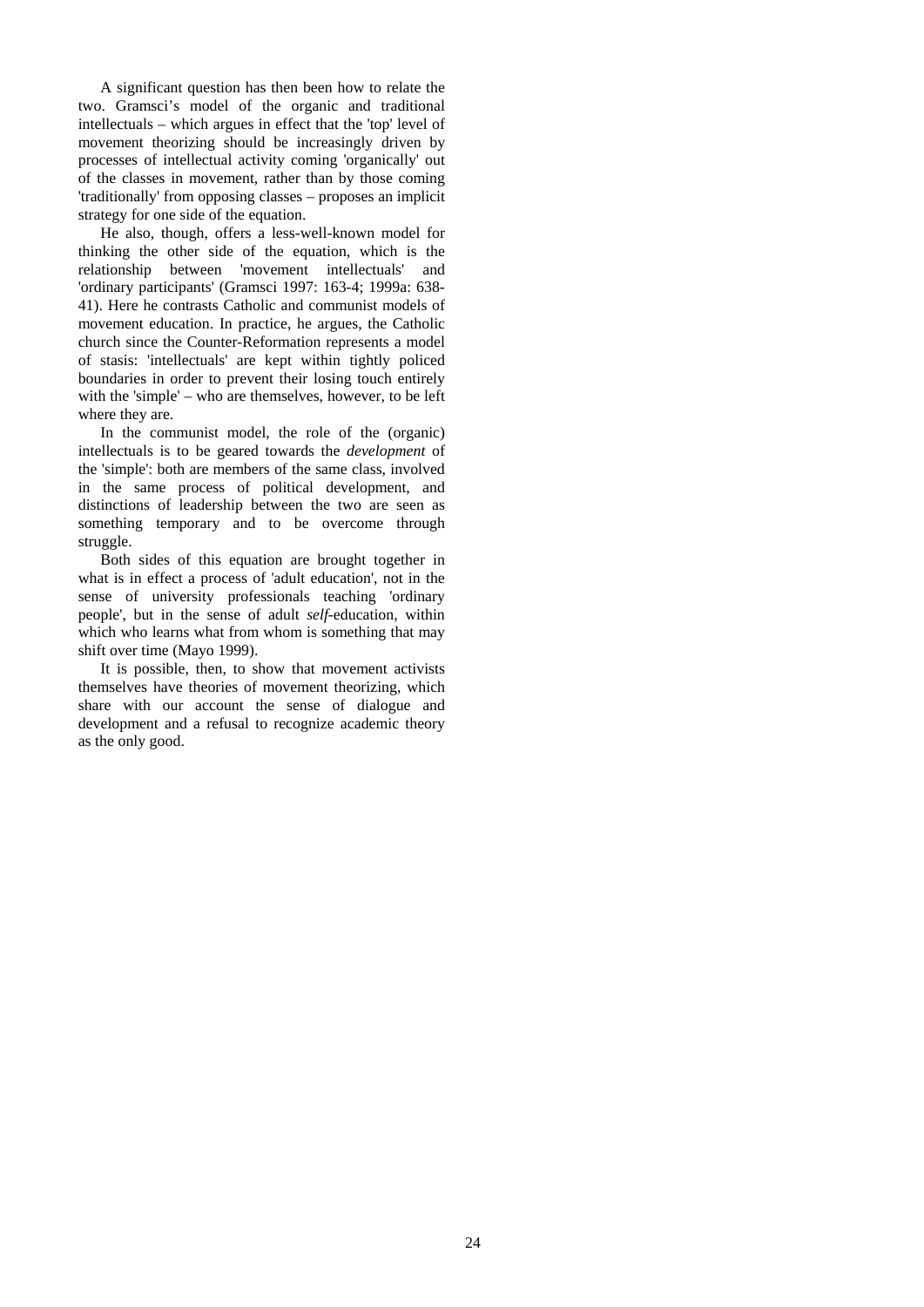# **3. CONCLUSIONS**

This paper has been a pig to write. If nothing else, its production illustrates the tensions that exist between the processes of activist and academic theorizing! Because of the situational and pragmatic nature of activist theorizing, it is no easy matter to attempt even a slightly systematic exposition. In effect, we are thinking about one mode of theorizing within the processes of another – even while criticizing the latter. In the name of manageability, this conclusion tries to offer a brief summary of the paper, and some questions for discussion.

#### *Summary of propositions*

- 1. There is a significant contrast between academic and activist modes of theorizing, due above all to their different social contexts and purposes.
- 2. This can be understood in terms of 'organic' and 'traditional' intellectuals, two social positions which can be analyzed sociologically.
- 3. There are significant, but conflictual, relationships between the two kinds of intellectuals and the two modes of theorizing, and an exploration of these can be illuminating for both.
- 4. Existing academic analyses of the 'cognitive praxis' of social movements are unconvincing, because they reify particular divisions as given.
- 5. An examination of activist theory shows that it is *dialogical* and *developmental*, as shifting groups of activists attempt to find answers to the question 'what is to be done?' in situations which they do not fully control.
- 6. Activist theory can be understood effectively as an aspect of the work involved in 'doing' social movements – implying that it is formed in a process of struggle.
- 7. This developmental aspect explains something of the different forms taken by activist theorizing as an activity.

# *Questions for discussion*

- 1. Personal / political: how do 'we' (activist / academics) live our contradictions? Should we be doing something else, and if so what?
- 2. Strategical: what are the implications of this for movements' theorizing processes, and what are the best ways they can invest in these?
- 3. Academic: what does 'social movement theory' miss by sidelining movement theory in this sense, and is this blindness a good thing or a bad one from an activist point of view?

#### **BIBLIOGRAPHY**

- Anarchist FAQ Editorial Collective, 2000, *An Anarchist FAQ, version 8.4.* No place of publication
- Colin Barker, 2001, 'Robert Michels and the Cruel Game,' in Colin Barker, Alan Johnson and Michael Lavalette, eds., *Leadership in Social Movements*, Manchester: Manchester University Press, 2001, 24-43
- Peter Berger and Thomas Luckmann, 1967, *The Social Construction of Reality*. London: Penguin
- Jack M Bloom, 1987, *Class, Race and the Civil Rights Movement*, Bloomington: Indiana University Press
- Clayborne Carson, 1995, *In Struggle. SNCC and the Black Awakening of the 1960s*, Cambridge, Mass: Harvard University Press, 2nd edition
- Jean L Cohen, 1985, 'Strategy or identity: new theoretical paradigms and contemporary social movements,' *Social Research*, 52.4
- Laurence Cox, 1997, 'A voice of our own the need for an alternative public space'. 33 – 48 in UCG EcoSoc (eds.), *The future of the Irish environmental movement: aims, aspirations and realities*. Galway: UCG EcoSoc
- Laurence Cox, 1998, 'Gramsci, movements and method: the politics of activist research'. In Colin Barker and Mike Tyldesley, *Fourth international conference on alternative futures and popular protest*. Manchester: MMU
- Laurence Cox, 2001, 'Barbarian resistance and rebel alliances: social movements and *Empire'*. *Rethinking Marxism* vol. 13 no. 3 / 4: 155 - 167
- Stephen Croall and Kaianders Sempler, 1978, *Nuclear power for beginners*. London: Writers and Readers
- Nick Crossley, 1999, 'Repertoire appropriation and diversity in (anti)psychiatric struggles,' in Colin Barker and Mike Tyldesley, eds., Proceedings of the Fifth International Conference on Alternative Futures & Popular Protest, 29-31 March 1999, Manchester: Manchester Metropolitan University, Volume 1
- Howard Cruse, 1984, *The Crisis of the Negro Intellectual*, New York: Quill
- Rachel Dix, 1999, 'Three meetings and a lobby: Discord and motion in strike leadership,' in Colin Barker and Mike Tyldesley, eds., Proceedings of the Fifth International Conference on Alternative Futures & Popular Protest, 29-31 March 1999, Manchester: Manchester Metropolitan University, Volume 1
- John Drury, 1996, 'The unintentionally creative crowd: The emergence in collective conflict of new rationales for future action,' Rediscovering the crowd, an international symposium, De Montfort University, Leicester, July 1996
- Barbara Epstein, 1991, *Political Protest and Cultural Revolution: Nonviolent Direct Action in the 1970s and 1980s*, Berkeley: University of California Press
- Ron Eyerman and Andrew Jamison, 1991, *Social Movements. A Cognitive Approach*, Polity
- Rick Fantasia, 1988, *Cultures of Solidarity: Consciousness, Action and Contemporary American Workers*, Berkeley: University of California Press
- James Forman, 1973, *The Making of Black Revolutionaries*, New York, Macmillan
- Samuel R Friedman, 1984-5, 'Mass organizations and sects in the American student movement and its aftermath,' *Humboldt Journal of Social Relations*, 12.1, 1-23
- Martin Geoghegan, 2000, *Meaning, action and activism: community development as a social movement.* Unpublished M.A. thesis, Dept. of Applied Arts, Waterford Institute of Technology.
- Martin Geoghegan and Laurence Cox, 2001, 'Outside the whale? (Re)thinking social movements and the voluntary sector' In Colin Barker and Mike Tyldesley, *Seventh international*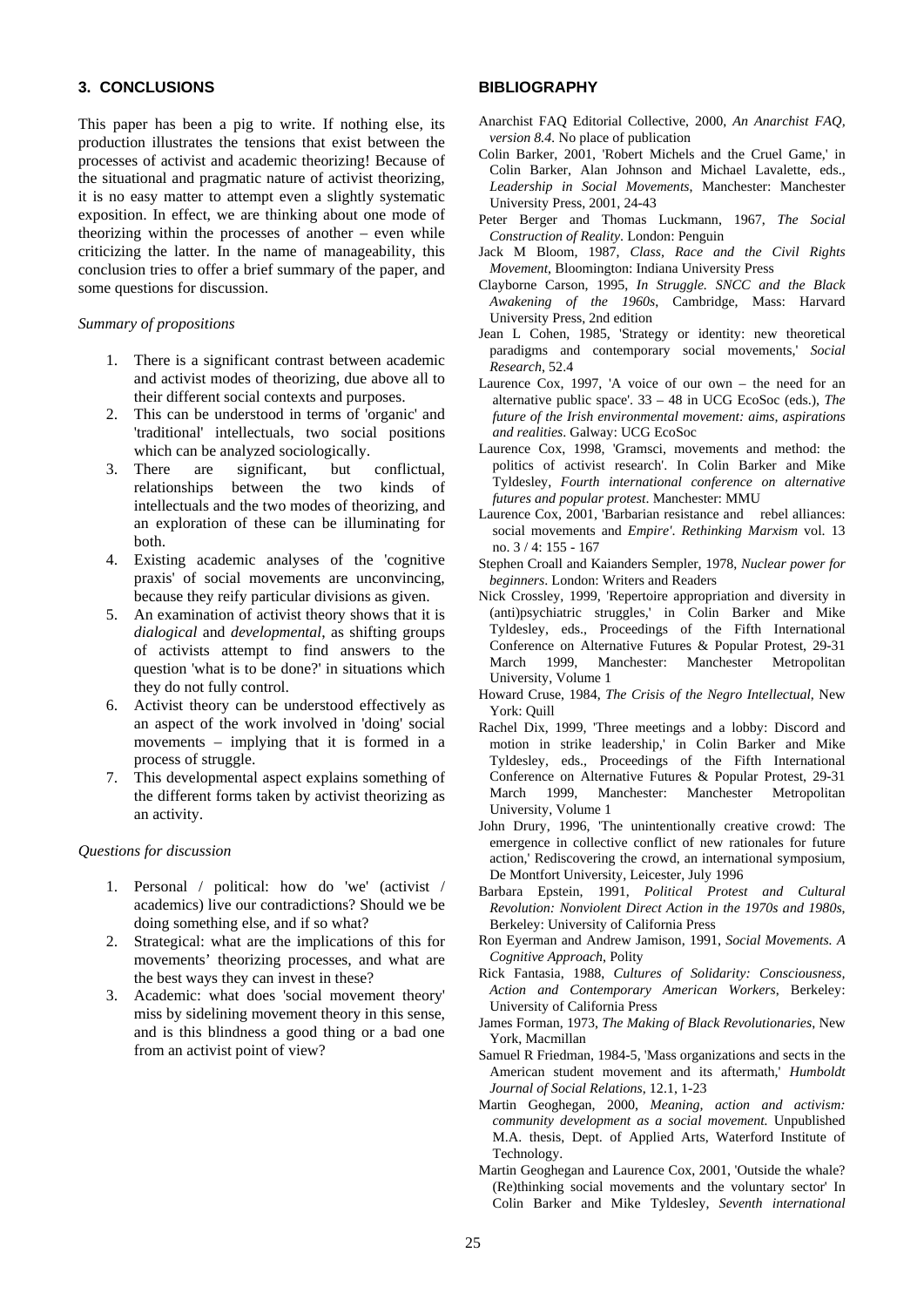*conference on alternative futures and popular protest*. Manchester: MMU

Todd Gitlin, 1980, *The whole world is watching: mass media in the making and unmaking of the new left.* Berkeley: UC Press

Alvin Gouldner, 1971, *The coming crisis of western sociology*. New York: Avon

- Antonio Gramsci, 1991, *Il materialismo storico e la filosofia di Benedetto Croce*. Roma: Riuniti
- Antonio Gramsci, 1997, *La religione come senso commune*. Milano: EST
- Antonio Gramsci, 1999a, *Selections from The Prison Notebook*s, in *Classics in Politics: Antonio Gramsci*. London: ElecBook (CD-ROM)
- Antonio Gramsci, 1999b, *Further selections from the prison notebooks*, in *Classics in Politics: Antonio Gramsci.* London: ElecBook (CD-ROM)
- Michael Hardt and Antonio Negri, 2001, *Empire.* Cambridge, MA: Harvard UP
- Alan Johnson, 2001, 'Self-emancipation and leadership: the case of Martin Luther King,' 96-115 in Colin Barker, Alan Johnson and Michael Lavalette, eds., *Leadership in Social Movements*, Manchester: Manchester University Press
- Bert Klandermans, 1992, 'The social construction of protest and multiorganizational fields,' pp 77-103 in Aldon D Morris and Carol McClurg Mueller, eds, *Frontiers in Social Movement Theory*, New haven: Yale University Press
- Naomi Klein, 2000, *No logo: taking aim at the brand bullies*. London: HarperCollins
- Tadeusz Kowalik, 1983, 'Experts and the Working Group' in A Kemp-Welch, ed., *The Birth of Solidarity: The Gdansk Negotiations, 1980*, London: Macmillan
- V I Lenin, ''Left-wing' communism an infantile disorder', *Collected Works*, vol 31, London: Lawrence & Wishart, 1966
- Paul Lichterman, 1996, *The Search for Political Community: American activists reinventing commitment*. Cambridge: CUP
- Peter Linebaugh, 1991, *The London Hanged: class and civil society in the 18th century*. London: Penguin

John Lofland, 1996, *Social Movement Organizations: Guide to Research on Insurgent Realities*, New York: Aldine de Gruyter

- Georg Lukacs, 2000, *A Defence of History and Class Consciousness: Tailism and the Dialectic*, translated by Esther Leslie, London: Verso
- Stanford Lyman (ed.), 1995, *Social movements: critiques, concepts, case-studies*. London: Macmillan
- Doug McAdam, 1999, *Political Process and the Development of Black Insurgency, 1930-1970*, University of Chicago Press, 2nd edition with new 'Introduction'
- Doug McAdam (1988), *Freedom Summer*, Oxford: Oxford University Press
- Doug McAdam, 'The framing function of movement tactics: Strategic dramaturgy in the American civil rights movement' 338-355 in Doug McAdam, John D McCarthy, Mayer N Zald, eds, *Comparative Perspectives on Social Movements: Political Opportunities, Mobilizing Structures, and Cultural Meanings*, Cambridge, 1996
- Doug McAdam, Sidney Tarrow and Charles Tilly, 2001, *Dynamics of Contention*, Cambridge University Press
- Eamonn McCann, 1974, *War and an Irish Town*, Harmondsworth: Penguin Special
- Eamonn McCann, 1993, *War and an Irish Town*. London: Pluto (2nd edition)
- Karl Marx, 1845, 'Theses on Feuerbach', 156-8 in David McLellan, ed, *Karl Marx: Selected Writings*, Oxford University Press, 1977
- Karl Marx, 1852, The Eighteenth Brumaire of Louis Bonaparte, in *Karl Marx: Surveys from Exile*, Penguin, 1973
- Karl Marx, 1867, *Capital: a critique of political economy,* vol. 1. Penguin: Harmondsworth, 1976
- Karl Marx and Friedrich Engels, 1846, *The German Ideology,* part I. London: Lawrence and Wishart, 1970
- Margit Mayer, 1995, 'Social-movement research in the United States: a European perspective'. 168–195 in Stanford Lyman (ed.), *Social Movements: critiques, concepts, case-studies*. London: Macmillan
- Peter Mayo, 1999, *Gramsci, Freire and Adult Education: Possibilities for Transformative Action*, London: Zed
- Alberto Melucci (1989), *Nomads of the Present; Social Movements and Individual Needs in Contemporary Society*, London: Hutchinson Radius
- Aldon D Morris and Cedric Herring, 1987, 'Theory and research in social movements: a critical review', in Samuel Long, ed, *Annual Review of Political Science*, vol 2, Boulder, Colorado: Westview
- Nancy Naples, 1998a, *Grassroots Warriors: activist mothering, community work, and the War on Poverty*. New York: Routledge
- Nancy A Naples, ed, 1998b, *Community Activism and Feminist Politics*, London: Routledge
- Mikael Oskarsson and Abby Peterson, 2001, 'Policing political protest: a study of the police handling of protest events in conjunction with the EU summit meeting in Göteborg, June 2001'. Paper to the 5th Congress of the European Sociological Association (Helsinki)
- Charles M Payne, 1995, *I've Got the Light of Freedom: The Organizing Tradition and the Mississippi Freedom Struggles,*  University of California Press
- Frances Fox Piven and Richard A Cloward, 1977, *Poor People's Movements: Why They Succeed, How They Fail*, New York: Pantheon
- Francesca Polletta, 1994, 'Strategy and identity in 1960s Black protest' *Research in Social Movements, Conflict and Change*, 17, 85-114
- Joachim Raschke, 1990, *Krise der Grünen: Bilanz und Neubeginn*. Marburg: Schüren
- Reicher, S. (1996) 'The Battle of Westminster: developing the social identity model of crowd behaviour in order to deal with the initiation and development of collective conflict', *European Journal of Social Psychology*, 26, 115-134
- Belinda Robnett, 1997, *How Long? How Long? African-American Women in the Struggle for Civil Rights*, New York: Oxford University Press
- Vincenzo Ruggiero, 1999, 'Condannati alla normalità: i rifugiati politici italiani in Francia'. 135–156 in Primo Moroni and IG Rote Fabrik (eds.), *Le parole e la lotta armata: storia vissuta e sinistra militante in Italia, Germania e Svizzera*. Milano: ShaKe
- James B Rule, 'Rationality and non-rationality in militant collective action' Sociological Theory 7.2 Fall 1989, 145-160
- James C Scott, 1990, *Domination and the Arts of Resistance. Hidden Transcripts*, Yale University Press
- Teodor Shanin, 1986, *Revolution As a Moment of Truth*, London: Macmillan
- Ahmed Shawki, 1990, 'Black liberation and socialism in the United States' *International Socialism* 2nd series, 47, 3-110
- David Snow and Robert D Benford, 1988, 'Ideology, frame resonance and participant mobilisation', *International Social Movement Research*, 1, Jai Press, 197-217
- David A Snow and Robert D Benford, 'Master Frames and Cycles of Protest' in Aldon D Morris and Carol McClurg Mueller, eds, *Frontiers in Social Movement Theory*, Yale UP, 1992
- Jadwiga Staniszkis, 1981, 'The evolution of forms of workingclass protest in Poland: sociological reflections on the Gdansk-Szczecin case,' *Soviet Studies*, 33.2, 204-231
- Amory Starr, 2000, *Naming the Enemy: anti-corporate movements confront globalization*. London: Zed
- Marc W Steinberg, 1999, *Fighting Words: Working-Class Formation, Collective Action, and Discourse in Early Nineteenth Century England*, Ithaca: Cornell University Press